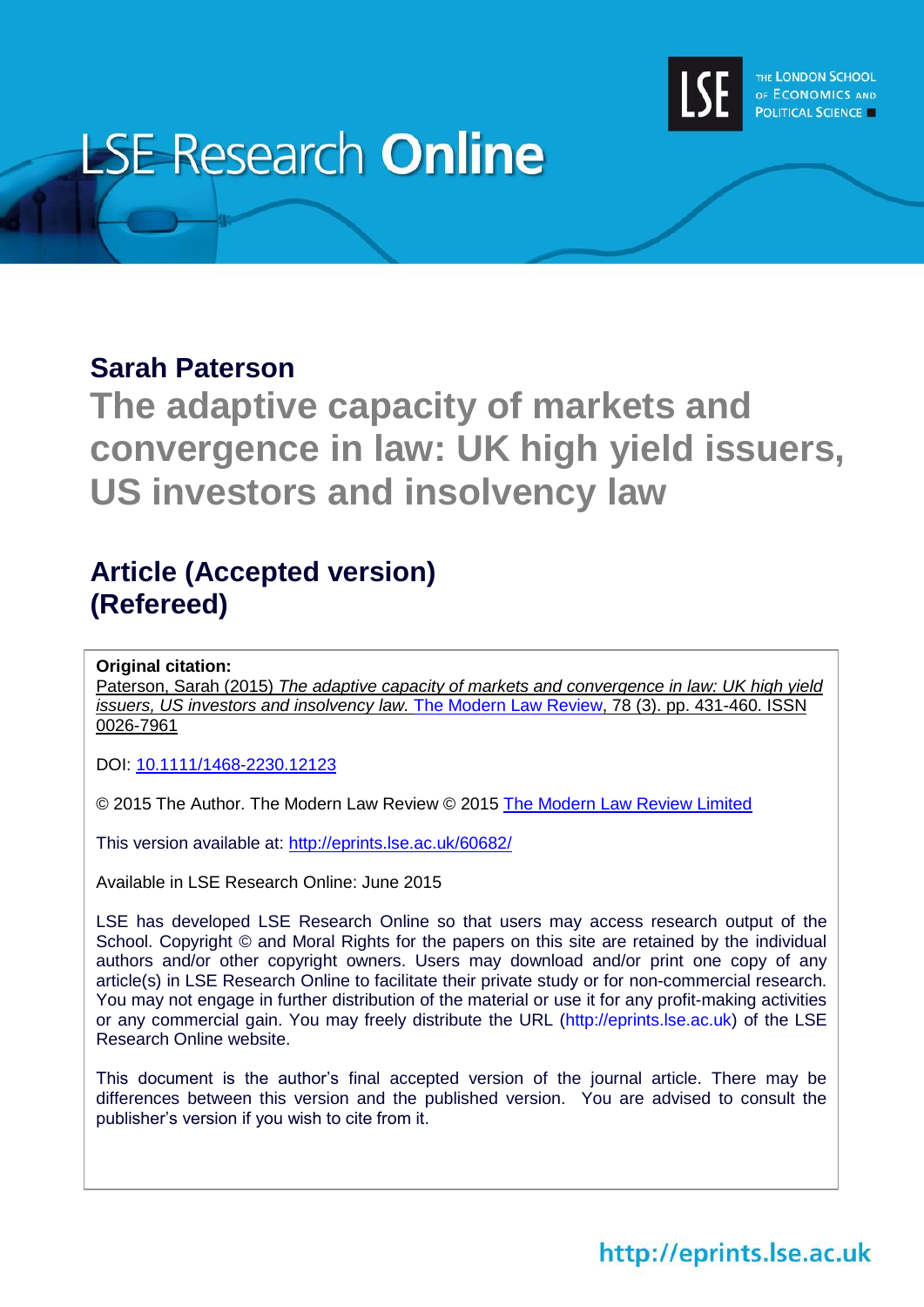The Significance of the Adaptive Capacity of Markets for Prospects of Convergence in Law: UK High Yield Issuers, US Investors and Insolvency Law.

### Sarah Paterson\*

**.** 

*This article examines something of a puzzle: increasing access by UK issuers of high yield bonds to US investors notwithstanding substantive differences in the approach to valuation of the issuer in financial distress in US and UK restructuring law and, therefore, in anticipated return on default. It examines the development of the market in the context of existing theories on the relationship between law and finance and suggests that previous accounts have overlooked the adaptive capacity of the finance market to legal environment and the implications of such structural adaptation for the prospects of convergence in law. Three states are identified: a state in which the market is poorly adapted to the legal environment and reinforces other pressure for change, a state in which the market is adapted to the legal environment and is a neutral influence on, or even dampens, other pressure for change and a state in which both legacy and adapted structures exist, potentially pulling in different directions at the same time.* 

Keywords: Financial restructuring, convergence in law, high yield bonds, Rubin v Eurofinance SA, Chapter 15, Rule 144A and Rule 10b-5

### INTRODUCTION

US corporates have traditionally relied on debt raised in the capital markets to a significantly greater extent than UK corporates. Sources suggest that US borrowing has been split roughly 70:30 in favour of the debt capital markets, compared with an almost diametrically opposed split 30:70 in the UK in favour of bank debt. $<sup>1</sup>$  However, following the most recent financial crisis there is increasing</sup> evidence that this picture may be changing. European banks face economic, political and regulatory

<sup>\*</sup>Assistant Professor in Law, the London School of Economics and Political Science  $^{1}$  Bank of England, Trends in Lending, 2013 available at

http://www.bankofengland.co.uk/publications/Pages/other/monetary/trendsinlending.aspx (last accessed 18 July 2014)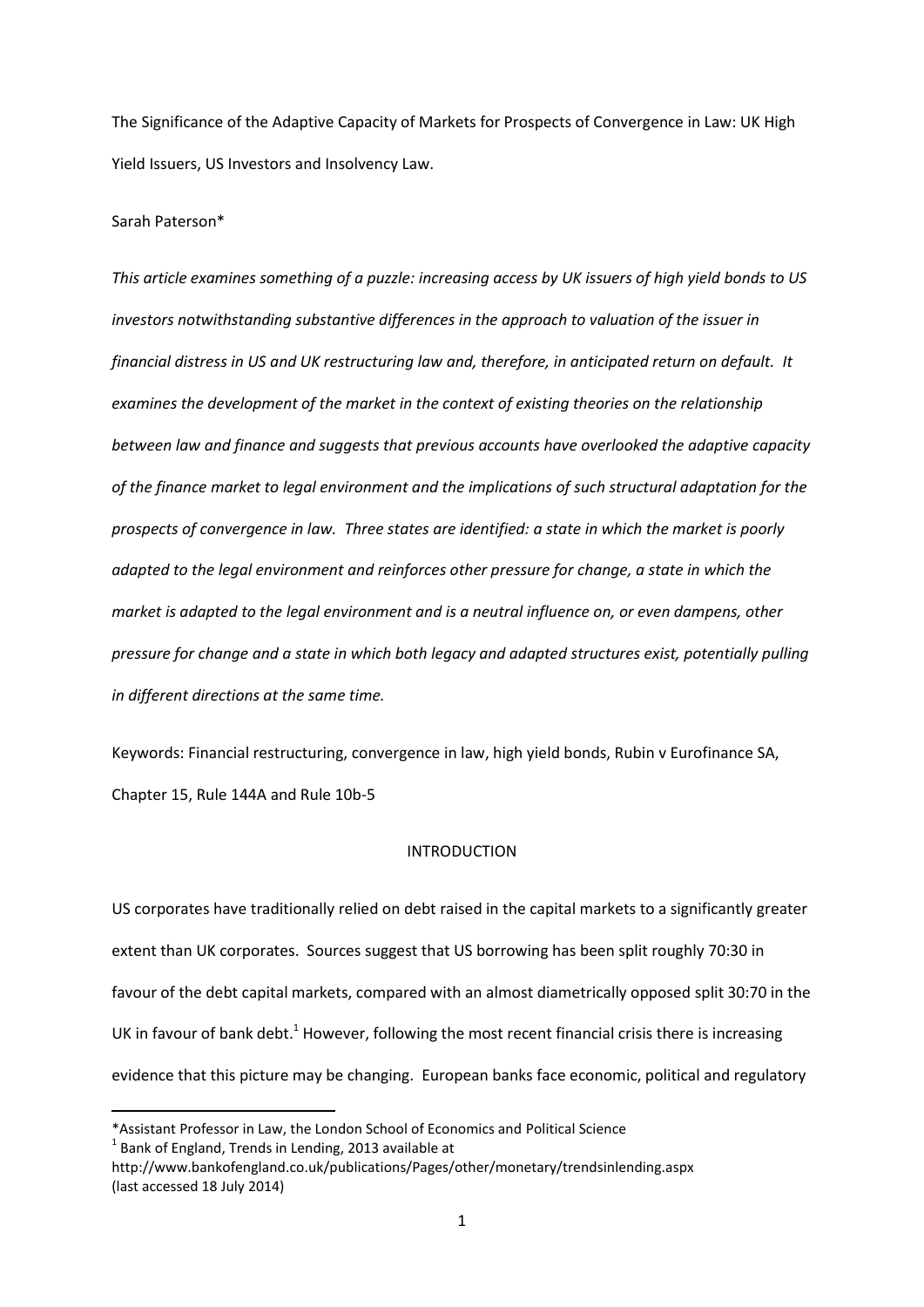challenges which make them unreliable as the sole source of finance for corporate Britain. Private equity sponsored businesses rely on leverage levels which may be unachievable in post-recession loan markets and cheaper institutional money may be accessible through the debt capital markets.<sup>2</sup>

One aspect of the changing nature of UK debt markets is an increase in the number of high yield bonds issued by UK issuers available for purchase by US investors. A high yield security is a bond which is rated less than 'investment grade' by credit-rating agencies. Credit-rating agencies assess the likelihood that a company will default on its debt. Where the risk of default is low, the creditrating agency will provide what is known as an investment grade credit rating for the bond. Where the risk of default is higher, the credit rating will be below investment grade and investors will expect a higher interest rate and yield on their investment to compensate for the higher risk. There are a number of levels of rating and the high yield universe covers a reasonably wide spectrum, from bonds rated just below investment grade to much riskier bonds which have lost their credit rating entirely.<sup>3</sup>

A UK issuer seeking to issue securities for sale in the US market will normally make a so-called Rule 144A offering.<sup>4</sup> Rule 144A provides a means for foreign issuers to offer securities for sale to sophisticated investors in the US without becoming subject to all US securities laws requirements for public offerings.<sup>5</sup> It is popular as a means of persuading European investors that they will be able to access the US secondary market in trading the securities which they purchase.<sup>6</sup> The fact that a Rule 144A offering is included and that the bond is governed by New York Law does not, of itself, give any

<sup>&</sup>lt;sup>2</sup> See AFME Annual Review 2013 and 'Unlocking Funding for European Investment and Growth' commissioned by AFME from Oliver Wyman June 2013 both available at http://www.afme.eu/ (last accessed 18 July 2014) <sup>3</sup> For a description see Standard & Poor's Financial Services LLC, High Yield Bond Primer (2014) available at http://www.highyieldbond.com/primer/ (last accessed 18 July 2013)

 $<sup>4</sup>$  Under Section 5 of the Securities Act of 1933, all offers and sales of securities must be registered with the SEC</sup> or qualify for some exemption from the registration requirements. Rule 144A is promulgated under the Securities Act of 1933 and provides an exemption and permits the public resale of securities if a number of conditions are met, including how long the securities are held, the way in which they are sold, and the amount that can be sold at any one time

<sup>&</sup>lt;sup>5</sup> See J.A. Fanto and R.S. Karmel 'A Report on the Attitudes of Foreign Companies Regarding a US Listing' Stanford Journal of Business and Finance 1997, 54-55

<sup>6</sup> For the benefits of accessing US capital markets, *ibid* 52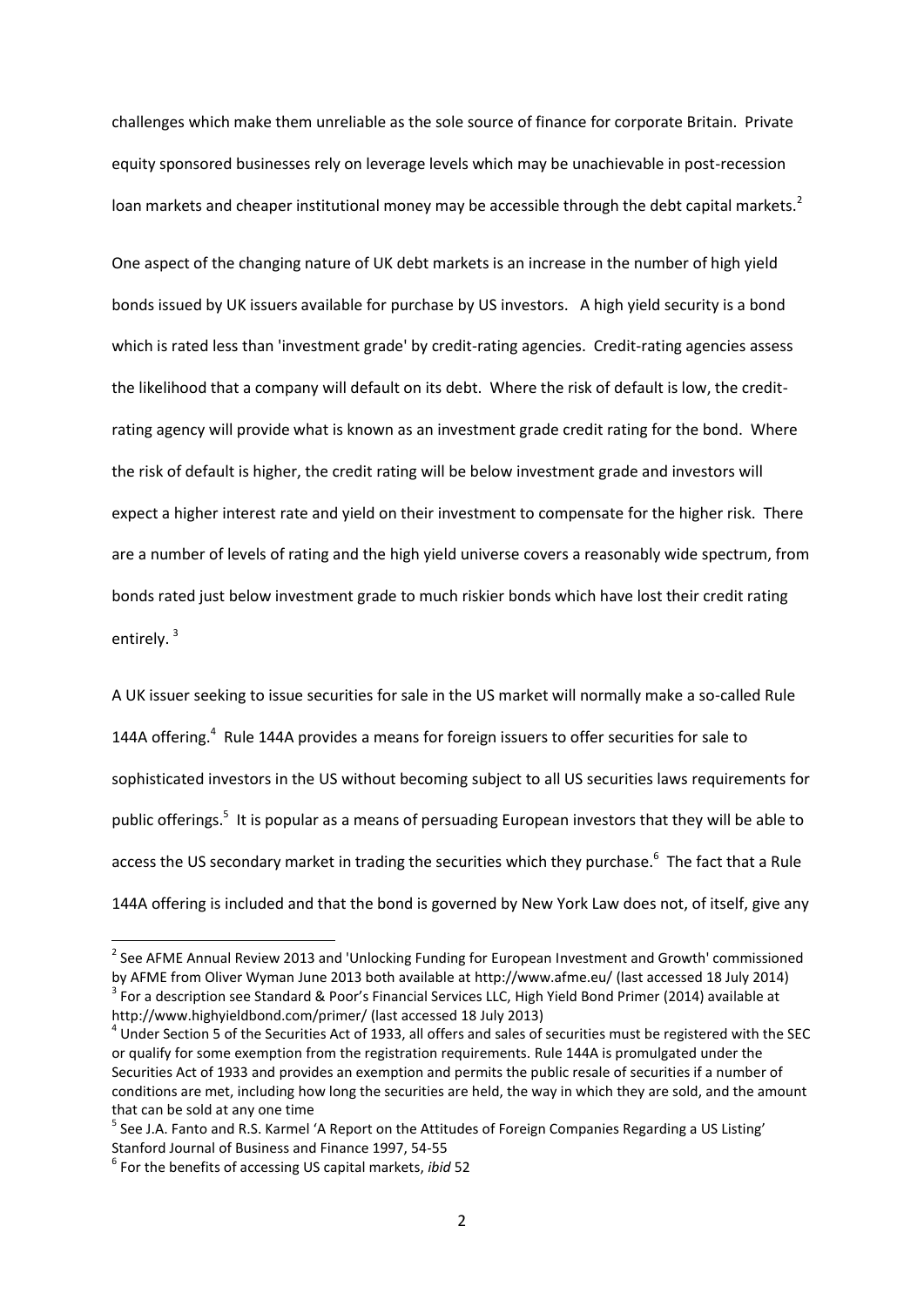indication of the number of purchasers who will actually be based in the US.<sup>7</sup> But even if the initial purchasers are all based in Europe, European investors demand access to the US secondary market when purchasing securities as a source of liquidity and financial advisers advising on the terms of issues are therefore focused on delivering a product which will be attractive to US investors.<sup>8</sup> The Rule 144A offering seeks to assure investors that a broad and deep market will be available to purchase the securities, should they decide to sell.

In addition to liquidity concerns, the investor is also likely to be focused on the possibility that the issuer will not be able to meet all of its debt obligations (the risk of default) and on the extent to which the investor's value will be preserved in any subsequent debt restructuring. In the 1990s, a group of scholars suggested that strong laws for minority shareholder protection needed to be in place within a jurisdiction before dispersed equity capital markets could develop (in short 'law matters').<sup>9</sup> Extrapolating the 'law matters' thesis from the relationship between corporate governance protection for shareholders and equity capital markets to the relationship between valuation protection for creditors and debt capital markets, we might expect that sufficient valuation protection would need to be provided by the laws of a jurisdiction before a high yield market can develop within it. Yet, as this article will show, a high yield market has been able to develop in the UK notwithstanding a somewhat hostile approach to preservation of bondholder value.

 $<sup>7</sup>$  It merely enables the securities to be purchased by investors in the US but where the securities are offered</sup> for sale in the US and in other jurisdictions it gives no indication of how many investors in each jurisdiction will purchase

 $^8$  For the role of the secondary market in providing liquidity see V. Bencivenga, B. Smith and R. Starr, 'Liquidity of Secondary Capital Markets: Allocative Efficiency and the Maturity Composition of the Capital Stock' (1996) 7 Economic Theory 19. For the importance of US investors as a source of liquidity for bonds issued by European issuers see G. Yago and S. Trimbath, *Beyond Junk Bonds: Expanding High Yield Markets* (Oxford University Press, 2003), 89 and A. Huang, A. Guoming, M. Kalimipalli, N. Subhankar and L. Ramchand 'Pricing of International Private Debt: Evidence from the US 144A Secondary Bond Market' (13 July 2014) Asian Finance Association 2014 Conference Paper available at http://ssrn.com/abstract=2298671 (last accessed 2 December 2014)

<sup>&</sup>lt;sup>9</sup> R La Porta, F Lopez-de-Silanes, A Shleifer and RW Vishny. 'Legal Determinants of External Finance' (1997) 52 Journal of Finance 1131; R La Porta, F Lopez-de-Silanes, A Shleifer and RW Vishny 'Law and Finance' (1998) 106 Journal of Political Economy 1113; R La Porta, F Lopez-de-Silanes, A Shleifer and RW Vishny 'Corporate Ownership Around the World' (1999) 54 Journal of Finance 471. The 'law matters' phrase was coined by JC Coffee see JC Coffee , 'The Future as History: Prospects for Global Convergence in Corporate Governance and its Implications' (1999) 93 NW U.L. Rev 641, 644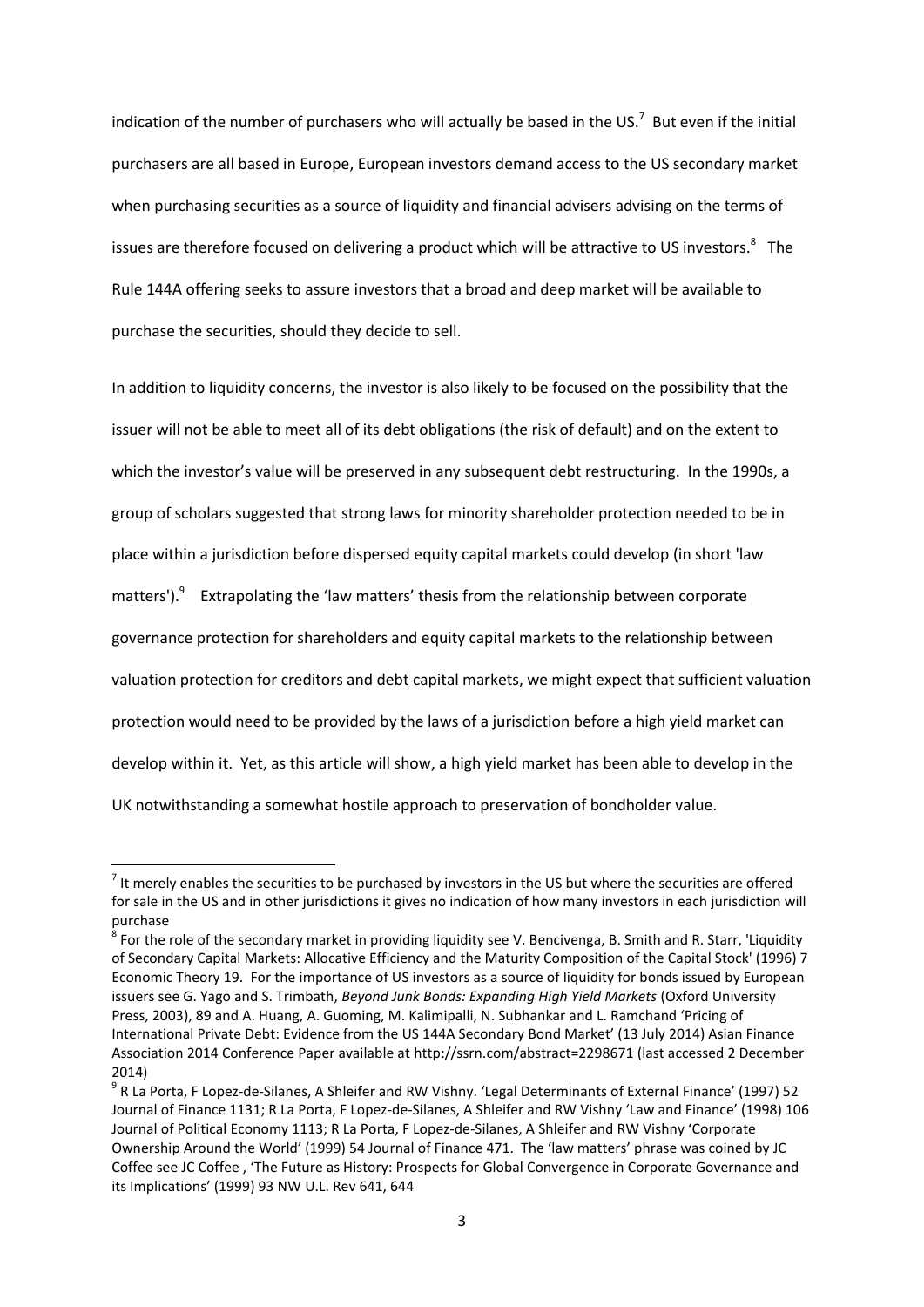This would appear to support those who have doubted the causal relationship between law and the development of capital markets proposed by the 'law matters' theorists. Thus a new case study emerges, examining the relationship between insolvency law's valuation regime and the development of high yield capital markets. In particular, we will be interested in those who have recognised the link between law and equity capital markets but have suggested a reverse causality.<sup>10</sup> Some of these scholars have questioned whether a desire to access equity capital markets fuelled *ex post* convergence in corporate governance standards, specifically convergence around a US model as foreign firms accessed the equity capital markets of the US for fund raising. As UK issuers increasingly seek access to US investors in high yield debt, similar questions arise as to the prospects for convergence in the UK valuation standard towards the US model. In seeking to address these questions, this article will find that none of the existing evolutionary theories provides a complete answer, and a new account will emerge of adaptation by the finance market to legal environment.

The article is organised as follows. Part 1 considers very broadly the existing evolutionary theories relevant to the account. Part 2 examines the development of the high yield securities market in the UK in the context of these theories and reveals a new account of adaptation in the high yield market to legal environment. Part 3 considers the significance of this adaptation in the finance market for the prospects of convergence between the approaches of English and US law to valuation in distress. Part 4 touches on the interaction between the high yield market and other influences on the law. The article then concludes, and a synthesis of existing evolutionary theory and the adaptive account in this article is attempted as a framework for future work on convergence between law and finance in developed economies.

## THEORETICAL OVERVIEW

The purpose of this section is to provide the reader with a high level overview of existing evolutionary theories which take, as their starting point, other questions of law and finance and

<sup>&</sup>lt;sup>10</sup> See text to n 23 below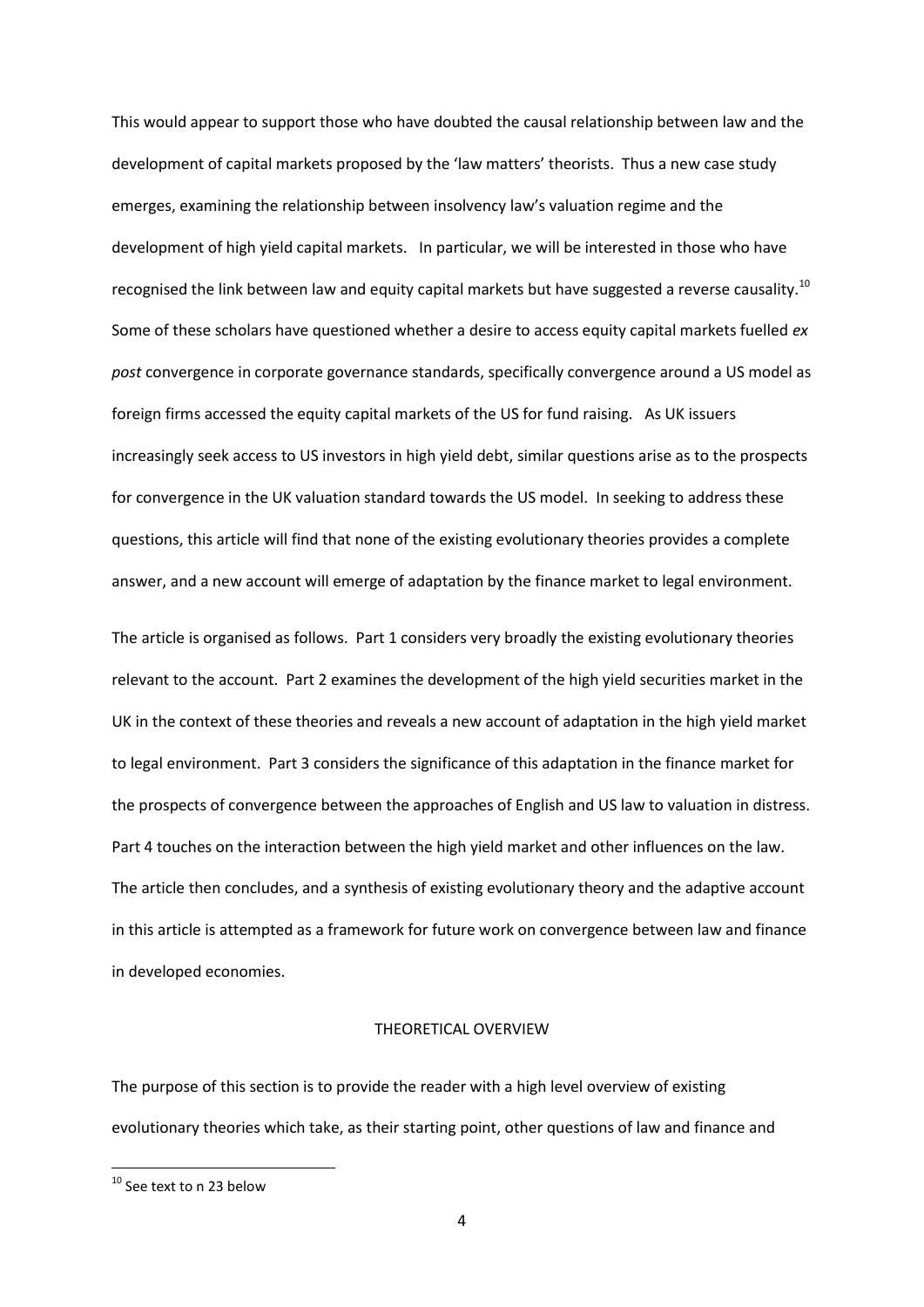which this article will examine in the context of high yield markets and valuation. As we have already touched upon, much of this work is focused on the relationship between the depth and strength of a country's equity capital markets and minority shareholder protection. Some scholars have attempted to explore the relationship between the depth and strength of debt markets in a jurisdiction and its insolvency laws,<sup>11</sup> but hitherto, with one notable exception, this work has looked at the general condition of credit markets and has tended to take a high level approach, in order to enable comparisons between a large numbers of jurisdictions, $^{12}$  or, alternatively, has focused on developing or transition economies.<sup>13</sup> In contrast, this article will be concerned with a specific condition in two highly developed economies.

The notable exception is research which has sought to investigate the link between corporate governance in insolvency and ownership structure. In 1998 David Skeel published work suggesting that there was a strong link between widely dispersed share ownership and 'manager- driven' insolvency procedures and between concentrated share ownership and 'manager- displacing' insolvency procedures. <sup>14</sup> The US conformed to this pattern but the UK appeared to be an anomaly as it had an established, widely dispersed equity capital market but a 'manager-displacing' insolvency regime. John Armour, Brian Cheffins and David Skeel subsequently sought to solve this puzzle, suggesting that the missing link was the nature of the credit market in the jurisdiction.<sup>15</sup> Specifically, they proposed that a concentrated credit market was consistent with a 'managerdisplacing' insolvency procedure, whilst a dispersed credit market was consistent with a 'manager-

 $11$  For a good overview see R. La Porta, F. Lopez-de-Silanes and A. Shleifer, 'The Economic Consequences of Legal Origins' (2008) 46 Journal of Economic Literature 285, 299

<sup>&</sup>lt;sup>12</sup> See, for example, S. Djankov, C. McLiesh and A. Shleifer, 'Private Credit in 129 Countries' (2007) 84 Journal of Financial Economics 299

<sup>&</sup>lt;sup>13</sup> See, for example, R. Haselmann, K. Pistor and V. Vig, 'How Law Affects Lending' (2010) 23 The Review of Financial Studies 549; S. Visaria, 'Legal Reform and Loan Repayment: the Microeconomic Impact of Debt Recovery Tribunals in India' (2009) 1 American Economic Journal 59; A. Musacchio, 'Can Civil Law Countries Get Good Institutions? Lessons from the History of Creditor Rights and Bond Markets in Brazil' (2008) 68 The Journal of Economic History 80

<sup>&</sup>lt;sup>14</sup> DA Skeel Jr, 'An Evolutionary Theory of Corporate Law and Corporate Bankruptcy' (1998) 51 Vanderbilt Law Review 1325

<sup>&</sup>lt;sup>15</sup> J Armour, BR Cheffins and DA Skeel Jr, 'Corporate Ownership Structure and the Evolution of Bankruptcy Law: Lessons from the United Kingdom' (2002) 55 Vanderbilt Law Review 1699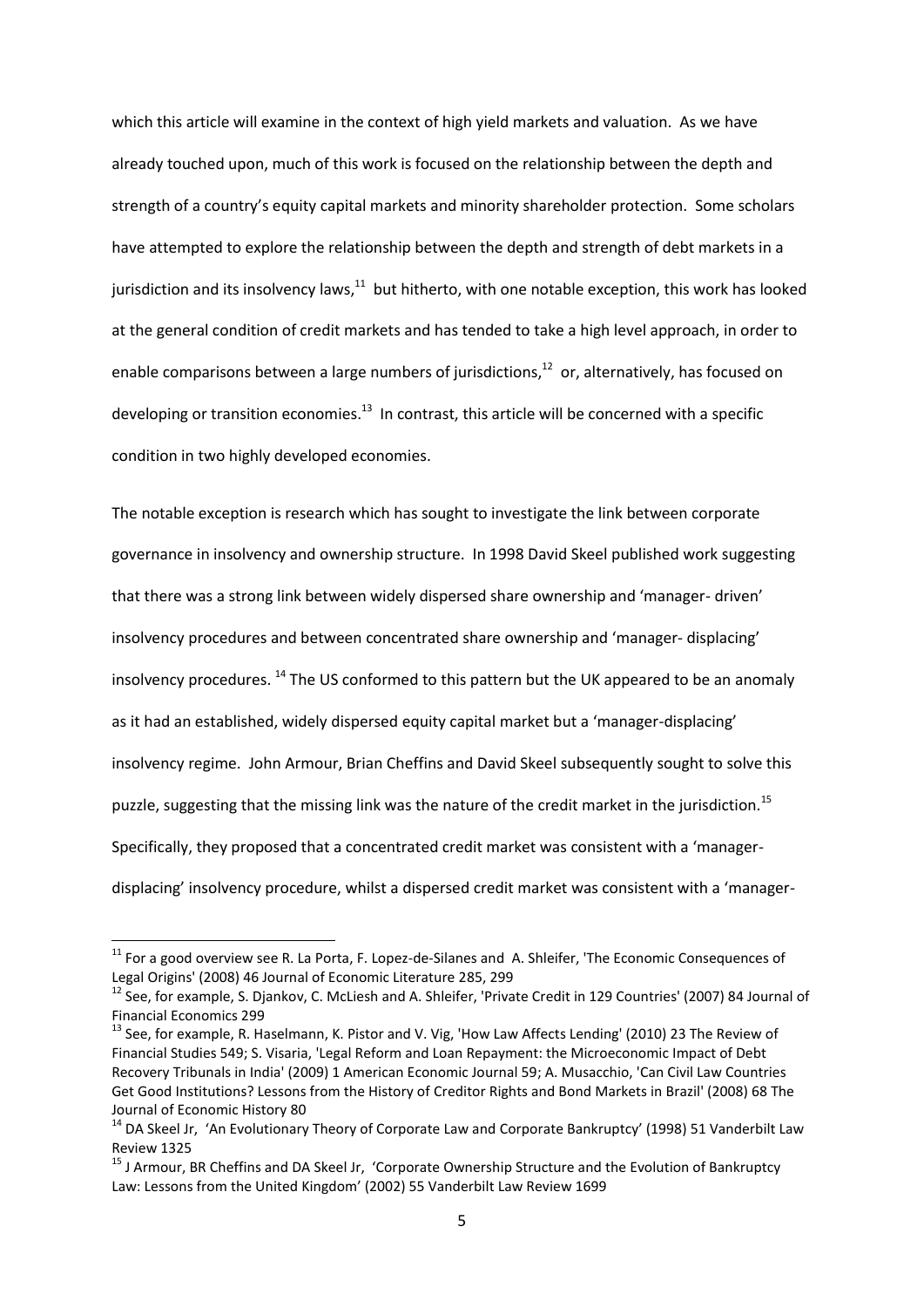driven' insolvency procedure.<sup>16</sup> They suggested that movement towards a more dispersed creditor economy in the UK may drive convergence with US 'manager-driven' governance in insolvency.<sup>17</sup>

In the event, significant evolutions in the debt markets and restructuring practice on both sides of the Atlantic mean that Skeel's original classification of insolvency regimes as 'manager-displacing' or 'manager-driven' requires some amendment to reflect current reality and, consequently, Armour, Cheffins and Skeel's piece (which built upon it) also requires updating. The limited space in this article will not permit a full analysis which would do justice to the original work and that will have to wait for another day. One point, though, will be worthy of note and we will come back to that later in this article. The analysis begins, however, with the initial condition of the high yield market and the 'law matters' thesis.

In a 1997 paper, La Porta, Lopes-di-Silanes, Shleifer and Vishny advanced a specific theory on the relationship between law and equity capital markets.<sup>18</sup> A number of papers followed and in a 2008 review of the extent to which the theory had stood the test of time, three of the authors neatly summarised it as follows:

- 1. Legal rules and regulations differ systematically across countries, and those differences can be measured and quantified
- 2. These differences in legal rules and regulations are accounted for to a significant extent by legal origins
- 3. The basic historical divergence in the styles of the legal traditions the policy implementing focus of civil law versus the market supporting focus of common law – explains why legal rules differ
- 4. The measured differences in legal rules matter for economic and social outcomes.<sup>19</sup>

<sup>16</sup> *ibid* 1770-1772

<sup>17</sup> *ibid* 1774-1776

<sup>18</sup> La Porta *et al* 'Legal Determinants of External Finance' n 9 above

<sup>19</sup> La Porta, Lopez-de-Silanes and Shleifer n 11 above, 326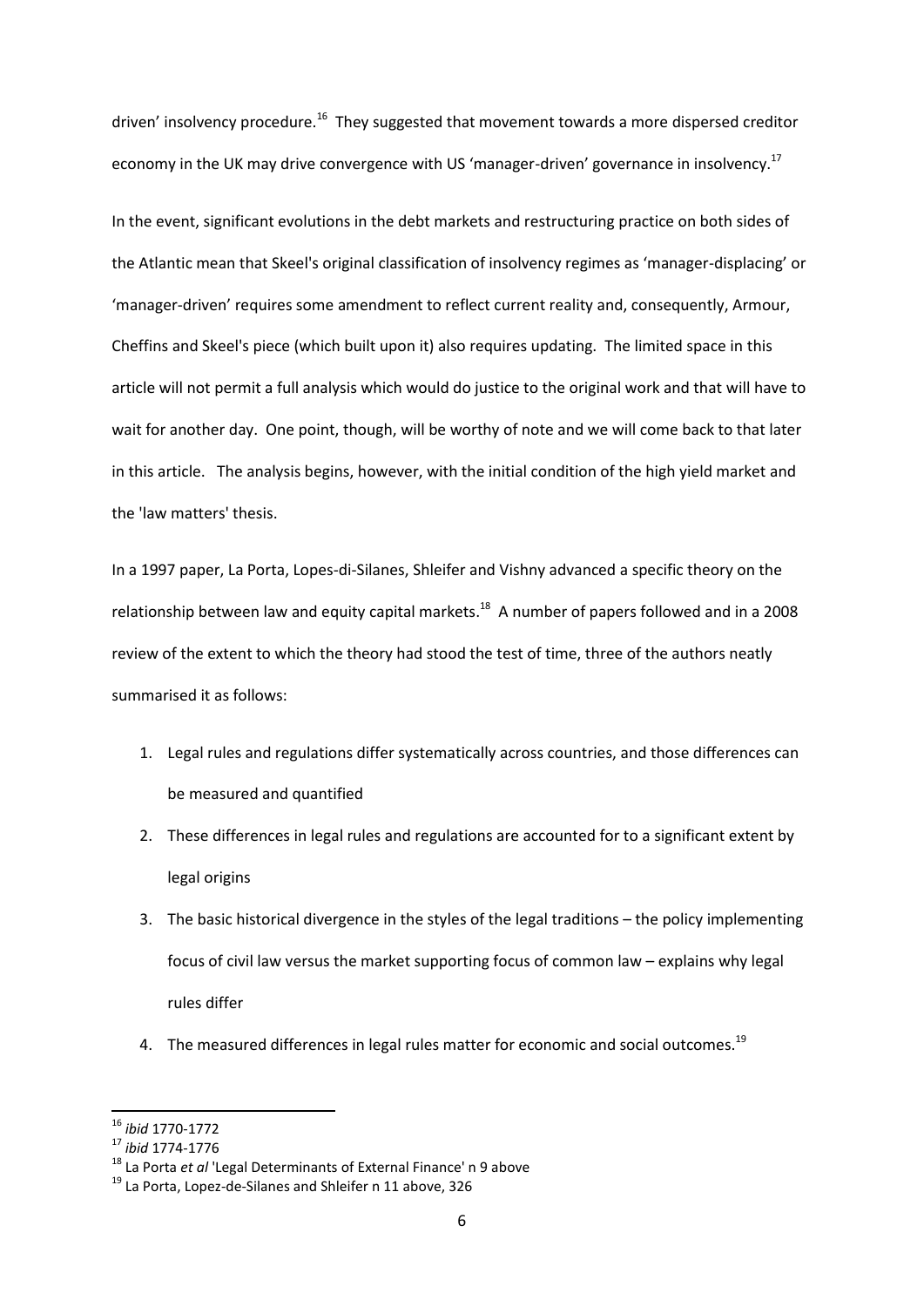As with many generalised legal theories, the work has proved controversial. Some opponents have debated whether what La Porta *et al* describe as 'legal origin' is in fact a proxy for something else, most notably the influence of political institutions.<sup>20</sup> Building on this theme, others have taken issue with whether what emerges is 'continent-wide evolutions, arguably linked to the process of capitalist development' rather than development linked to country-specific features.<sup>21</sup> Other scholars have queried aspects of the legal origin theorists' methodology, $^{22}$  and, as discussed below, there have been a number of challenges to the legal institutional account. For present purposes, however, we are concerned not so much with the 'legal origin' controversy but rather with the objection of 'reverse causality'.

Scholars who take issue with the 'law matters' thesis on the grounds of reverse causality argue that it is not that the case that the right legal conditions need to be in place in order for markets to develop, but rather that countries improve their laws protecting investors as their financial markets develop, perhaps under political pressure from those investors. Cheffins and Coffee have argued that contrary to the account of the 'law matters' theorists, in the early stages of its development the English market offered only weak protection for minority equity investors but that other factors encouraged the emergence of a modern securities system which in turn drove change.<sup>23</sup> This

<sup>&</sup>lt;sup>20</sup> L. Zingales and R.G. Rajan, 'The Great Reversals: The Politics of Financial Development in the Twentieth Century' (2003) 69 Journal of Financial Economics, 5 referred to in J. Sgard, 'Do Legal Origins Matter?: The Case of Bankruptcy Laws in Europe 1808 - 1914' (2006) 10 European Review of Economic History 389. And see an extensive body of work by Mark Roe, for example M. J. Roe, 'Chaos and Evolution in Law and Economics' (1996) 109 Harvard Law Review 641; M.J. Roe, 'Backlash' (1998) 98 Columbia Law Review 217; M.J. Roe, 'Corporate Law's Limits' (2002) 31(2) The Journal of Legal Studies 233; M.J. Roe, *Political Determinants of Corporate Governance: Political Context, Corporate Impact* (Oxford University Press 2006); M. J. Roe, 'Legal Origins, Politics, and Modern Stock Markets' (2006) 120 Harvard Law Review 460

<sup>&</sup>lt;sup>21</sup> *ibid* Sgard, 409-410, in the context of the development of bankruptcy law in Europe

<sup>&</sup>lt;sup>22</sup> M. Graff, 'Law and Finance: Common Law and Civil Law Countries Compared - An Empirical Critique' (2008) 75 Economica 60; B. Ahlering and S. Deakin, 'Labor Regulation, Corporate Governance, and Legal Origin: A Case of Institutional Complementarity?' (2007) 41 Law & Society Review 865, 866 n 1; Djankov, McLeish and Shleifer n 12 above, 300

<sup>&</sup>lt;sup>23</sup> B.R. Cheffins 'Law as Bedrock: The Foundations of an Economy Dominated by Widely Held Public Companies' (2003) 23(1) Oxford Journal of Legal Studies 1; J. C. Coffee, 'The Rise of Dispersed Ownership: The Roles of Law and the State in the Separation of Ownership and Control' (2001) 111 The Yale Law Journal 1, 7, 24-25, 60, 65. See also JL Rosenthal and N.R. Lamoreaux, 'Legal Regime and Contractual Flexibility: A Comparison of Business's Organizational Choices in France and the United States during the Era of industrialization' (2005) 7 American Law and Economics Review 28, 44 discussing the weak position of minority shareholders in the US in the nineteenth century. But see also La Porta *et al* n 11 above, 319, challenging Cheffins' analysis.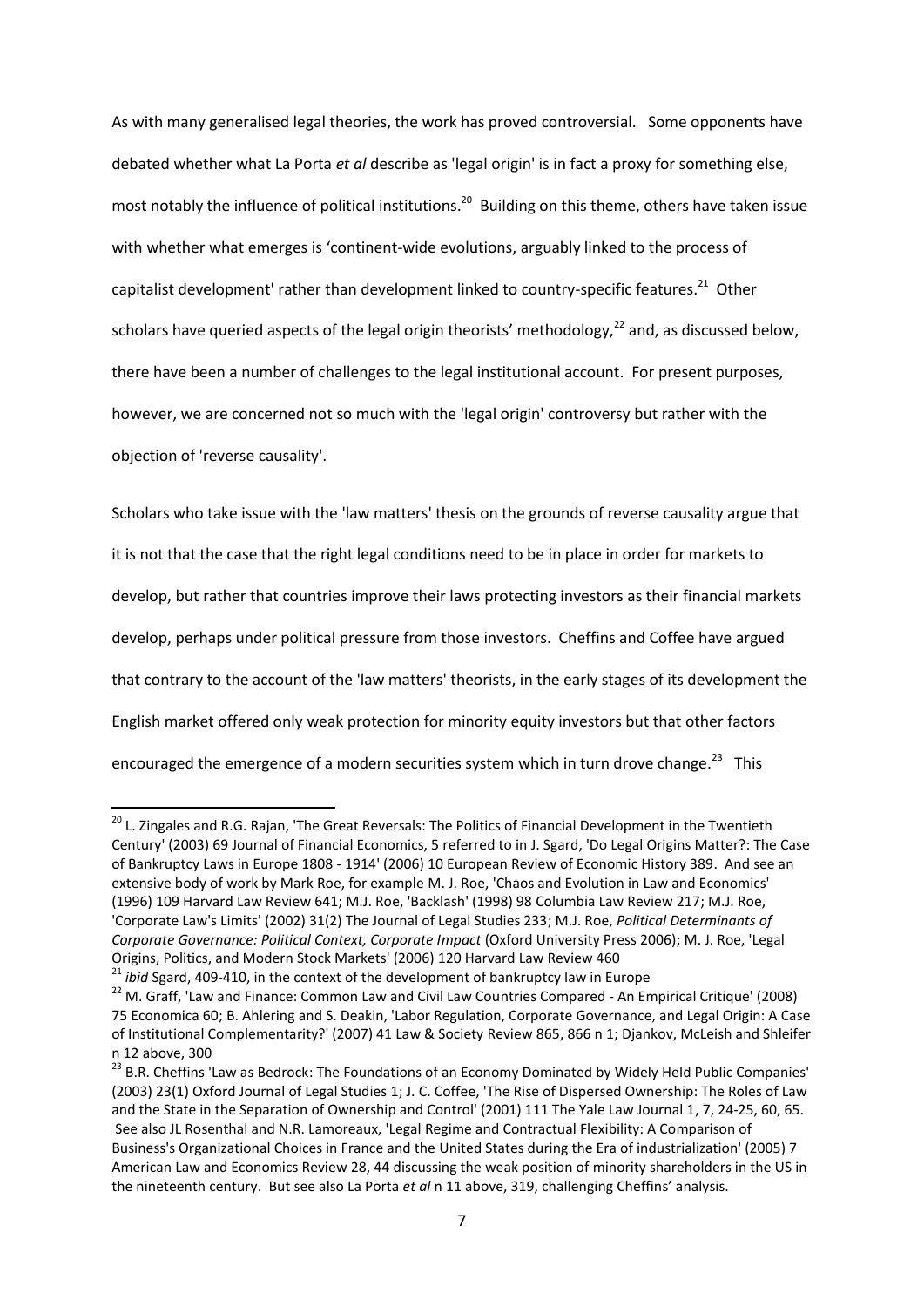question of the causal relationship between legal condition and capital markets will be significant in the examination of the development of the high yield market in the UK, given the profoundly different approach to valuation of the firm in restructuring law from that prevailing in the US.

The debate also embraces a further distinction of some importance: the distinction between functional and formal convergence. If markets converge functionally, then it may be possible for them to operate in a substantively similar way, notwithstanding persistent differences in the law.<sup>24</sup> Coffee has provided a specific example of functional convergence in equity capital markets. In his study of cross-border convergence in corporate governance protections for minority shareholders, Coffee pointed to the fact that in accessing US equity capital markets issuers became contractually bound by the corporate governance requirements of US securities laws.<sup>25</sup> Whilst a regulatory contract is not of explicit interest in the context of valuation standards on default of a high yield bond issue, possible convergence in valuation standard through the complex finance documents negotiated for the issue will be. Coffee's examination of the securities laws liabilities issues with a US listing will also feature in the account. As UK issuers of high yield bonds access the US debt capital market via a Rule 144A offering, potential US securities laws liability will be implicated and we will consider the extent to which this may cause UK issuers to adopt US valuation standards in default even in the absence of a strict legal requirement to do so.

Others, though, have doubted how far functional convergence can go. Cheffins has highlighted, in the corporate governance context, the costs involved in a dual listing (which may act as a deterrent for some companies) and the limitations of minority shareholder protection through the regulatory contract, given the ongoing influence of local courts.<sup>26</sup> Indeed, Coffee has noted some limits to his own account of functional, as opposed to formal, convergence.<sup>27</sup> Formal convergence involves the

<sup>&</sup>lt;sup>24</sup> R. J. Gilson 'Globalising Corporate Governance: Convergence of Form or Function' (2001) 49 The American Journal of Comparative Law 329

<sup>25</sup> *ibid* 694

<sup>26</sup> Cheffins 'Bedrock' n 23 above, 15

 $27$  Coffee n 9 above, 65-82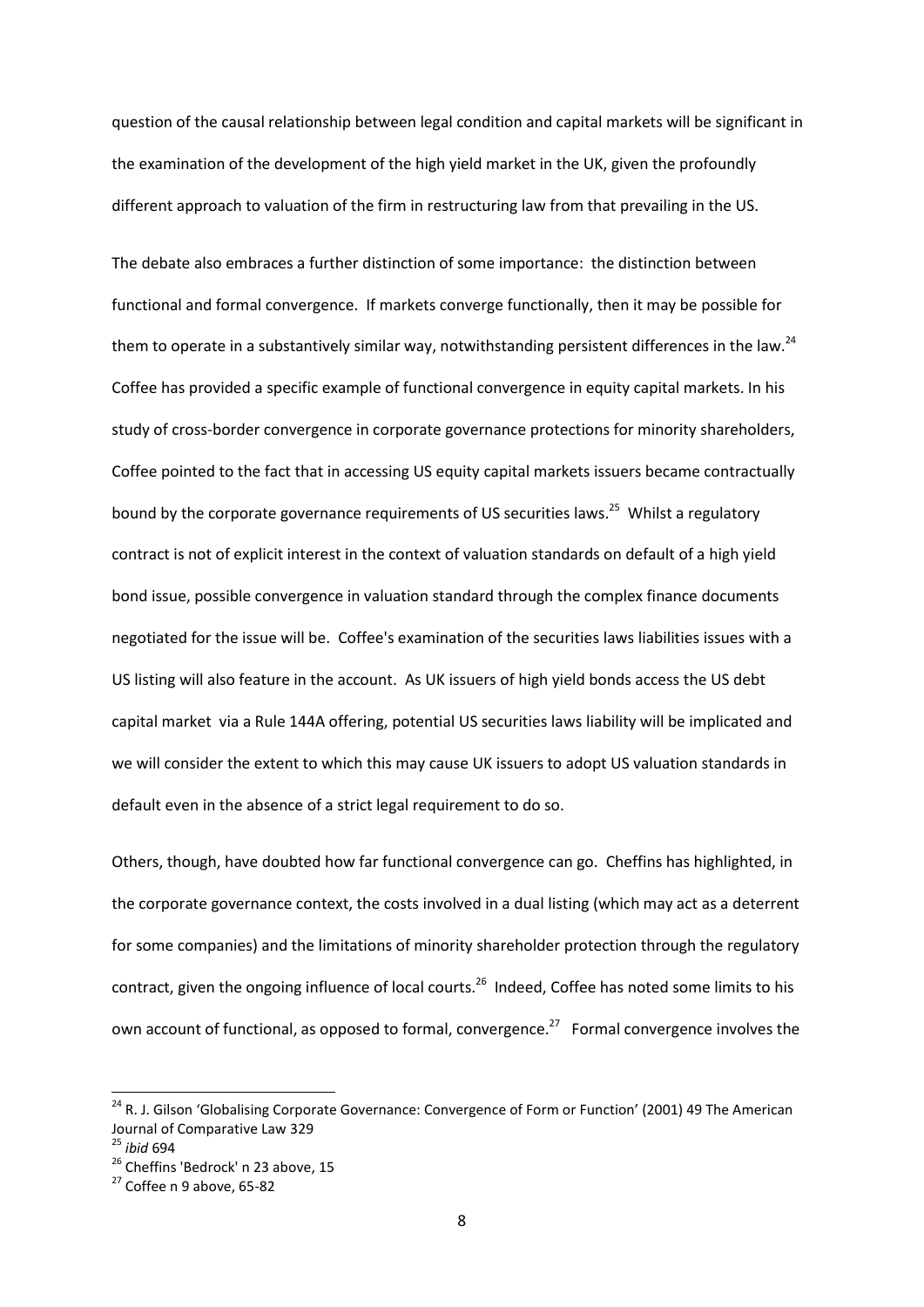substantive harmonisation of laws and thus avoids some of the challenges left unsolved by functional convergence.<sup>28</sup> A number of scholars have argued that institutional persistence and path dependency militate strongly in favour of limited change in law, even where the legal regime which has emerged has significant defects.<sup>29</sup> This may be because of the enormous expense involved in abandoning a legal regime which has developed in a particular area, because many of the actors involved in the area have invested heavily in understanding how to operate within the status quo and because particular interest groups may have a vested interest in resisting change.<sup>30</sup> They have suggested, however, that outside shocks may prompt change, '… institutions which may appear fixed, because of their persistence over time, may well be destabilised, in their turn by unpredictable external shocks, or through internally generated tensions or "incoherencies"'.<sup>31</sup> Borrowing from evolutionary theory they identify institutional change characterised by 'punctuated equilibrium' – periods of relative statis giving way at 'critical junctures' to phases of accelerated development.<sup>32</sup> If functional convergence is limited or lacking, we might nonetheless discover high water marks prompting formal convergence in law.

Finally, another line of enquiry from scholars investigating the evolution of the law more generally is worthy of mention. These scholars have investigated why parties choose to litigate, as opposed to settle, and the contribution of judicial decisions to evolution in the law.<sup>33</sup> Armour, Cheffins and

 $^{28}$  Gilson n 24 above, 342-345

<sup>&</sup>lt;sup>29</sup> See, for example, Roe 'Chaos and Evolution' n 20 above; Gilson n 24 above, 334; Aherling and Deakin n 22 above, 870; L.A. Bebchuk and M.J. Roe, 'A Theory of Path Dependence in Corporate Ownership and Governance' (1999) 52 Stanford Law Review 127

<sup>30</sup> *ibid.* See also M. Olson, *The Rise and Decline of Nations: Economic Growth, Stagflation, and Social Rigidities* (Yale University Press, 1982) and H. Hansmann and R. Kraakman, 'The End of History for Corporate Law' (2001) 89 Georgetown Law Journal 439, 453

<sup>&</sup>lt;sup>31</sup> Ahlering and Deakin n 22 above, 280

<sup>32</sup> *ibid.* See also Roe 'Chaos and Evolution' n 20 above, 643, 658-663

<sup>&</sup>lt;sup>33</sup> See, for example, W.M. Landes, 'An Economic Analysis of the Courts' (1971) 14 The Journal of Law and Economics 61; R.A. Posner, 'An Economic Approach to Legal Procedure and Judicial Administration' (1973) 2 The Journal of Legal Studies 399; J.P. Gould, 'The Economics of Legal Conflicts' (1973) 2 The Journal of Legal Studies 279; P.H. Rubin, 'Why Is the Common Law Efficient?' (1977) 6 The Journal of Legal Studies 51; W.M. Landes and R.A. Posner, 'Adjudication as a Private Good' (1979) 8 The Journal of Legal Studies 235; R.Cooter and L. Kornhauser, 'Can Litigation Improve the Law without the Help of Judges?' (1980) 9 The Journal of Legal Studies 139; R. Cooter, S. Marks and R. Mnookin, 'Bargaining in the Shadow of the Law: A Testable Model of Strategic Behavior' (1982) 11 The Journal of Legal Studies 225; L.A. Bebchuk, 'Litigation and Settlement Under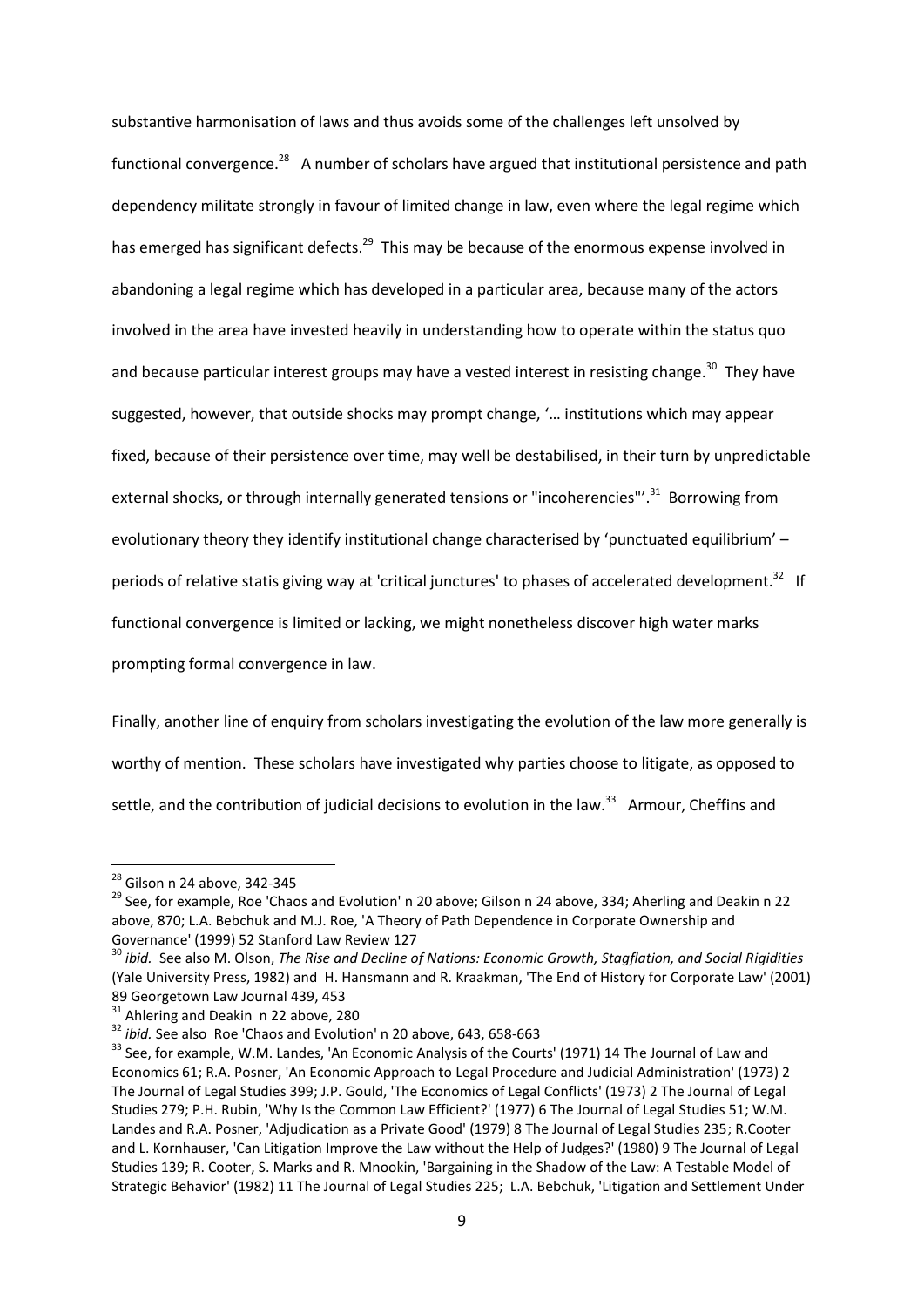Skeel have noted that 'English corporate insolvency law has developed through bursts of legislative activity interspersed with incremental development by the judiciary<sup>' 34</sup> This is a theme to which this article will return.

# HISTORY OF DEVELOPMENT OF THE UK HIGH YIELD SECURITIES MARKET AND ENGLISH INSOLVENCY

#### LAW

High yield debt originally developed in the US as financing for so-called 'fallen angels' – companies which had recently lost their investment grade status.<sup>35</sup> However, during the mergers and acquisition boom of the 1980s, led in part by Michael Milkin and the team at Drexel Burnham Lambert, a market developed for high yield debt issued as part of the financing for takeover activity. Moreover, companies which had never had an investment grade rating began to access the market.<sup>36</sup>

Towards the end of the 1990s a small high yield market began to develop in Europe, driven in part by reduced government bond yields, European Monetary Union, $37$  and a lower cost of credit risk worldwide.<sup>38</sup> Developments in UK tax also encouraged the increased use of debt rather than equity.<sup>39</sup> As acquisition size grew, high yield bonds offered lower pricing and greater debt-raising capacity. At this stage, high yield debt was generally 'junior' debt – that is subordinated in right of payment on insolvency to senior debt. Yet its development in the UK was not precluded by the lack of a single restructuring regime, which clearly tackled how companies were to be valued in the event

Imperfect Information' (1984) 15 The RAND Journal of Economics 404; R.D. Cooter and D.L. Rubinfeld, 'Economic Analysis of Legal Disputes and Their Resolution' (1989) 27 Journal of Economic Literature 1067; J.S. Johnston, 'Uncertainty, Chaos, and the Torts Process - An Economic Analysis of Legal Form' (1991) 76 Cornell Law Review 341; P.H. Rubin, 'Micro and Macro Legal Efficiency: Supply and Demand' (2005) 12 Supreme Court Economic Review 19

<sup>&</sup>lt;sup>34</sup> Armour, Cheffins and Skeel, n 15 above, 1736

<sup>&</sup>lt;sup>35</sup> Yago and Trimbath n 8 above, 12

<sup>36</sup> See definition of 'Junk bond' in P. Moles and N. Terry, *The Handbook of International Financial Terms* (New York: Oxford University Press, 1999) , 309 referred to in Yago and Trimbath *ibid*, 224

<sup>&</sup>lt;sup>37</sup> Although, of course, this development of a unified European corporate bond market arising out of the integration of European currencies into the Euro did not apply in the UK which retained the British pound.

<sup>&</sup>lt;sup>38</sup> Yago and Trimbath n 8 above, 84-87

<sup>39</sup> *ibid,* 87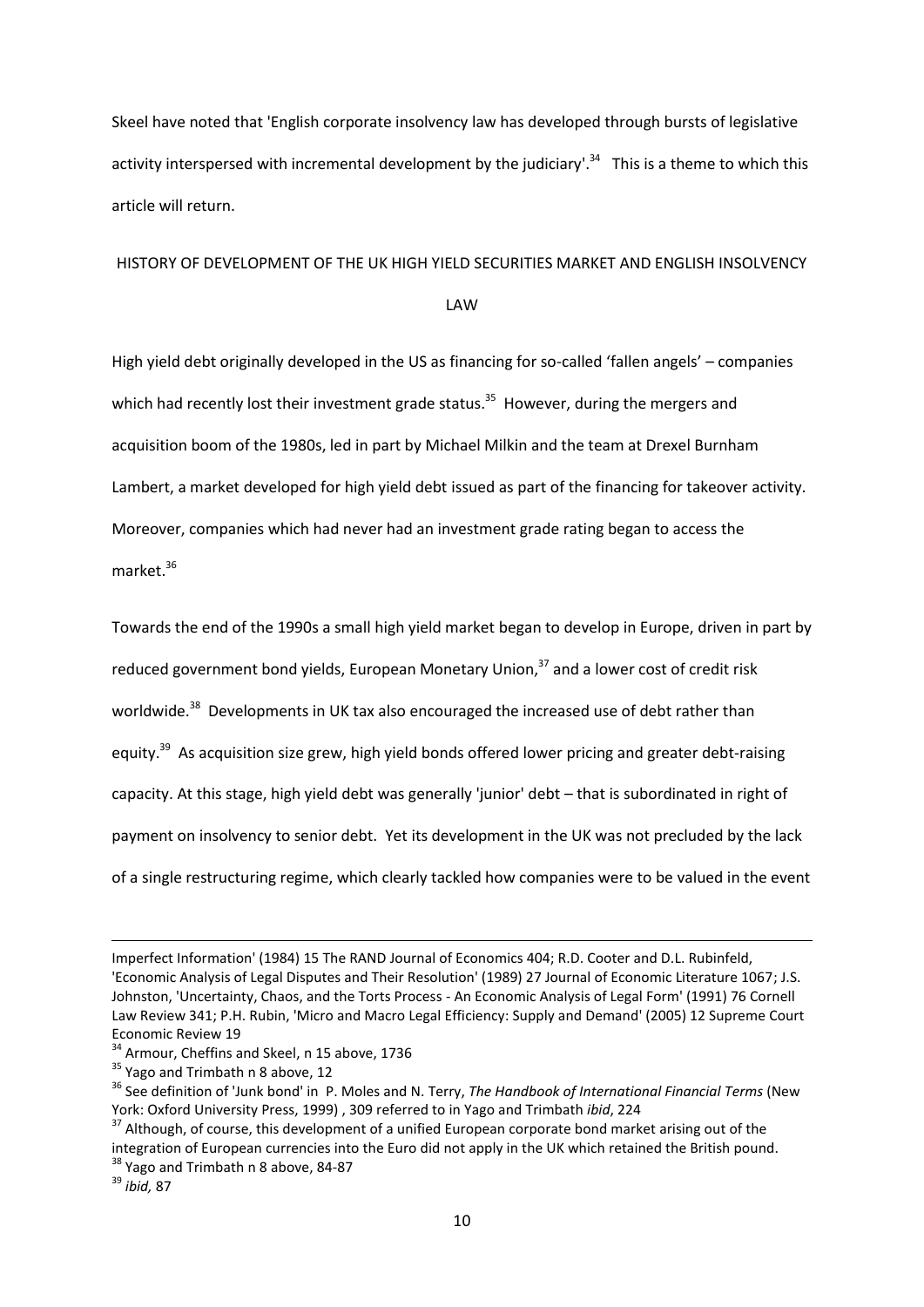of a reorganisation as opposed to a corporate sale. Yago and Trimbath have argued that the key contribution which the high yield market has made to the capital markets is in separating good risks from bad risks through liquidity and an active secondary market, monitoring firm performance closely and restructuring the capital structure between investors if the firm faces financial distress.<sup>40</sup> Financial distress, as opposed to economic distress, occurs when the firm's capital structure is no longer appropriate for its balance sheet and must be adjusted.<sup>41</sup> If a financially distressed business is to be reorganised, rather than sold, then as Clark explains not only is it necessary to determine whether the value of the business as a going concern exceeds the value which would be received if it were to be liquidated, but:

Some finite value had to be placed on the whole business. Otherwise, there would be no way of telling where, down the contractually created ranks of creditors and preferred shareholders, it was fair to stop issuing shares and other claims in the newly organised entity owning the business.<sup>42</sup>

As the high yield securities market began to develop in the US, there was already a developed restructuring law which tackled these questions. By contrast, the UK had no single restructuring procedure with clearly articulated principles for dealing with questions of value.<sup>43</sup> Yet despite this apparent uncertainty a high yield market began to develop in the UK as the 1990s progressed. One explanation may be that investors were investing more by reference to the probability of default than the return on investment if a default occurred.<sup>44</sup> Another plausible explanation, which echoes Mark Roe's note of caution about extending theories on the relationship of widely dispersed equity

<sup>40</sup> *ibid*, 120

<sup>41</sup> D.G. Baird, 'Bankruptcy's Uncontested Axioms' (1998) 108 The Yale Law Journal 573, 581-582

<sup>&</sup>lt;sup>42</sup> R.C. Clark, 'The Interdisciplinary Study of Legal Evolution' (1981) 90 The Yale Law Journal 1238, 1252

<sup>&</sup>lt;sup>43</sup> For a more detailed description see S Paterson 'Bargaining in Financial Restructuring: Market Norms, Legal Rights and Regulatory Sanctions' (2014) 14(2) Journal of Corporate Law Studies 333, 345-355

<sup>&</sup>lt;sup>44</sup> See D.J. Wright and F.K. Reilly, 'An Analysis of Credit Risk Spreads for High Yield Bonds' (2010) 35 Review of Quantitative Finance and Accounting 179, 190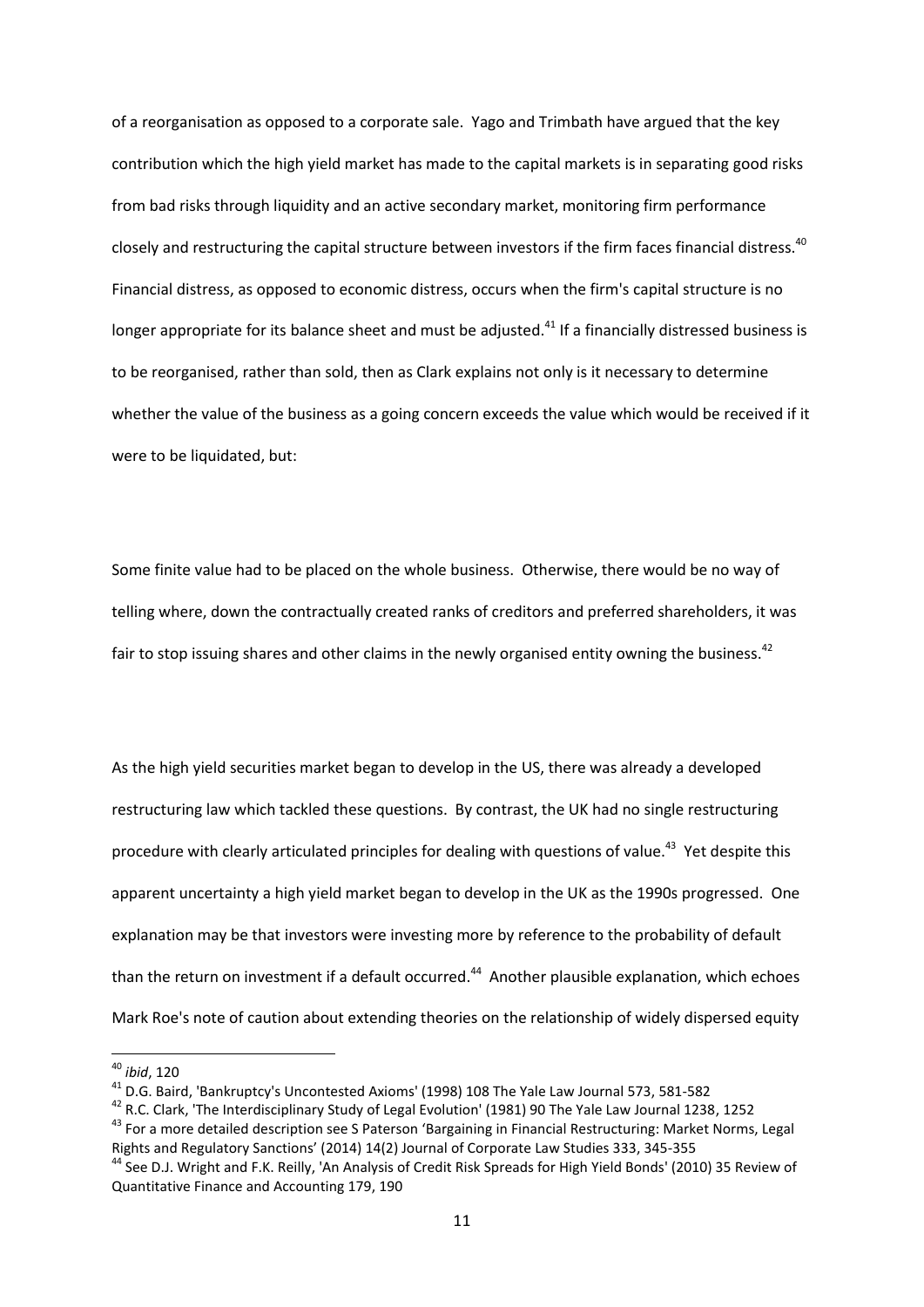markets and the law too far beyond developing and transition economies,<sup>45</sup> is that whilst investors need a certain level of comfort with the legal system in a jurisdiction in order to begin to invest, in the early days of a nascent market that level of comfort and familiarity with the detail of the legal system need not be very great.

This explanation receives some support from another significant difference in the ways in which the market was to develop in these early years. On both sides of the Atlantic, the most senior part of the capital structure was generally bank debt, usually comprising a term loan and a revolving credit facility.<sup>46</sup> Although Kaplan and Stein have recorded a decline in the ratio of bank to bond debt in the US throughout the 1980s, bank debt remained a significant proportion of the capital structure.<sup>47</sup>

In the US at this time high yield bonds were traditionally contractually subordinated to senior indebtedness.<sup>48</sup> This meant that the borrower of the senior debt was also the issuer of the subordinated debt and once the senior creditors had been paid, the holders of the subordinated high yield debt would have access to the residual proceeds of the assets. In the UK, lending banks were extremely wary about the arrival of the high yield note holders in the market. The noteholders were an anonymous group, highly fragmented and difficult to locate. The debt could be expected to trade widely, particularly if a default were in prospect, leading to conflicting agendas between creditors.<sup>49</sup> Moreover, bondholders were unlikely to regard themselves bound by the so-called London Approach which still operated in the London market at the time and which established a

<sup>45</sup> Roe, 'Corporate Law's Limits' n 20 above, 233-234

<sup>46</sup> S.N. Kaplan and J.C. Stein, 'The Evolution of Buyout Pricing and Financial Structure in the 1980s' (1993) 108 The Quarterly Journal of Economics 313, 330

<sup>47</sup> *ibid* 330. Kaplan and Stein find that bank debt represented over 70 per cent of total debt in 1982 to 1984 but that in 1985 it drops to 42 per cent of all debt and after that the ratio stabilises, ranging between 52 and 57 per cent from 1986 to 1989.

<sup>&</sup>lt;sup>48</sup> Yago and Trimbath n 8 above, 90

<sup>&</sup>lt;sup>49</sup> For the arrival of US investors in the UK market see Paterson n 43 above, 337-345; V. Finch, 'Corporate Rescue in a World of Debt' (2008) Journal of Business Law 756; V. Finch, 'The Dynamics of Insolvency Law: Three Models of Reform' (2009) 3 Law and Financial Markets Review 438 and J. Flood, 'The Vultures Fly East: The Creation and Globalisation of the Distressed Debt Market' in *Adapting Legal Cultures* D Nelken and J Feest (eds) (Oxford: Hart, 2001)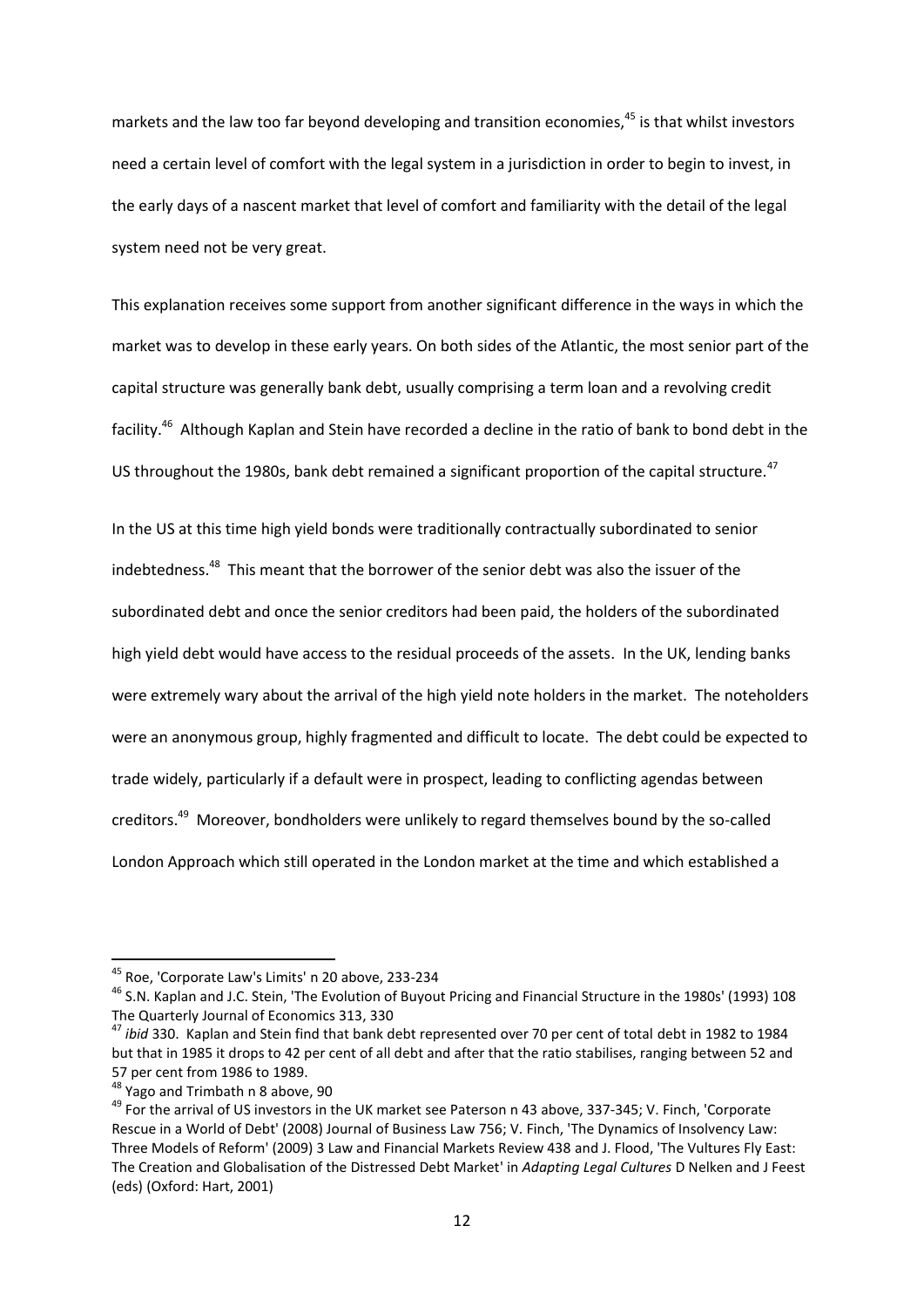principled approach as to how lenders were expected to behave when a UK corporate experienced financial distress.<sup>50</sup>

The UK banks were still providing much of the senior debt in the capital structure of many highly leveraged corporates in the English market. As a result of their concerns, they insisted on structural subordination of the high yield bond, as well as contractual subordination. This meant that the bond was issued by a holding company of the borrower of the senior debt, without the benefit of the security or guarantee package provided by the operating companies for the senior debt, effectively placing the high yield bondholders further away from the assets than the trade creditors.<sup>51</sup> This structure was highly unpopular and there were signs that it was actively holding back development of the high yield market in the UK and in Europe more generally. The crisis came to a head in 2002 when greater losses on defaults in Europe than in the US brought home to investors the risks of structural subordination. High yield investors organised and boycotted European issuances for a number of months.<sup>52</sup> Although the boycott was a fragile one, it was enough to force a gradual change in stance by UK banks who increasingly allowed high yield security holders to take subordinated guarantees and asset security from operating companies. Ultimately, it was the arrival of the US bondholders as a significant source of capital which acted as the catalyst for change.

Early restructurings of high yield bonds by UK companies were to pass without significant surprise for the market. In 2002 the British cable group NTL announced that it had reached agreement in principle with an unofficial committee of its public bondholders on a comprehensive recapitalisation. The proposal involved a significant debt-for-equity swap, with only certain warrant rights allocated to equity. But crucially the restructuring was implemented using a pre-negotiated Chapter 11 plan

<sup>50</sup> For a description of the London Approach at this time see J. Flood, R. Abbey, E. Skordaki and P. Aber *The Professional Restructuring of Corporate Rescue: Company Voluntary Arrangements and the London Approach* (ACCA Research Report 45 1995) and J. Armour and S. Deakin, 'Norms In Private Insolvency Procedures: The 'London Approach' To The Resolution Of Financial Distress' (2001) 1 Journal of Corporate Law Studies 21 <sup>51</sup> Yago and Trimbath, n 8 above, 90-91

<sup>&</sup>lt;sup>52</sup> J Hickley 'Structural Subordination Struggle' European Venture Capital and Private Equity Journal 1 April, 2003. See also Yago and Trimbath n 8 above, 90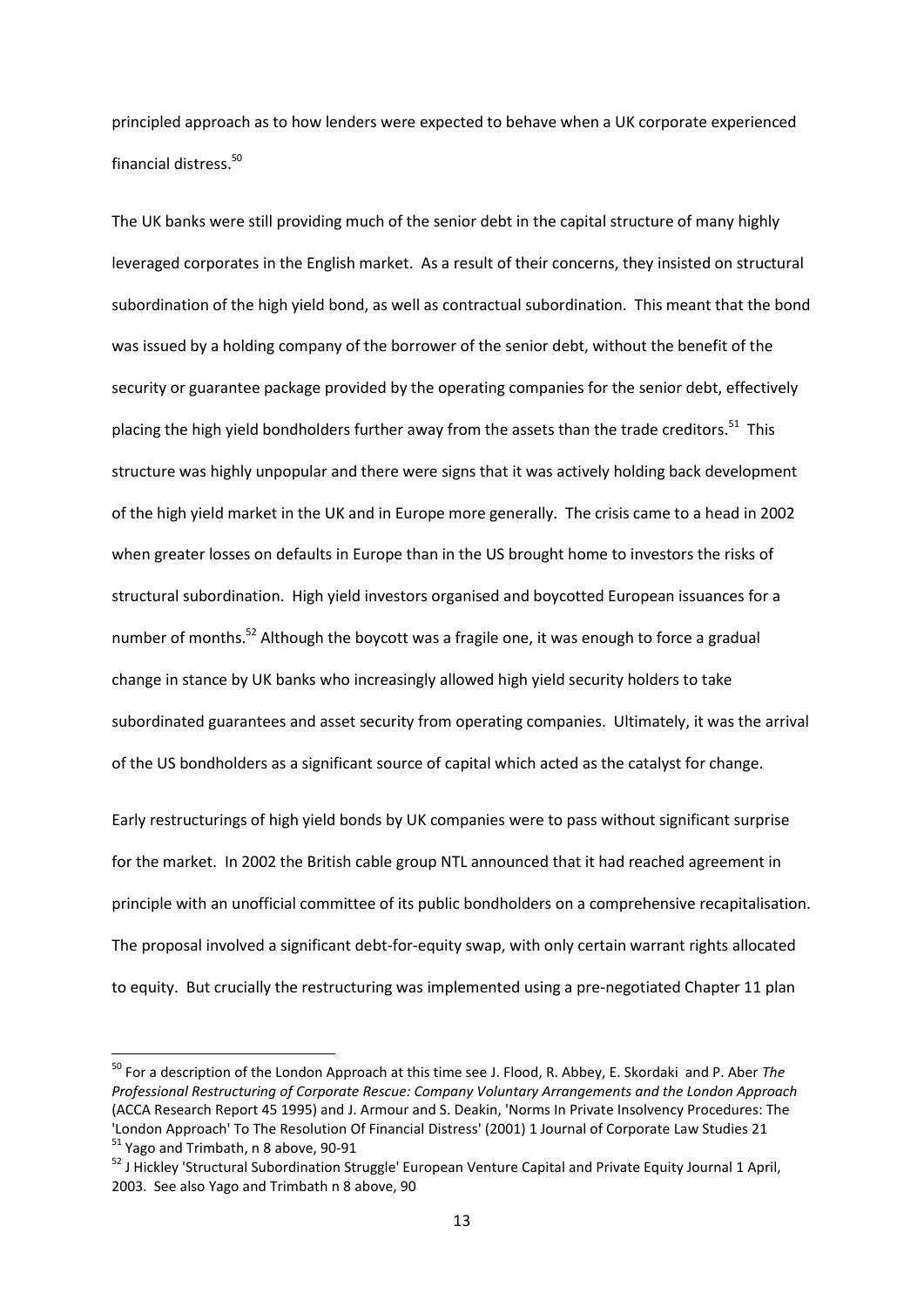and followed a pattern of negotiation entirely familiar to the US bondholders.<sup>53</sup> Matters were to turn out a little differently, however, when MyTravel, a UK-based holiday company listed on the London Stock Exchange, sought to implement a restructuring of its bank and bond debt through the English courts.<sup>54</sup> In an attempt (ultimately successful) to persuade its bondholders to agree to a consensual, out-of-court restructuring, MyTravel proposed a scheme of arrangement pursuant to which senior lenders would receive a significant equity allocation in a new company in exchange for their debt. The new company would acquire all of the business and assets of MyTravel in consideration for this debt exchange and would offer to acquire bondholders' debt in exchange for a limited amount of equity. Bondholders who refused would find themselves stranded in the old company – now devoid of any assets to meet their claims.

The MyTravel case was to bring home to US investors in debt securities issued by UK issuers just how different the legal regimes were on either side of the Atlantic. In a Chapter 11 restructuring, equity and creditors are divided into classes for the purposes of voting on the plan, with creditors similarly situated in the capital structure voting together. Provided at least one class whose rights will be 'impaired' by the plan votes in favour of it, the bankruptcy judge may confirm the plan against the wishes of other dissenting classes provided the plan meets, amongst other things, the requirements of the 'best interests' test and the 'absolute priority rule'.<sup>55</sup> The first of these requires that the class is no worse off under the plan than they would be in liquidation. 56 In many cases this will not provide significant protection to holders of debt or equity securities issued by financially distressed businesses whose value in the market may be severely depressed.<sup>57</sup> The second test provides a

<sup>&</sup>lt;sup>53</sup> 'NTL buys more time Cable group could file for Chapter 11 despite £8bn debt deal' John Cassy The Guardian 2 April 2002. See also Yago and Trimbath n 8 above, 91-92

<sup>54</sup> *Mytravel Group Plc, In the Matter of the Companies Act 1985* [2004] EWHC 2741 (Ch)

 $55$  Section 1129(a)(7) and section 1129(b) of the US Bankruptcy Code respectively

<sup>56</sup> For a more detailed description see R. Olivares-Caminal, J. Douglas, R. Guynn, A. Kornberg, S. Paterson, D. Singh and H. Stonefrost *Debt Restructuring* (Oxford University Press, 2011), 104

<sup>&</sup>lt;sup>57</sup> Assuming that the restructuring is occurring because the business is over-leveraged (broadly, its value is less than the total amount of its debt) the current market price for the business and assets may indicate that the equity and/or the junior debt are 'out of the money'. However, there may be arguments that the current price available for the business and assets of a distressed business in the market undervalues it. For a more detailed description see Paterson n 43 above 348-353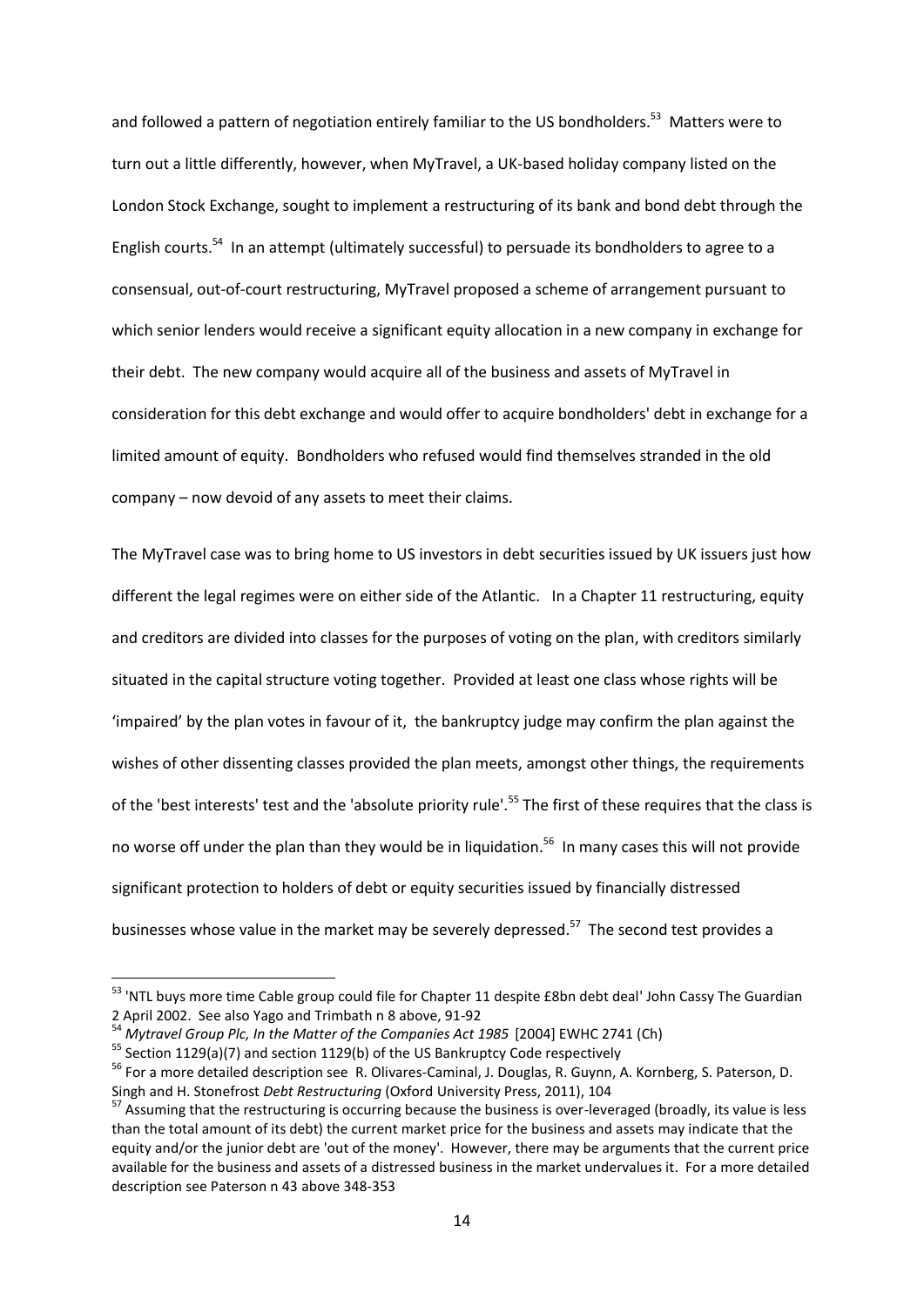more promising ground for challenge. The absolute priority rule requires that no class may recover under the plan until senior classes have recovered what they are owed.<sup>58</sup> But the corollary to this is that those in the senior class must recover no more than they are owed under the plan.<sup>59</sup> Where, as will often be the case, the plan involves a debt-for-equity exchange, junior security holders may argue that the senior class should not receive the entire equity allocation – otherwise, once the business or the market recovers, the senior lenders will recover more than they are entitled to under the absolute priority rule. This has been a fruitful area of litigation for junior stakeholders in the US, particularly as jurisprudence has developed to suggest that in assessing value for the purposes of a Chapter 11 valuation dispute, courts should look not only to the current market price for the business but also to valuation opinions.<sup>60</sup> These opinions are highly subjective and have given junior stakeholders a potentially useful weapon in defending their continued residual interest in the firm.<sup>61</sup> Scholars have suggested that the consequence of this legal regime is that creditors negotiating in the shadow of insolvency law in the US have been motivated to reach agreement without recourse to the full weight of a (lengthy, costly and unpredictable) Chapter 11 valuation fight, increasing the prospects that some consideration will be given to the junior class.<sup>62</sup>

When MyTravel came to court in 2004, the legal environment for junior security holders in the UK was far less hospitable than in the US. The UK courts had tended to focus solely on the counterfactual (what will happen if the restructuring is not agreed, typically a sale of the business and assets as a going concern or a sale of the assets on a break-up basis) such that restructurings

were viewed through the lens of the current market price for the business and assets or, where a

<sup>58</sup> Olivares-Caminal *et al* n 56 above, 107, 3.80

<sup>59</sup> *ibid*

<sup>&</sup>lt;sup>60</sup> Kerry O'Rourke, 'Valuation Uncertainty in Chapter 11 Reorganizations (Activism, Uncertainty, and Abuse: Current Issues in Bankruptcy Law)' (2005) 25 Columbia Business Law Review 403, discussed in Paterson n 43 above, 349

<sup>&</sup>lt;sup>61</sup> *Ibid* Paterson 353-354, discussing in detail the challenges posed by the subjective nature of valuation opinions and referring to L. Enriques and J. R. Macey, 'Creditors Versus Capital Formation: The Case Against the European Legal Capital Rules' (2001) 86 Cornell Law Review 1165 and L.A. Bebchuk and M. Kahan, 'Fairness Opinions: How Fair Are They and What Can Be Done about It?' (1989) 1989 Duke Law Journal 27. See also F.H. Easterbrook and D.R. Fischel, *The Economic Structure of Corporate Law* (Harvard University Press, 1991), 206  $62$  See D.G. Baird and D.S. Bernstein, 'Absolute Priority, Valuation Uncertainty, and the Reorganization Bargain' (2006) 115 The Yale Law Journal 1930, 1930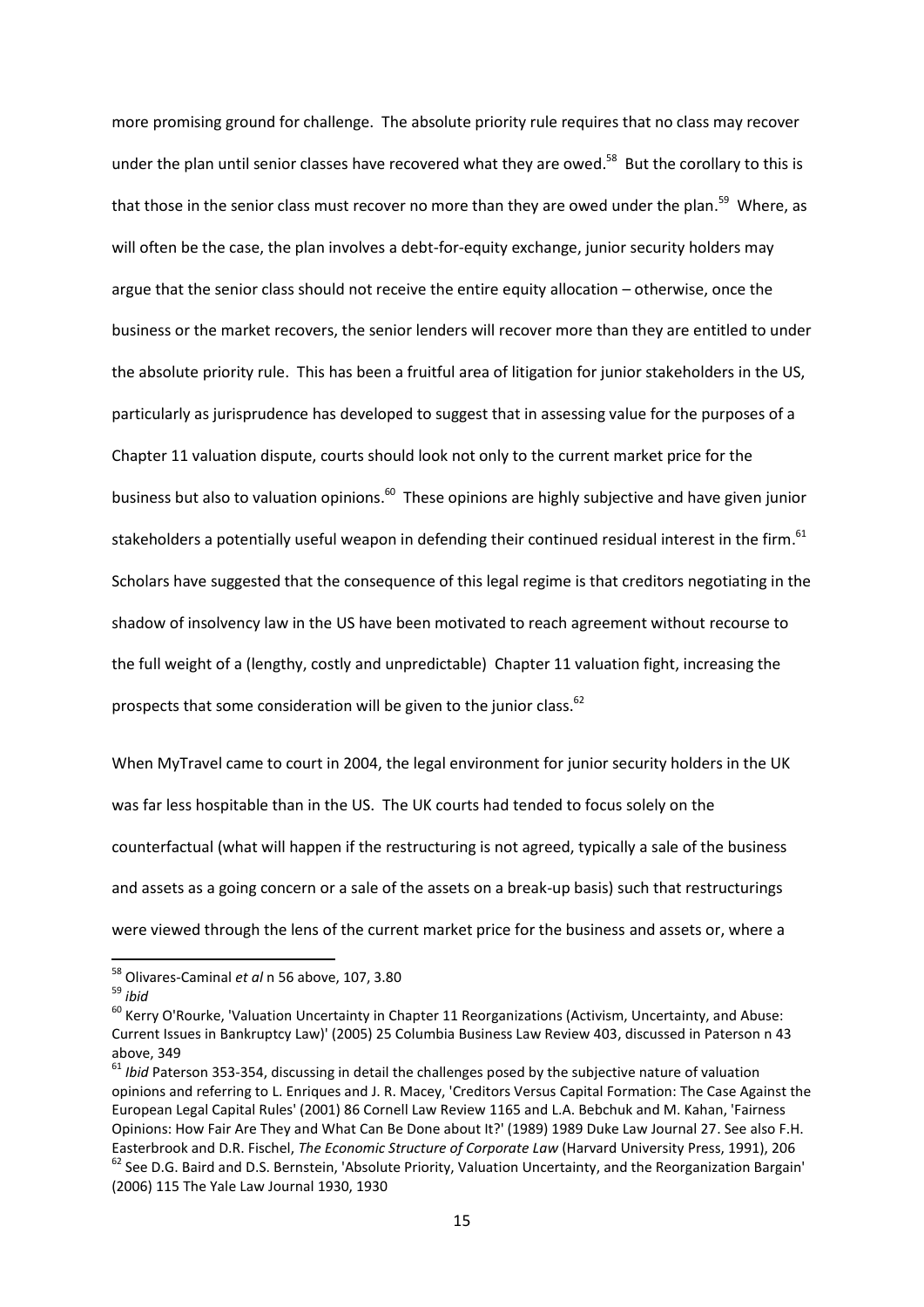going concern sale was not regarded as feasible, the current market price for the assets on a liquidation sale.<sup>63</sup> This was not a promising battleground for the junior bondholders in MyTravel seeking to argue for a continued interest in the company.

The experience of US bondholders in the MyTravel case was to cause them to organise in a bid to press for change. The European High Yield Association (EHYA), a trade association representing investors in high yield bonds, made a number of specific proposals for a new English financial restructuring procedure in an open letter to the Insolvency Service. The EHYA proposed a courtsupervised restructuring process involving a stay on enforcement actions, judicial resolution of disputes and a system of cram down.<sup>64</sup> Mindful perhaps of the powerful clearing bank lobby in the UK (as described above, likely to have lent in the senior part of the capital structure) the EHYA emphasised the benefits of cram down in preventing those who had no economic interest in the company from frustrating proceedings. Yet, at the same time, the EHYA proposal required judicial supervision and the prospect of US style valuation disputes hoved into view.

The Insolvency Service viewed the EHYA proposal as 'overriding many basic principles of insolvency law' and concluded in their reply to the EHYA that there was no evidence that the UK needed the EHYA procedure or that it was desirable.<sup>65</sup> But at the same time the English market was becoming more familiar with the issues at stake and the EHYA exchange did open up debate. In March 2009 what was then described as University College London's Institute of Bankruptcy, Restructuring and Insolvency hosted a roundtable entitled 'Is now the time for the UK to adopt a formal proceeding for restructuring distressed companies?' The event was attended by practitioners, academics, scholars, judges and, crucially, members of the Insolvency Service (an executive agency of the Department for Business, Innovation and Skills with responsibility for insolvency matters) who even went so far as to

<sup>63</sup> *ibid* and Paterson n 43 above, 344 -348

 $64$  Described in a reply from the Insolvency Service dated 8 May 2008 available at

www.afme.eu/WorkArea/DownloadAsset.aspx?id=5097 (last accessed 18 July 2014) and discussed in Finch, 'The Dynamics of Insolvency Law' n 49 above, 439

<sup>65</sup> *ibid*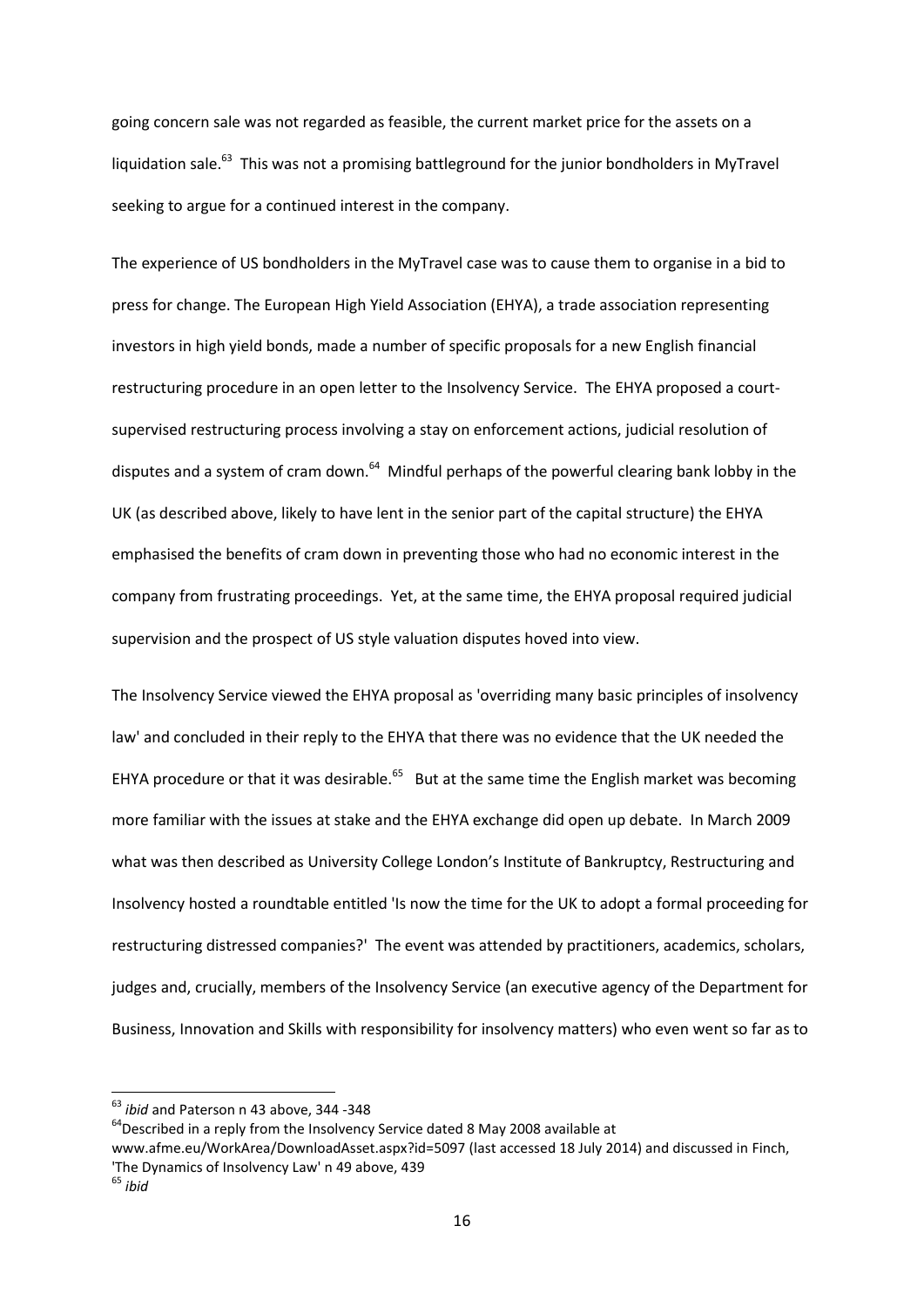publish an official record of proceedings.<sup>66</sup> In June 2009 the Insolvency Service launched a consultation paper 'Encouraging Company Rescue' which sought views on proposals to enable all companies to apply for a court-sanctioned moratorium when proposing a Company Voluntary Arrangement (CVA) and plans to introduce US-style debtor-in-possession financing concepts.<sup>67</sup> Whilst these proposals were comparatively modest in scope compared with the EHYA proposals, when the Insolvency Service reported on responses to the Consultation in November 2009 they noted 'scepticism about the benefits of importing new measures drawn from the experience of other countries with very different histories and systems'.<sup>68</sup> Some respondents noted, in particular, the need for protections for secured creditors and, with respect to rescue financing, the principal concerns expressed were how the rights of existing fixed charge lenders would be protected, and what the effects of the proposals would be on broader lending to business in general, not just those in distress.<sup>69</sup> The Insolvency Service therefore announced proposals to press ahead with work on the moratorium idea but that plans to introduce rescue financing would not be taken forward.<sup>70</sup> In the event, however, even the moratorium concept was to run into the sand.<sup>71</sup>

This short history of attempts by the high yield community to lobby for legislative change is illuminating. Whilst the EHYA attempted to pitch their proposals as making only minor amendments to the status quo there can be no doubt that in reality the proposals required a radical overhaul of English insolvency law. Many scholars have noted that for major reform efforts to gain traction political institutions need to be prepared to ignore the blocking efforts of interest groups protecting existing arrangements.<sup>72</sup> In the case of the EHYA's efforts, it is perhaps unsurprising that in the struggle between opposing groups for limited resources the established senior secured clearing bank

<sup>&</sup>lt;sup>66</sup> Note of discussion available at

http://webarchive.nationalarchives.gov.uk/20140311023846/http:/www.insolvencydirect.bis.gov.uk/insolvenc yprofessionandlegislation/policychange/Roundtable%20-

<sup>%20</sup>Insolvency%20Discussion%20Record%2017032009.pdf (last accessed 18 July 2014)

<sup>67</sup> Insolvency Service *Encouraging Company Rescue - A Consultation* June 2009

<sup>68</sup> Insolvency Service *Encouraging Company Rescue - Summary of Responses* November 2009 <sup>69</sup> *ibid* 12-13

<sup>70</sup> Insolvency Service *Proposals for a Restructuring Moratorium* - *A Consultation* July 2010

<sup>71</sup> Insolvency Service *Proposals for a Restructuring Moratorium - Summary of Responses*, May 2011, 5

 $172$ Gilson, n 24 above, 336 n 26 ; Cheffins 'Bedrock' n 23 above, 2; Clark, n 42 above, 1255-6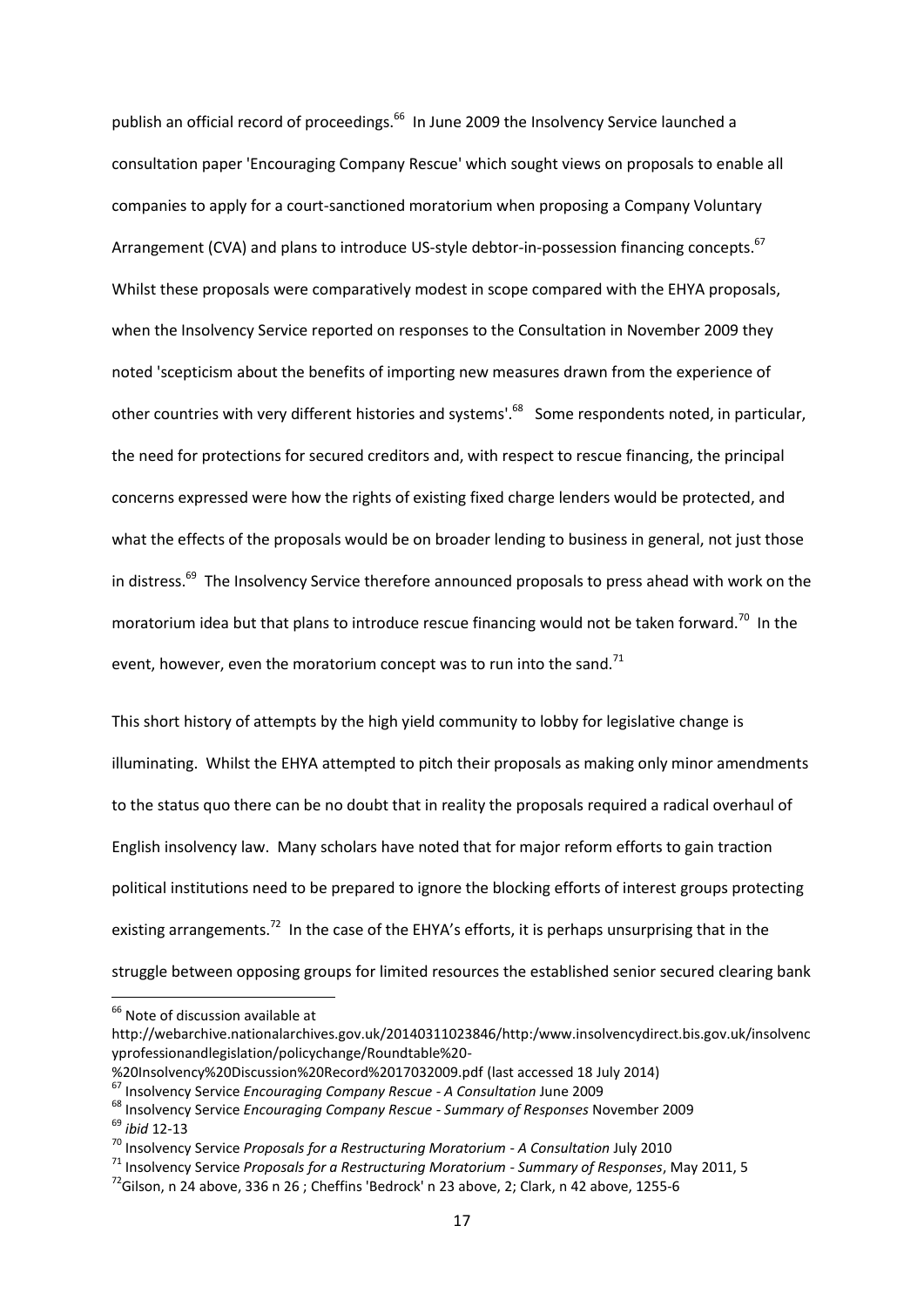lobby was to emerge victorious.<sup>73</sup> Furthermore, the EHYA proposals required significant expenditure comparatively soon after the Enterprise Act 2002 reforms had already purported to overhaul English insolvency law.<sup>74</sup> This led to only partial engagement by the Government with the reform agenda bringing into play all of the challenges of piecemeal reform which Gilson has highlighted,<sup>75</sup> and Clark has noted a more subtle interplay in the evolutionary agenda – a need for lawyers 'intellectually blinded by the influence of their modes of legal thought' to shift their perspectives and embrace change.<sup>76</sup> Given the fledgling size of the high yield market, and the continued exposure of leading English lawyers to the old ways, it is perhaps not surprising that the market was not ready to shift its existing conceptual framework or value systems.

If formal convergence through legislative change was not to be, what was to be the impact of US bondholders on the development of English insolvency law in the cases emerging from the Great Recession? The answer is, relatively slight. As Landes and Posner have highlighted, a court system provides two types of service. One is resolution of the particular dispute between the parties. The second is what they describe as 'rule formulation' – creating rules of law through the process of dispute resolution.<sup>77</sup> The unanswered questions of valuation might have been expected to be a prime candidate for clarification in the recent recession. Ultimately, however, only one of the restructurings implemented through legal procedure, and involving subordinated debt, resulted in full, formal, legal challenge by junior creditors.<sup>78</sup> The result was neither to force change nor to clarify the status quo but rather to leave the principles by which the English court will decide a restructuring perhaps even murkier than they had been before. On the one hand, Mr Justice Mann definitely did not shut the door on arguments that a restructuring should not be judged solely by

 $^{73}$  For the role played by the existing distribution of wealth and power between interest groups in the economy in enabling interest groups to mobilise and exert pressure, see Bebchuk and Roe n 29 above, 157-158.

 $74$  On cost and legislative reform see, for example, Gilson n 24 above, 345; Ahlering and Deakin n 22 above, 870 and Roe, 'Chaos and Evolution' n 20 above, 643

<sup>&</sup>lt;sup>75</sup> Gilson n 24 above, 345

 $76$  Clark n 42 above, 1253

 $77$  Landes and Posner, 'Adjudication as a Private Good' n 33 above

<sup>78</sup> *Re Bluebrook Ltd* [2009] EWHC 2114 (Ch); [2010] B.C.C. 209; [2010] 1 B.C.L.C. 338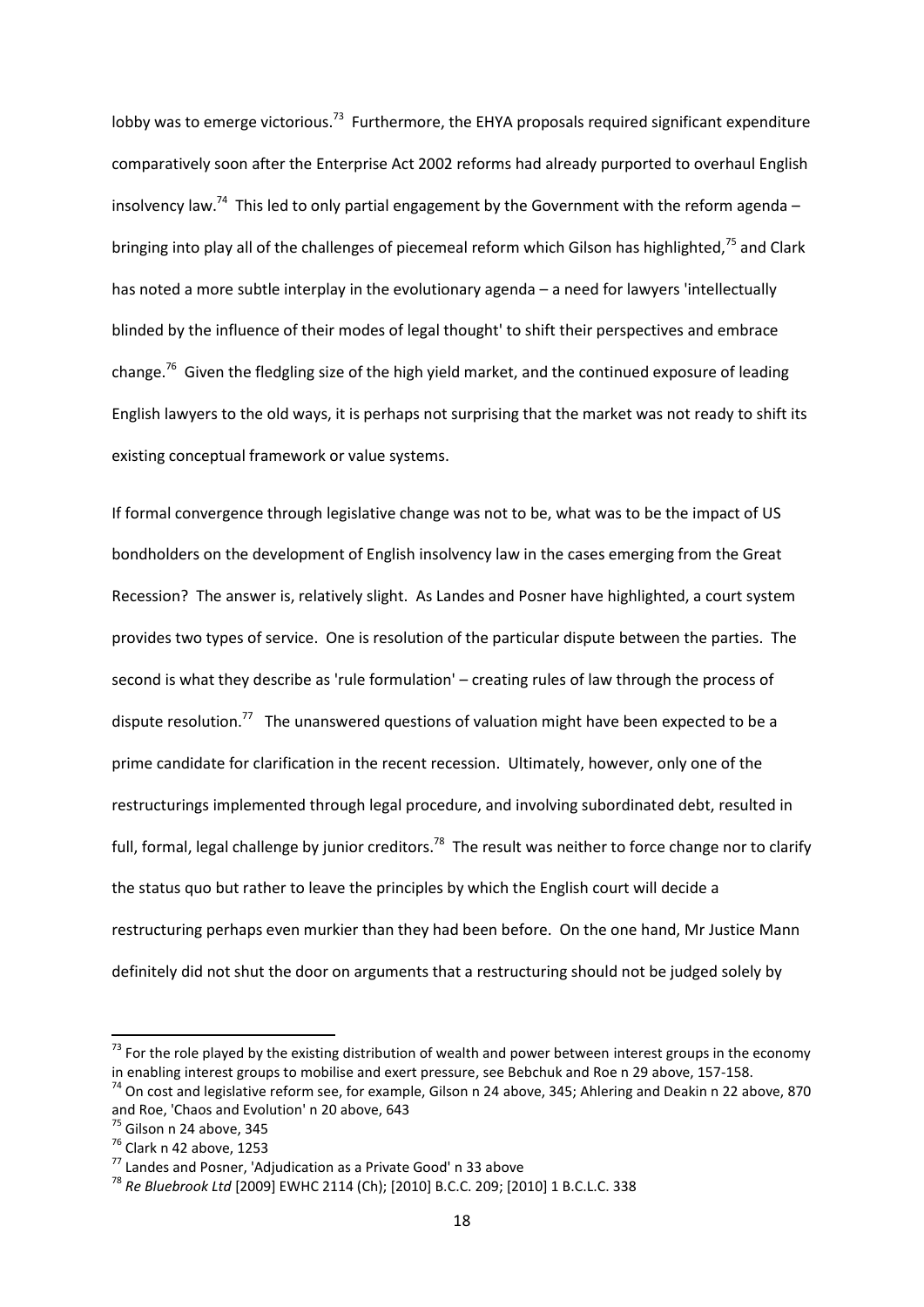reference to prices for the business currently available in the market but, on the other, he was unsympathetic to efforts by the junior lenders to adopt a less traditional approach to the valuation question and was willing to find in favour of senior lenders solely on the basis of submissions from Counsel and without cross-examination of the various experts in the case. It would be a brave bondholder who concluded that there had been any real formal convergence between US and UK restructuring law on valuation in the most recent downturn.

In his work on the evolution of the law through court precedent Johnston has argued that the number of cases which come to court is significant.<sup>79</sup> He argues that it is the very process of looking at exceptions to an apparently settled rule over a number of cases which leads judges to conclude that there may be deficiencies in the rule. Accordingly, an isolated challenge on difficult facts may not be expected to bring about radical change. Yet this does not explain why so few cases did, in fact, emerge particularly as challenges might have been expected not only from junior bondholders but also junior lenders in complex bank loan structures (with senior debt and other layers of debt subordinated (junior) to it).<sup>80</sup> Although a number of UK restructurings proceeded consensually, this cannot be a complete answer because in some the allocation to junior creditors was very small and in others junior creditors were effectively wiped out but chose not to mount a challenge.<sup>81</sup> Part of the explanation may emerge from the literature on why parties litigate. Many scholars have pointed to the importance of cost/benefit analysis in taking the decision to litigate.<sup>82</sup> As Posner notes, on the cost side, particular considerations arise in England as a result of the rule that the unsuccessful

<sup>&</sup>lt;sup>79</sup> Johnston n 33 above, 356

<sup>80</sup> Indeed, the case of *Re Bluebrook* (n 78 above) itself involved junior or 'mezzanine' bank debt rather than a bond

<sup>81</sup> See, for example, *Re McCarthy & Stone* [2009] EWHC 1116. At the first stage of proceedings, junior lenders had indicated that the companies' assets had been undervalued and that they planned to retain a valuer to produce a rival valuation. However, by the time of the final hearing Mr Justice Lewison commented (at [13]) 'that does not appear to have taken place but the companies themselves had a sample of assets revalued by CBRE, who came out with a lower value than that placed upon the assets by Gerald Eve'.

<sup>&</sup>lt;sup>82</sup> Landes, 'An Economic Analysis of the Courts'; Gould, 'The Economics of Legal Conflicts'; Posner, 'An Economic Approach to Legal Procedure and Judicial Administration'; Bebchuk, 'Litigation and Settlement Under Imperfect Information' all n 33 above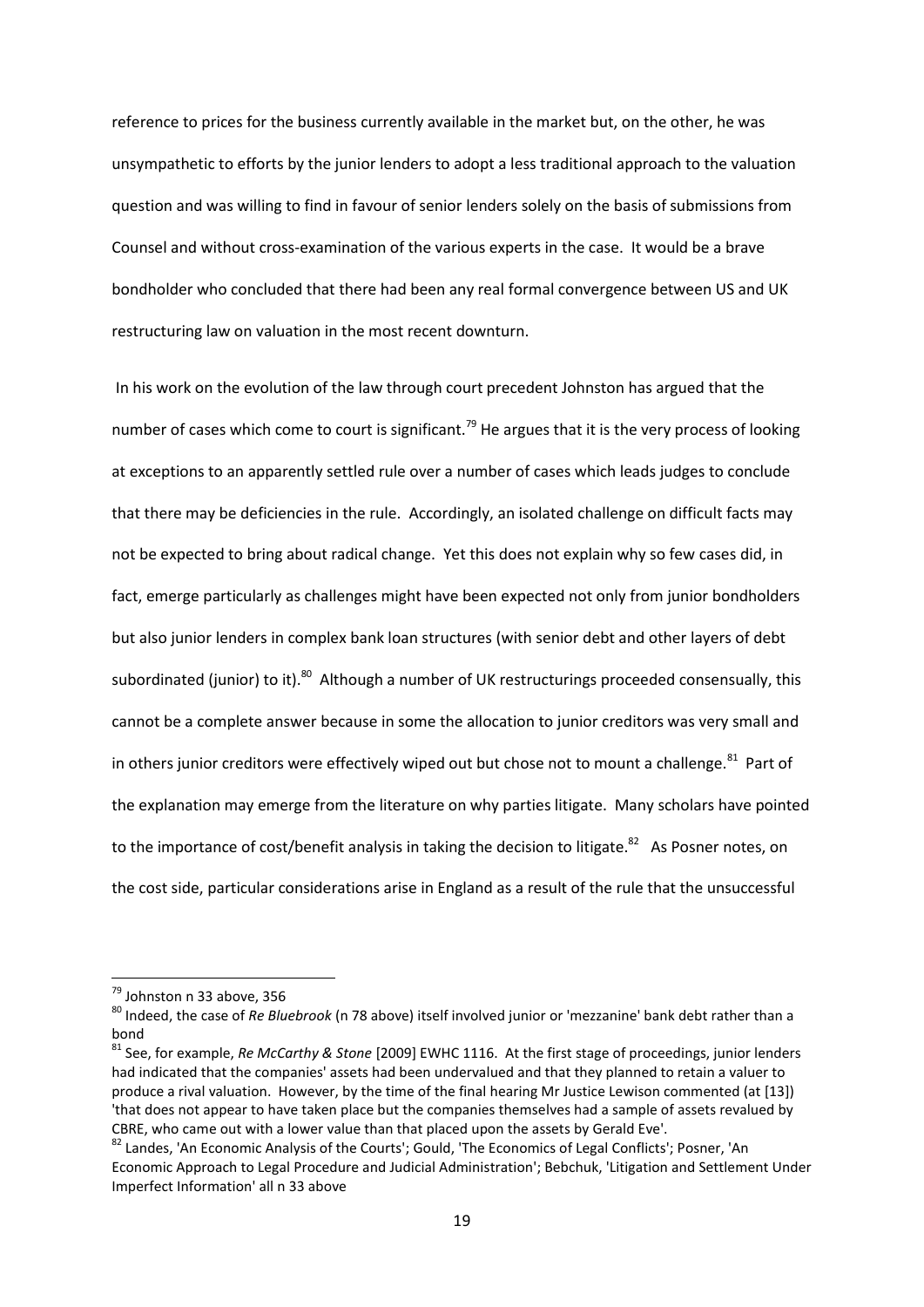plaintiff bears the other side's costs as well as his own.<sup>83</sup> Furthermore, although a number of scholars have sought to show that litigation is more likely where uncertainty prevails in the law, <sup>84</sup> Clark has highlighted that the risk that litigation may harden the law against the plaintiff may deter the plaintiff from litigating in the first place.<sup>85</sup> The analysis is made even more complex in the current context as creditors who are junior creditors today may appear as senior creditors in the next case. In other words, it may not be obvious to them what sort of law it is that they want.<sup>86</sup> In addition, many creditors may have the benefit of credit default swaps – which provide them with an effective hedge against the insolvency of the debtor such that they would rather take no risk on a restructuring at all but prefer either to continue to collect interest payments on the debt or collect on the credit default swap contract if the debtor fails.<sup>87</sup>

In addition to these creditor-orientated reasons for the paucity of cases, wider market conditions may also have played a part. A number of commentators have worried over the so-called zombie company phenomenon during this crisis.<sup>88</sup> One category of 'zombie' is of particular interest in the present context – a company generating enough cash to service its debt but which diverts so much of its cash resource to this endeavour that it is left with no money for investment – which should mean that it will struggle to compete as the market recovers and demand increases.<sup>89</sup> A number of factors may have contributed to banks allowing companies in this position to continue rather than demanding repayment of their loans in this recession. The first is that the persistently low-interest

<sup>&</sup>lt;sup>83</sup> *ibid* Posner, 428. Furthermore, the junior creditor challenging an allocation of equity in a restructuring may expect to receive only a small allocation even if he is ultimately successful. In this analysis, therefore, the risk of high costs may significantly outweigh the anticipated benefit.

<sup>&</sup>lt;sup>84</sup> See, for example, Cooter and Rubinfeld, 'Economic Analysis of Legal Disputes and Their Resolution'; Rubin, 'Why Is the Common Law Efficient?' both n 33 above

<sup>&</sup>lt;sup>85</sup> Clark n 42 above, 1271; Rubin, 'Micro and Macro Legal Efficiency' n 33 above

<sup>86</sup> And the law will only change if the party with the interest in a change in law litigates, see, for example, Rubin n 33 above, 23

<sup>&</sup>lt;sup>87</sup> F. Partnoy and D.A. Skeel Jr, 'The Promise and Perils of Credit Derivatives' (2007) 75 University of Cincinnati Law Review 1019, 1023-1024

<sup>88</sup> See, for example, 'The Zombie Businesses Phenomenon: An Update' R3 January 2014 available at http://www.r3.org.uk/what-we-do/policy-and-public-affairs/research-reports and 'The Trading Dead. The Zombie Firms Plaguing Britain's Economy, And What To Do About Them' Tom Papworth available at http://www.adamsmith.org/research/reports/the-trading-dead (both last accessed 18 July 2014) <sup>89</sup> *ibid* r3, 2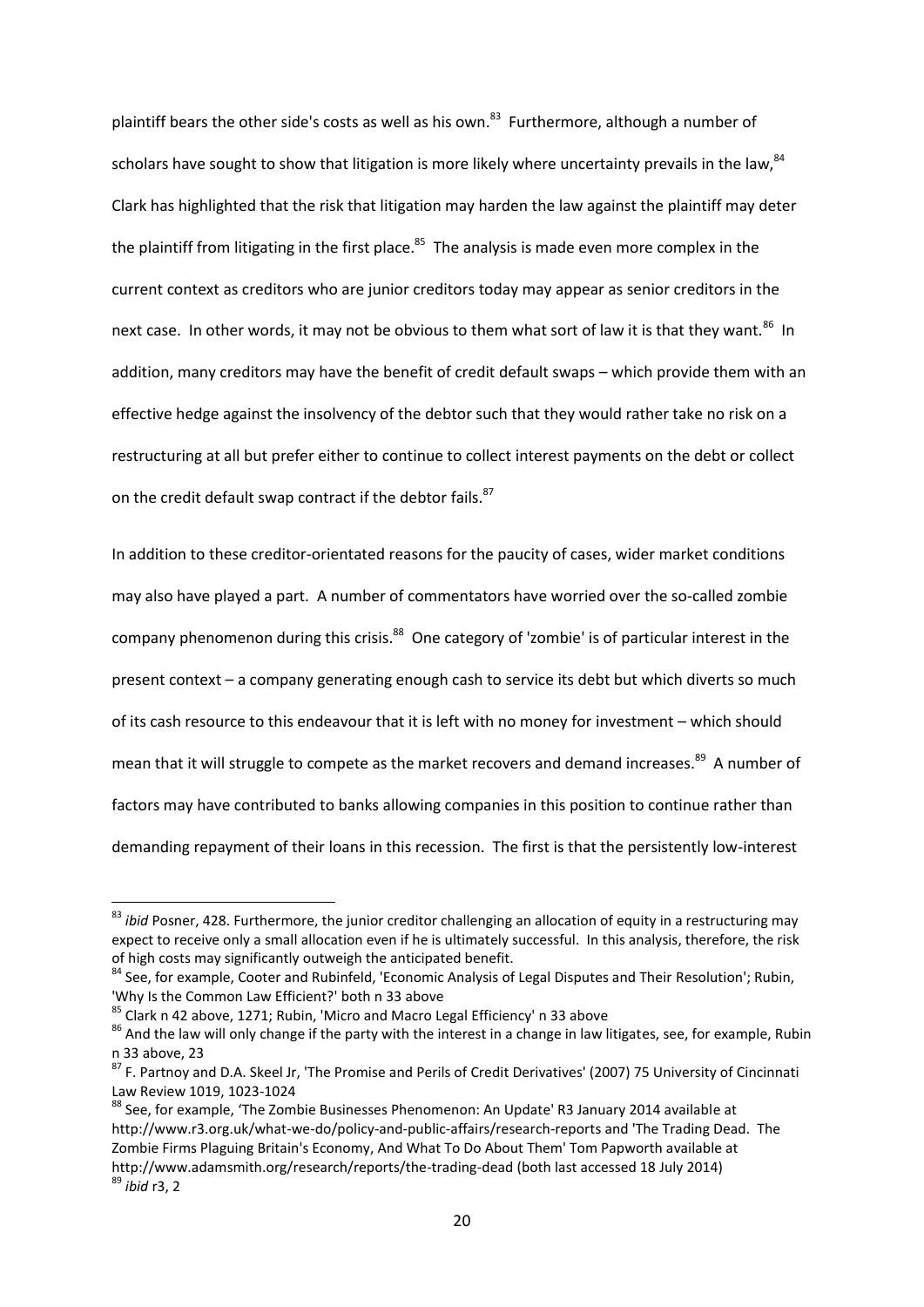rate environment may have enabled some companies to struggle on despite leverage.<sup>90</sup> A Bank also has an interest in this if it means that the bank continues to receive income and does not need to recognise a loss.<sup>91</sup> Government may also have contributed. First, there is some evidence of political pressure on banks not to foreclose on firms in difficulty.<sup>92</sup> Secondly, strict capital adequacy rules imposed by government may incentivise banks not to call in their loans for fear of crystallising a loss.<sup>93</sup> If the creditors apply no pressure on the business to restructure, then management and shareholders may decide that it is safer to struggle on than to risk a restructuring which may be unsuccessful and which may crystallise losses which could have been avoided or postponed.<sup>94</sup>

This last point receives some support from the experience of many firms who managed to stave off a restructuring and to refinance in booming credit markets, fuelled by a persistently low interest-rate environment and a relentless search by investors for yield.<sup>95</sup> Ironically it is the high yield market which has rode to the rescue of these struggling firms. Thus it would appear, as the market begins to turn, that leverage is still high in many UK firms and US high yield investors remain prepared to invest notwithstanding a stubbornly pro-senior legal environment. One possible explanation might be functional convergence in valuation standard through the complex finance documents negotiated by the parties to a high yield issue. There is some evidence that these documents may begin to contemplate a market value, as opposed to a market price, approach in determining whether debt can effectively be restructured without the consent of junior debt holders.<sup>96</sup> However, just as Brian Cheffins has noted the limits to functional convergence through the regulatory contract, so too

<sup>90</sup> *ibid* r3, 5

<sup>&</sup>lt;sup>91</sup> Adam Smith Institute Report n 88 above, 28.

<sup>92</sup> *ibid*, 29 and r3 n 88 above, 5

<sup>93</sup>*ibid,* 29.

<sup>94</sup> *ibid*, 29

<sup>&</sup>lt;sup>95</sup> r3 n 88 above, 2

<sup>&</sup>lt;sup>96</sup> The Loan Market Association recommended form of inter-creditor agreement for leveraged loans contains optional requirements for the security agent to obtain a market value, and a fair market valuation opinion from an independent financial adviser, see C. Howard and B. Hedger *Restructuring Law and Practice* (London: Butterworths,  $2^{nd}$  ed, 2014), 233 fn 2 and accompanying text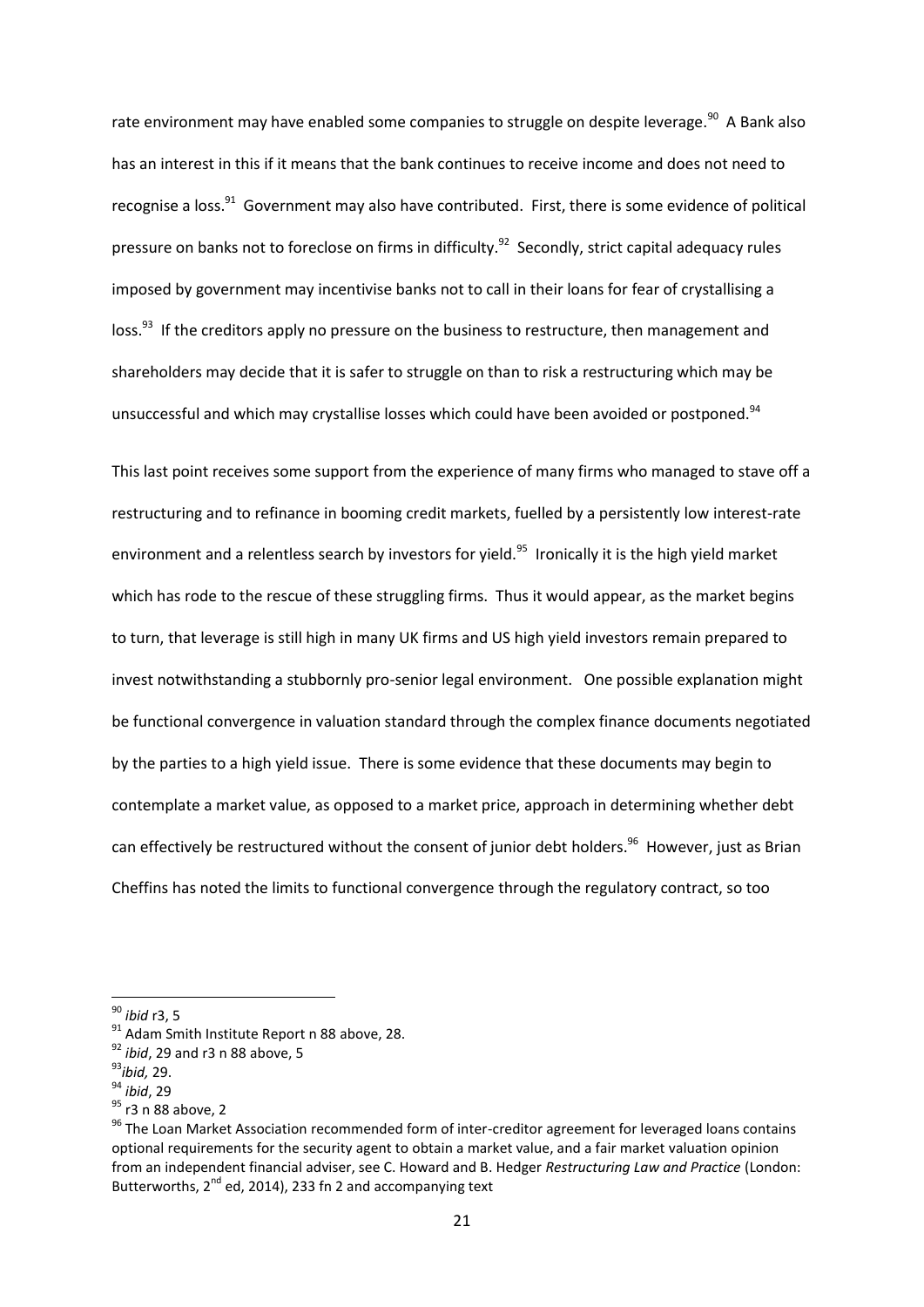protection in the intercreditor agreement is likely to be formal rather than substantive given that the subjective opinions are to be advanced by valuers appointed by controlling senior creditors.<sup>97</sup>

The continued growth of the market notwithstanding the lack of both functional and formal convergence in valuation standard is not as puzzling, however, as may at first appear as new adaptations have emerged in the current high yield market itself. There has been an explosion in secured high yield bond issues globally.<sup>98</sup> Moreover, the term loan/senior debt feature of highly leveraged capital structures appears to be in decline in the UK. Instead, either a comparatively small revolving credit facility has been raised for working capital purposes, which is entitled to priority on default, with all bond debt ranking *pari passu* behind it, or bank and bond debt have ranked *pari passu* in the senior part of the capital structure. Unlike the dramatic increase in secured debt, this adaptation in capital structure does not appear to be occurring evenly in the US and EMEA. The law firm Proskauer Rose LLP has undertaken a detailed review of high yield bond terms across the globe. Their survey results illustrate that whilst the number of high yield deals with first ranking security has increased in EMEA, exceeding two thirds of all issues in 2013, the trend in the high yield market in the US appears to be in the other direction. In their 2013 Global High Yield Report of the secured high yield market 43% of secured high yield bond issues in the US had first ranking security, 32% second ranking security and 25% 'split lien' (where the bonds have a first lien on certain assets and a second lien on other assets) compared with 73% first ranking security in EMEA, 19% second ranking security and 8% split lien. But the most recent Global High Yield Survey illustrates a fall in the number of first ranked deals in the US and a growth in EMEA.<sup>99</sup>

Although Proskauer Rose's data is aggregated for EMEA, the trend which their data reveals towards first priority deals in EMEA reflects data the author has compiled for high yield bond issues by UK

<sup>&</sup>lt;sup>97</sup> See note 61 above

<sup>98</sup> See Elisabeth de Fontenay 'Do Securities Laws Matter? The Rise of the Leveraged Loan Market', 25 forthcoming Journal of Corporation Law

<sup>99</sup>See 2013 Global High Yield Bond Survey available at www.proskauer.com/files/uploads/2013-High-Yield-Bond-Study.pdf and 2014 Global High Yield Bond Survey available at

www.proskauer.com/files/uploads/Documents/2014\_Global\_High-Yield\_Bond\_Study.pdf (both last accessed 18 July 2014)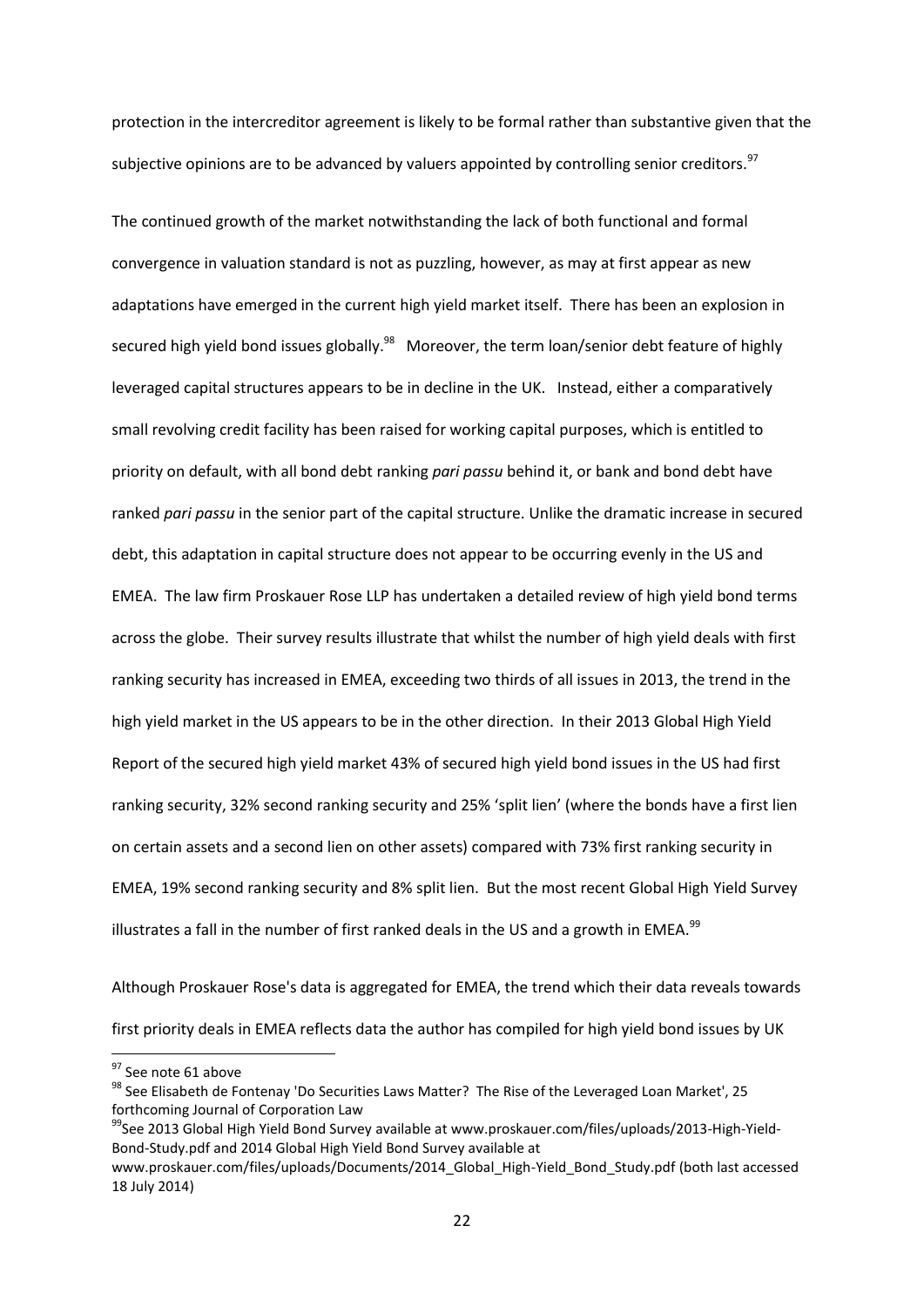issuers over the same period.<sup>100</sup> The higher incidence of second lien debt in the US may suggest that investors are more comfortable with the treatment of junior bondholders in the event of a default. In any event the adaptation in the capital structure of high yield bond issues by UK issuers may be hugely significant for the prospect of convergence in restructuring law.

#### SIGNIFICANCE OF ADAPTATION FOR PROSPECTS OF CONVERGENCE IN VALUATION STANDARD

#### Determining the law governing the restructuring

 $\overline{\phantom{a}}$ 

The vast majority of recent Rule 144A high yield bond issues by UK issuers have been governed by US (normally New York) law. Issuers have understood this to be a requirement in order for the bonds to be tradable in the US debt capital markets.<sup>101</sup> One option might, therefore, be for the UK issuer to submit to a Chapter 11 process (or, at least, to threaten a Chapter 11 process as a contingency plan during negotiation). Its debt is, after all, governed by New York law and it is a principle of English private international law that the English courts will recognise a foreign discharge of a debt governed by the laws of that jurisdiction.<sup>102</sup> However, in order for this to provide a viable route, an UK issuer will need to be confident that the English courts will recognise the effects of the Chapter 11 plan given that its assets are likely to be located in the UK. The recent decision of the Supreme Court in *Rubin* v *Eurofinance* casts considerable doubt over this question.<sup>103</sup>

*Rubin* involved a scam perpetrated in the US by The Consumers Trust ("TCT"), established by the terms of an English law governed trust deed. The settlor of the trust was Eurofinance SA, a BVI

<sup>&</sup>lt;sup>100</sup> See also IFLR 2014 High Yield Report: UK at section 5 'Nowadays in most European high yield bond issuances, senior bonds rank *pari passu* with high yield creditors, whereas the revolving credit facility lenders and hedge counterparties benefit from a super priority status in the waterfall of enforcement proceeds' and C. Ruby, J, Thompson and M. Steinberg 'Intercreditor Agreements – Spot the Difference' International Financial Law Review February 2012

<sup>101</sup> C. Mallon and S. Waisman, *The Law and Practice of Restructuring* (Oxford University Press, 2011), 6.23 <sup>102</sup> A.V. Dicey, J.H.C. Morris, L. Collins and A. Briggs, *Dicey, Morris and Collins on the Conflict of Laws* (under the general editorship of Lord Collins of Mapesbury, P.C., L.L.D., L.L.M., F.B.A. with specialist editors) (London: Sweet & Maxwell/Thomson Reuters, fifteenth ed, 2012) Rule 219 ' … a discharge from any debt or liability under the bankruptcy law of a foreign country outside the United Kingdom is a discharge therefrom in England if, and only if, it is a discharge under the law applicable to the contract'. For a detailed discussion, see R Dicker QC 'Discharge of Debts by a Foreign Liquidation' 3-4 Digest July 2010, 2 available at

www.southsquare.com/wp-content/uploads/2010/06/July-2010.pdf (last accessed 18 July 2014) <sup>103</sup> *Rubin* v *Eurofinance SA* [2013] 1 A.C. 236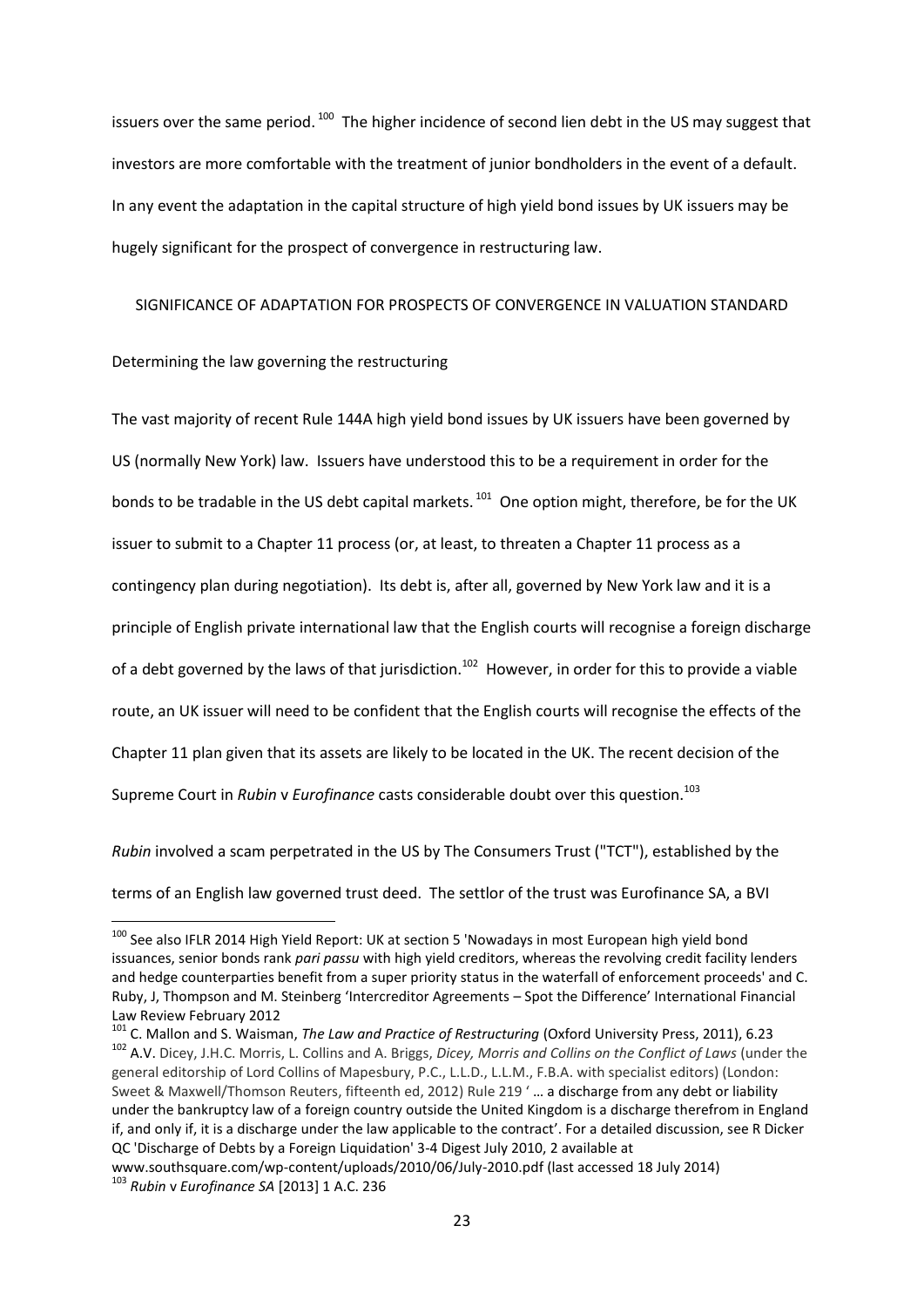company wholly owned by Adrian Roman, who was resident in England. Receivers were appointed to TCT in England and the receivers petitioned for Chapter 11 relief in New York. Various avoidance actions were successfully brought against Adrian Roman and his brothers in the Chapter 11 proceedings and the receivers subsequently sought to enforce the orders against them in England.

The Supreme Court determined that it could not enforce the orders. In the leading judgment Lord Collins held that the rules for enforcement of a foreign judgment in insolvency proceedings did not depart from the ordinary conflicts of laws rules in English law. UNCITRAL'S Model Law on Cross-Border Insolvency, implemented in Great Britain in the Cross Border Insolvency Regulations 2006, was not designed to provide for the reciprocal enforcement of judgments and so the 2006 Regulations could not be used.<sup>104</sup> This left common law rules.<sup>105</sup> The judgment of the US Court was a judgment *in personam* and the defendants had not appeared in the proceedings and had not submitted to the jurisdiction. As a consequence, English law conflicts of laws rules for recognition of an *in personam* judgment by a foreign court had not been met and the orders of the US Courts could not be recognised. Furthermore, and significantly for the purposes of this article, in reaching this conclusion their Lordships held that the previous case of *Cambridge Gas<sup>106</sup>* had been wrongly decided by the Privy Council.

In *Cambridge Gas*, a group of insolvent Isle of Man companies were in Chapter 11 proceedings in the US. The Chapter 11 reorganisation plan involved an exchange of debt in certain of the group

<sup>&</sup>lt;sup>104</sup> The Cross Border Insolvency Regulations 2006 provide for cooperation and coordination between British and foreign insolvency proceedings and for cooperation between insolvency practitioners in those proceedings. For an overview see Olivares-Caminal *et al* n 56 above, 210-229 and A. McKnight, *The Law of International Finance* (Oxford University Press, 2008), 290-295. However, in *Rubin* the Court decided that although the Chapter 11 proceedings fell within the ambit of the Cross Border Insolvency Regulations, they did not extend to the enforcement of judgments see *ibid*, [24] and [133] – [144]

<sup>&</sup>lt;sup>105</sup> Two other methods exist under English law for assisting insolvency proceedings in other jurisdictions; section 426 of the Insolvency Act 1986 which provides a power to assist corporate as well as personal insolvency proceedings in countries specified in the Act and the EC Insolvency Regulation which applies to insolvency proceedings in respect of debtors with their centre of main interests (COMI) within the European Union (excluding Denmark) – see *ibid*, [25] and [26]. However, neither of these sources of jurisdiction is relevant in a case before the UK and the US courts.

<sup>106</sup> *Cambridge Gas Transportation Corporation* v *Official Committee of Unsecured Creditors of Navigator Holdings plc* [2007] 1 AC 508 PC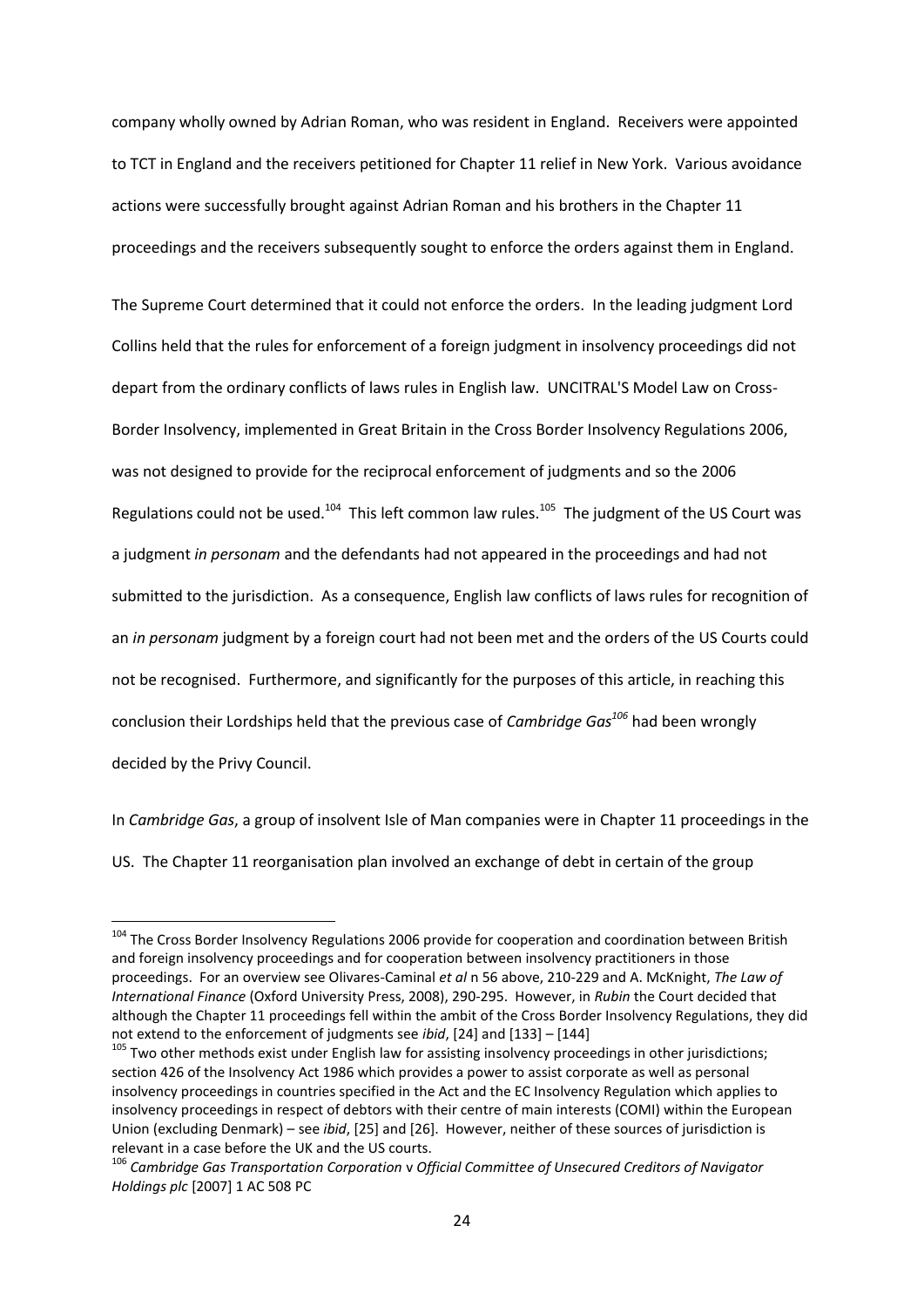companies for shares in the ultimate holding company of the Group, Navigator, a company incorporated in the Isle of Man. A request was made by the US Bankruptcy Court to the Isle of Man court to give assistance by giving effect at common law to the Chapter 11 plan. A shareholder objected to the plan and confirmation order under which the existing shares were to be cancelled and new capital represented by that shareholding issued to a committee of creditors. It argued that the order of the New York Court confirming the plan was either a judgment *in rem* or a judgment *in personam* and that the conditions for recognition and enforcement of an *in rem* or *in personam* judgment had not been satisfied.

The Judicial Committee of the Privy Council had decided in *Cambridge Gas* that orders made in foreign insolvency proceedings are classified as neither judgments *in personam* nor judgments *in rem* for the purposes of recognition. Different principles governed recognition and enforcement of such orders.<sup>107</sup> The principle of 'universalism' required that wherever possible there should be a single insolvency proceeding in relation to an insolvent debtor which takes place in one jurisdiction and has one effect and that to this end, wherever possible, the English court should give assistance to such a foreign insolvency proceeding.<sup>108</sup> However, the English approach was one of 'modified' universalism. The court was able to give assistance to the extent that it would be consistent with justice and UK public policy to do so. In *Cambridge Gas* this appears to have found expression in the principle that the court could grant assistance wherever the domestic court could have achieved the same result in the case of a domestic insolvency – and the court concluded that the same result could have been achieved by a scheme under the Isle of Man Companies Act 1931.<sup>109</sup> Finally, Lord Hoffman had found in *Cambridge Gas* that it was no objection to the implementation of the plan in the Isle of Man that the shares in Navigator belonged to a person who was not a party to the

<sup>107</sup> *ibid* [13]-[15]

<sup>108</sup> *ibid* [21]-[22]

<sup>109</sup> *ibid* [24]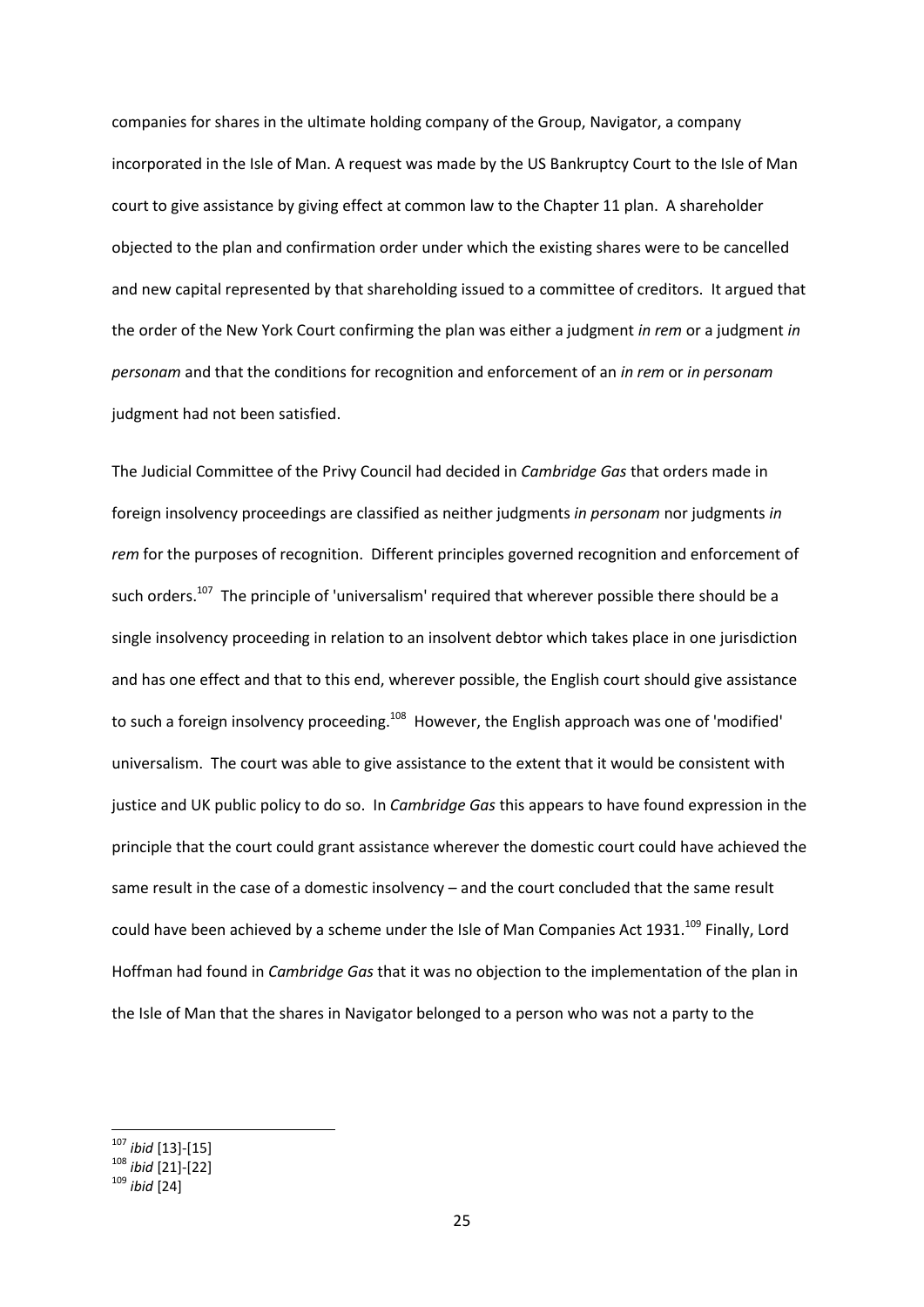bankruptcy proceedings, as a shareholder was bound by the transactions into which the company had entered, including a Chapter 11 Plan, $^{110}$  an analysis for which there is some scholarly support.<sup>111</sup>

Lord Collins was certainly not persuaded on any of the grounds. In concluding that *Cambridge Gas* was wrongly decided he stated:

The Privy Council accepted (in view of the conclusion that there had been no submission to the

jurisdiction of the court in New York) that Cambridge Gas was not subject to the personal jurisdiction

of the US Bankruptcy Court. The property in question, namely the shares in Navigator, was situate in

the Isle of Man and therefore also not subject to the in rem jurisdiction of the US Bankruptcy Court.

There was therefore no basis for the recognition of the order of the US Bankruptcy Court in the Isle

of Man.<sup>112</sup>

**.** 

Much ink has been spilt on the blow dealt by *Rubin* to principles of universality for foreign insolvency

proceedings in English law<sup>113</sup>. For present purposes, the consequences of the judgment for attempts

<sup>112</sup> *Rubin* v *Eurofinance* SA n 103 above, [132]

<sup>110</sup> *ibid* [26] 'a share is the measure of the shareholder's interest in the company: a bundle of rights against the company and the other shareholders. As against the outside world, that bundle of rights is an item of property, a chose in action. But as between the shareholder and the company itself, the shareholder's rights may be varied or extinguished by the mechanisms provided by the articles of association or the Companies Act … As a shareholder Cambridge is bound by the transactions into which the company has entered, including a plan under Chapter 11'.

 $111$ K. R. Handley, 'Cambridge Gas Rejected' (2013) 129 Law Quarterly Review 144, arguing, in addition, that the US order may have been binding on Cambridge Gas because it was aware of the proceedings and could therefore have intervened to protect its property. Adrian Briggs has also, at least latterly, suggested that where the company had submitted 'it would not be altogether surprising if the submission were effective as against the shareholders and stockholders held to be affected as such' A. Briggs, 'Recognition of Foreign Judgments: A Matter of Obligation' (2013) 129 Law Quarterly Review 87, n 75 (although this does not seem to have been his first reaction to the Cambridge Gas decision and in an earlier article, quoted by Lord Collins in *Rubin*, he seems to have arrived at a different conclusion - see A Briggs 'Private International Law' (2006) 77 BYIL 575, 581 'Where a shareholder subscribes for shares in a Manx company, he buys into a Manx club governed by Manx rules. It can be argued, for Lord Hoffman argues it, that he then becomes bound by everything which is done by and to the company, for he has no material existence to sue as a member of the company, and no independent property save as a member of the company … But if one takes the view that shares are choses in action, albeit complex ones, and are property, albeit moderately complex property, then their confiscation ought to be a matter for the courts of the place where the property is'. He went on to express the view, quoted by Lord Collins in *Rubin* at [53] that 'the decision in [*Cambridge Gas*] is wrong, for it requires a Manx court to give effect to a confiscation order made by a foreign court of property belonging to a person who was not subject to the personal jurisdiction of the foreign court').

<sup>&</sup>lt;sup>113</sup> See, for example, B. Isaacs, 'What's Left of the Golden Thread? Modified Universalism after Rubin and the New Cap' (2012) Butterworths Journal of International Banking & Financial Law 675; G. McCormack, 'Universalism in Insolvency Proceedings and the Common Law' (2012) Oxford Journal of Legal Studies 325; F.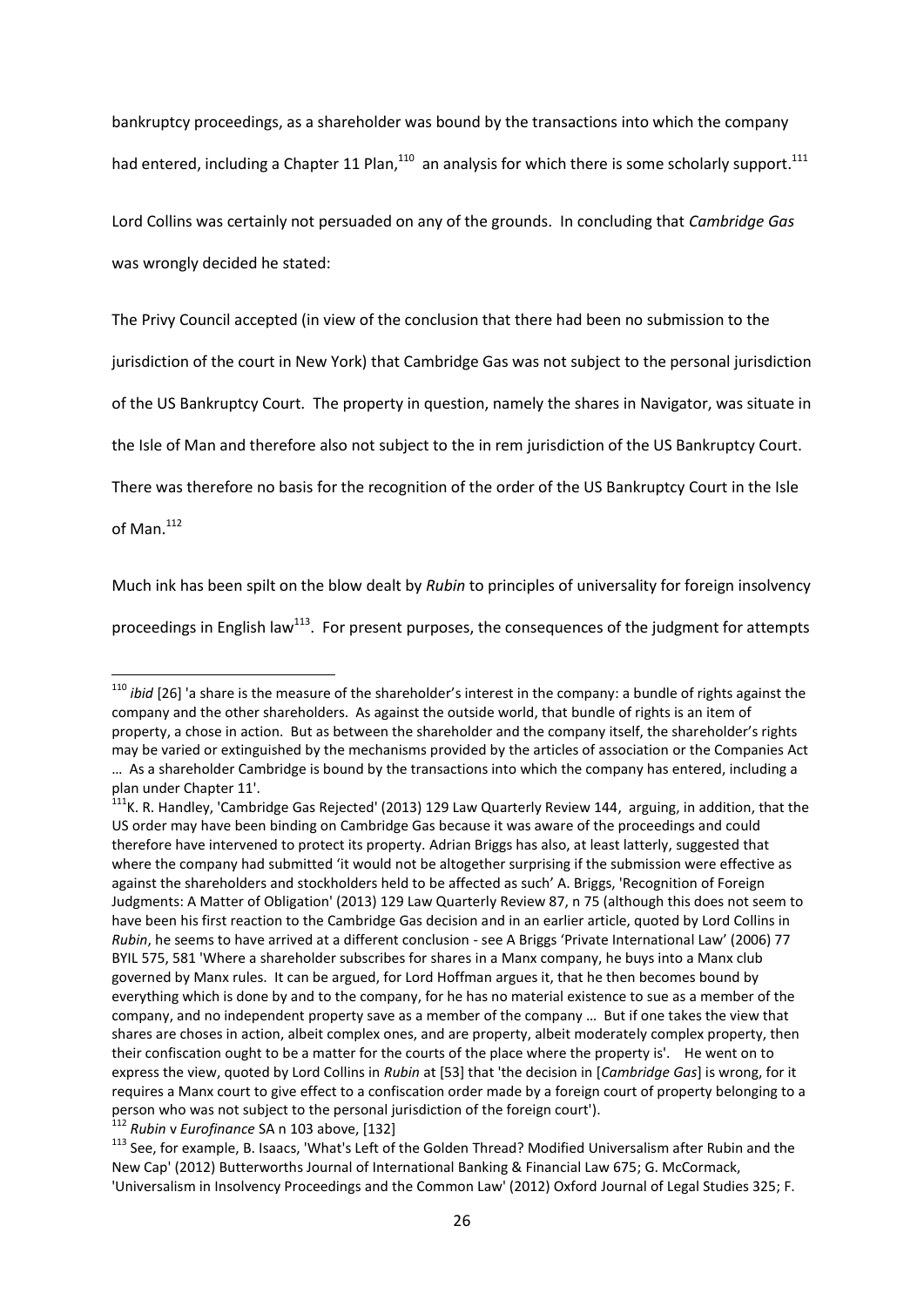to recognise US Chapter 11 proceedings with respect to UK issuers are of considerable significance. Whilst it is possible to construe Rubin narrowly, and Rubin dealt with different conflicts of laws principles than those relating to a foreign discharge of a foreign-law governed debt, the judgment raises difficult questions where the Chapter 11 plan involves an exchange of debt into shares in a UK company. Absent an appeal all the way to the Supreme Court, it seems unlikely that an English court would recognise a Chapter 11 plan pursuant to which New York law governed debt was exchanged for shares in a company incorporated in England (or, indeed, in another jurisdiction outside the US), assuming that the shareholders did not consent to the plan. It is suggested, therefore, that US investors in securities issued by UK corporates will find that any debt-for-equity swap is likely to be concluded in the shadow of English insolvency law rather than (or as well as) in the shadow of Chapter 11 unless other adaptations to the Chapter 11 plan can be introduced and successfully defended.<sup>114</sup>

What does this mean for UK issuers of New York law governed high yield securities who find themselves embroiled in a contentious battle for equity post restructuring? The answer may be that it depends. In a highly leveraged but effectively '*pari*' structure (that is, all the bond debt ranks equally behind a small amount of revolving credit which is amply covered by the assets, or bank and bond debt ranks equally) we might expect to see the valuation debate move back from an intercreditor debate to a debate between debt and equity. In this situation, the bondholders are collectively motivated to press for as low a value as possible in order to argue for the entire equity allocation. In this event, even US investors may be best advised to adopt the traditional English approach – focusing on the market price of the firm established by market testing rather than a

1

<sup>114</sup> For one such adaptation see A. Zacaroli QC and S. Dickson 'Recognition of Foreign Insolvency Restructuring Proceedings: Arcapita Bank' South Square Digest February 2014 available at http://www.southsquare.com/files/Digest-February-2014.pdf (last accessed 18 July 2014), suggesting a structure in which the assets of the company are sold to a newly incorporated company in exchange for fresh equity in the 'newco', leaving dissenters stranded in the old shell – a technique already used in the English market and discussed briefly below. But whether such a structure would gain the necessary recognition in light of the *Rubin* decision, and how it would fare in the US courts, remains to be seen.

Toube, 'Isolationism Revived: Foreign Restructurings Still Do Not Discharge Debts under English Contracts' (2011) Insolvency Intelligence 77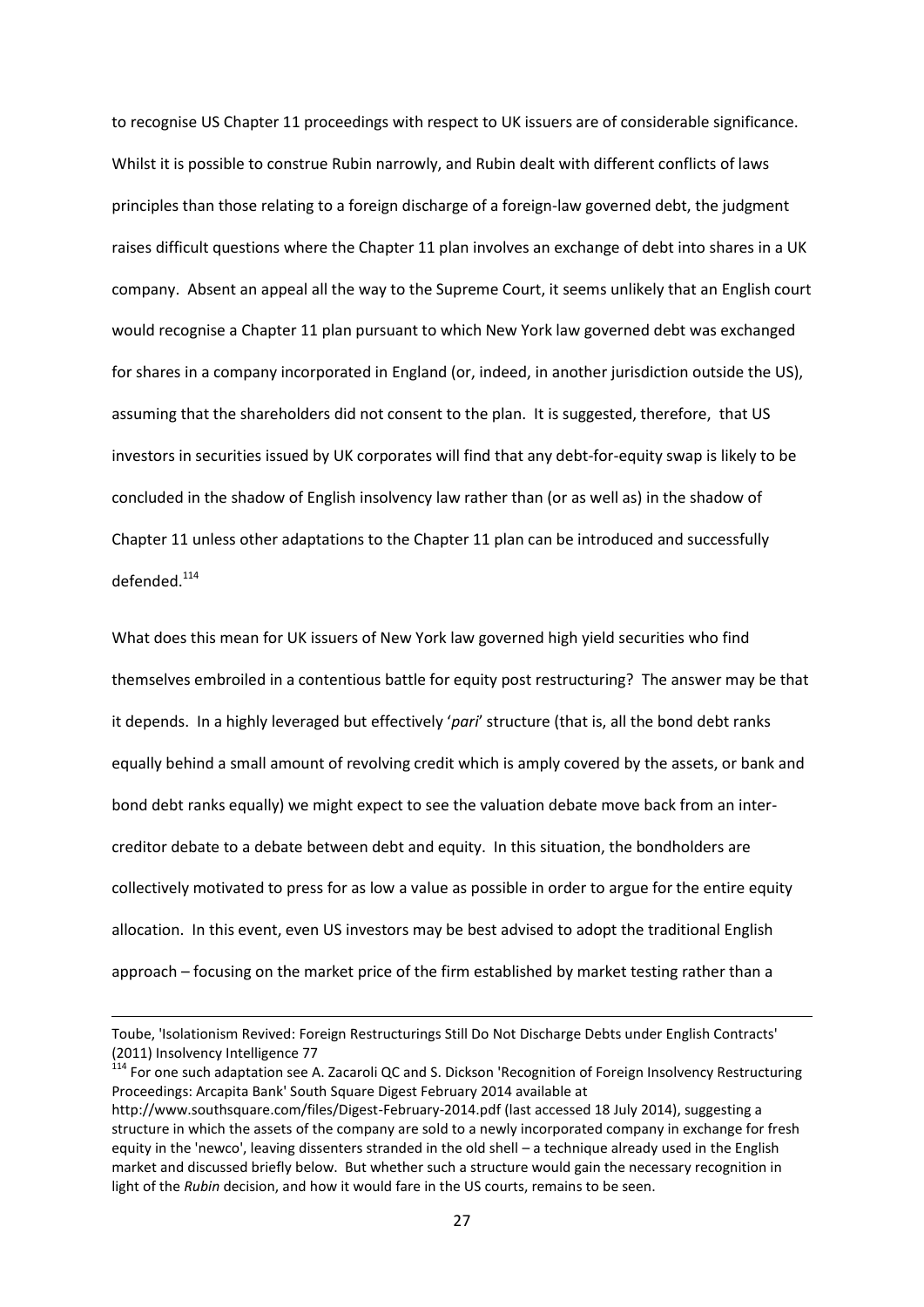more subjective valuation opinion approach. Thus, there might be expected to be little pressure from US bondholders for change – particularly if there are a significant number of restructurings in a generally depressed market. In contrast, if the restructuring implicates a traditional subordinated high yield bond issue, in which the bond is subordinated to a more sizeable portion of senior debt, we might expect to find bondholders in the junior piece pushing vigorously for an approach consistent with the approach adopted by the US courts and looking to subjective valuation opinions to support a residual interest in the company.

In this account, it is the number of investors entering the market and the capital structures which they invest in which determines whether there will be change in the law. In other words, a complex picture emerges of adaptation in the finance markets and sporadic change in the legal environment making it hard to predict the interaction between the two systems. This challenge is amply illustrated if one reviews Skeel's taxonomy for corporate governance in insolvency ('managerdisplacing' and 'manager-driven')<sup>115</sup> and Armour, Skeel and Cheffins predictive piece on US and UK convergence in corporate governance in insolvency which was based upon it.<sup>116</sup> As Armour, Cheffins and Skeel predicted, the legal techniques used to achieve a restructuring in the UK today (a scheme of arrangement or a scheme of arrangement and a pre-packaged administration, discussed briefly below) avoid the true manager-displacing features of a full insolvency proceeding in the UK. Nonetheless, these techniques continue to afford senior secured creditors significant control rights. At the same time, the spectacular boom of US capital structures in which creditors have security over all or substantially all of the assets of the debtor and can dictate the course of a debt restructuring through the mechanism of the security arrangement, together with the rise of the market for distressed debt, has meant that practical, if not legal, control has passed to the secured creditors in the US.<sup>117</sup> As an English scholar, Gerard McCormack predicted, in many ways from a

 $115$  Skeel n 14 above

<sup>116</sup> Armour, Cheffins and Skeel n 15 above

<sup>&</sup>lt;sup>117</sup> See, for example, DG Baird and RK Rasmussen, 'The End of Bankruptcy' (2002) 55 Stanford Law Review 751; DA Skeel Jr, 'Creditors' Ball: The New New Corporate Governance in Chapter 11' (2003-2004) 152 University of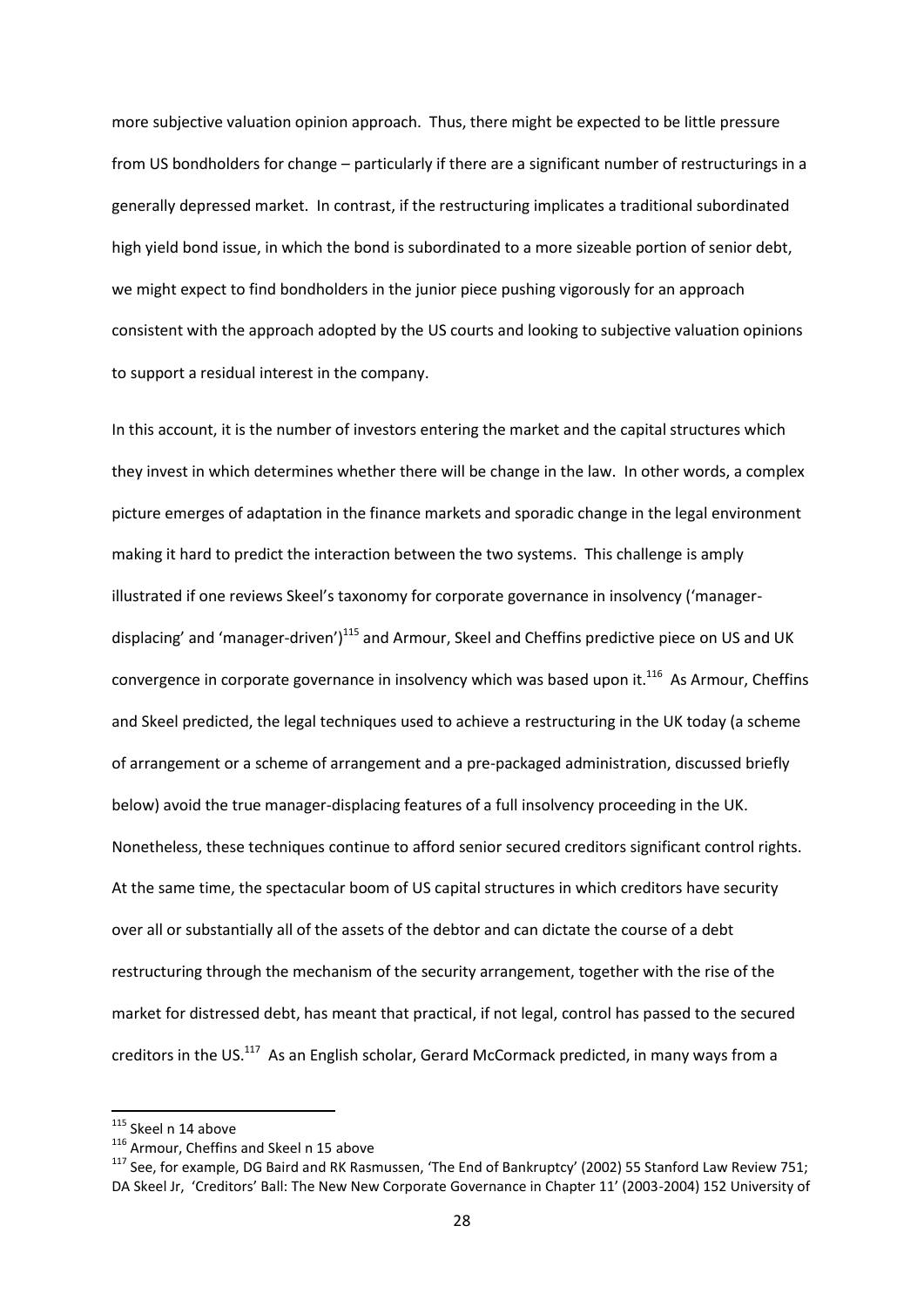governance perspective US and UK insolvency law have converged in the middle.<sup>118</sup> Indeed, if Skeel were writing today he might include a third category of insolvency regime, 'manager-implemented' and Armour, Cheffins and Skeel might observe US/UK convergence around this third way. For present purposes, the important point is that it is the adaptation in the US finance market to a legal environment which creditors regarded as persistently manager friendly which has upset the legal evolutionary account.

Thus, if a traditional subordinated high yield bond issue is to be restructured, investors are likely to press for change in the way in which valuation questions are approached, reinforcing other influences pressing for change. But if no change occurs and the legal rules appear fixed, the finance market may adapt itself to the more hostile legal environment. If these adaptations occur, then the legal system may experience negative pressure from the finance system, dampening other influences pressing for change. During the process of adaptation it is possible for the legal system to experience both positive pressure for change (from legacy structures) and negative pressure for change (from adapted structures) at the same time. In this situation it is extremely difficult to predict how the two systems will interact. This analysis is supported by the approach of the US courts to recognition of the restructuring of New York law governed debt by foreign courts.

Implications of seeking US recognition of an English court restructuring of high yield debt

1

A UK issuer restructuring New York law governed debt held by a number of US creditors through an English process is likely to wish to seek recognition of that restructuring in the US courts. This may be because it has assets within the jurisdiction which it wishes to protect but even in the absence of

Pensylvania Law Review; D Baird and R Rasmussen, 'Private Debt and the Missing Lever of Corporate Governance' (2006) 154 University of Pennsylvania Law Review 1209; H Miller 'Chapter 11 in Transition - From Boom to Bust and into the Future' (2007) 81 American Bankruptcy Law Journal, 375; KM Ayotte and ER Morrison, 'Creditor Control and Conflict in Chapter 11' (2009) 1 Journal of Legal Analysis, 511; G Nini, D Smith and A Sufi, 'Creditor Control Rights, Corporate Governance, and Firm Value' (2012) 25 Review of Financial Studies 1713; B Adler, V Capkun and L Weiss, 'Value Destruction in the New Era of Chapter 11' (2013) 29 Journal of Law, Economics, and Organization 461

<sup>118</sup> G. McCormack, 'Control and Corporate Rescue–An Anglo-American Evaluation' (2007) 56(3) International and Comparative Law Quarterly, 515, 516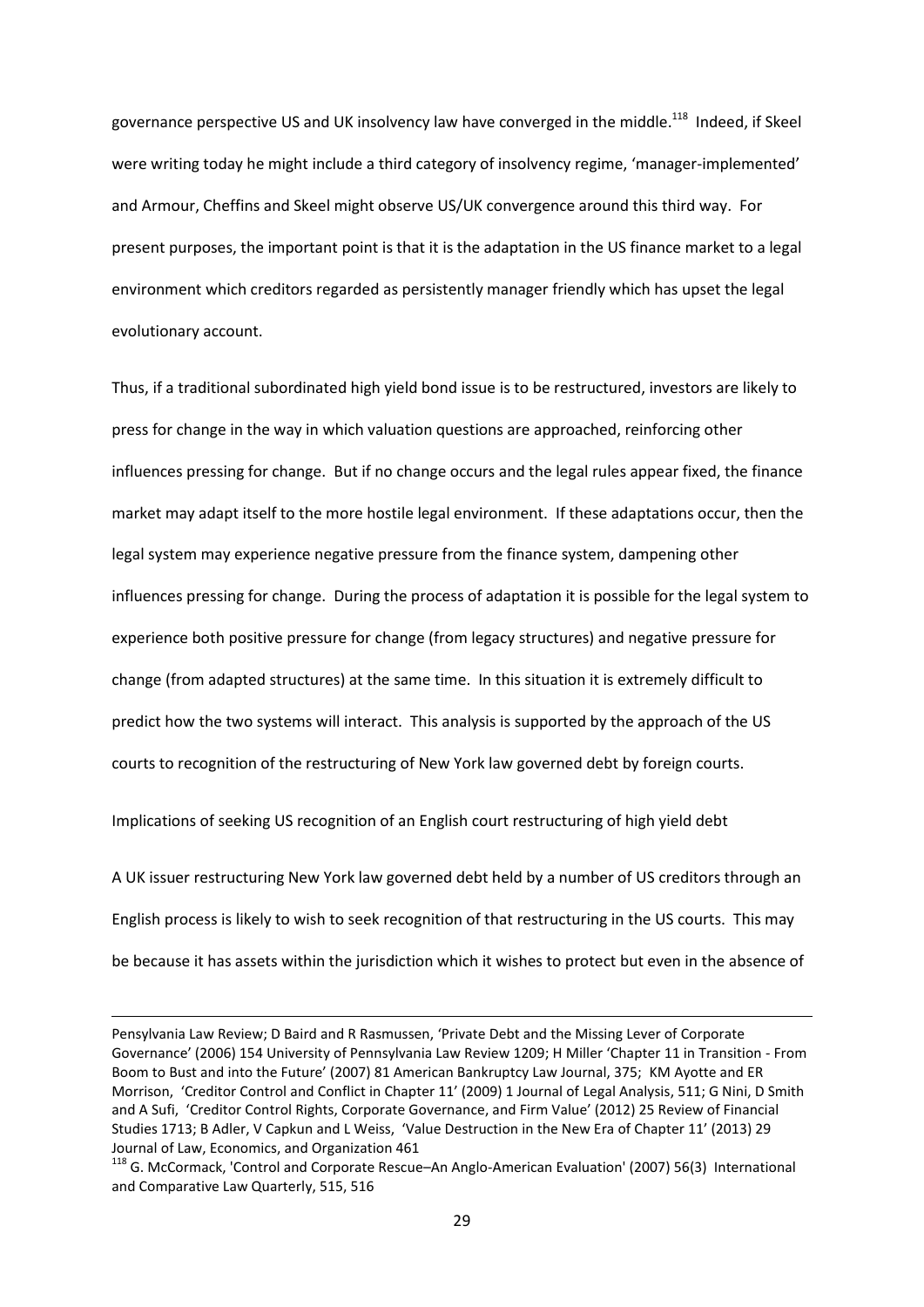assets, the issuer is likely to wish to avoid subsequent legal challenge in the US which may result in judgment against it, or which may result in a judgment creditor seeking to enforce in other jurisdictions where the company does own assets.

To date the prognosis for obtaining recognition is encouraging. The US has implemented the UNCITRAL Model Law on Recognition of Foreign Insolvency Proceedings in Chapter 15 of the US Bankruptcy Code. Unlike England (which has also adopted the UNCITRAL Model Law but as an addition to its other sources of jurisdiction for recognition of foreign insolvency proceedings) Chapter 15 appears to be a single gateway entitling the US court to assist foreign insolvencies which take place in the 'COMI' or 'establishment' of the debtor.<sup>119</sup> Several foreign debtors have petitioned for, and been granted, Chapter 15 relief in relation to restructurings of New York law governed bonds by the English courts.<sup>120</sup> It is notable that all of these restructurings have involved schemes of arrangement and that none of them has been challenged by bondholders before the UK courts.

As discussed above, a US chapter 11 plan may be confirmed over the objection of a dissenting class if certain confirmation standards are met, including the best interests test and the absolute priority rule. If the plan is confirmed, it is 'crammed down' on the dissenting class. This power does not exist in an English law scheme of arrangement – in order to implement a restructuring without the consent of a dissenting class it is necessary to 'twin' the scheme of arrangement with a pre-packaged administration in order to strand the dissenting class in an empty corporate shell with no assets.<sup>121</sup> There is a paucity of current case law on this technique in England. Only two cases have come to court dealing directly with a challenge to the plan and introducing valuation evidence. One of these

<sup>&</sup>lt;sup>119</sup> See G. Moss 'Beyond the Sphinx – is Chapter 15 the Sole Gateway?' (2007) 20 Insolvency Intelligence 55 <sup>120</sup> See B. Davies and M. Glengarry 'WIND Hellas' in *European Debt Restructuring Handbook* K Asimacopoulos and J Bickle (eds) (London: Globe Law and Business, 2013), 173, *Magyar Telecom BV* [2013] EWHC 3800 (Ch) (in which an English scheme of arrangement comprising New York law governed bonds issued by a Dutch registered company gained recognition) and *In the matter of Zlomrex International Finance SA* [2013] EWHC 3866 (Ch) (in which an English scheme of arrangement comprising New York law governed bonds issued by a French registered company whose COMI had been moved to England and which was part of a group whose operational headquarters were in Poland gained recognition)

<sup>121</sup> For a more detailed description see Olivares-Caminal *et al*, n 56 above, 163-164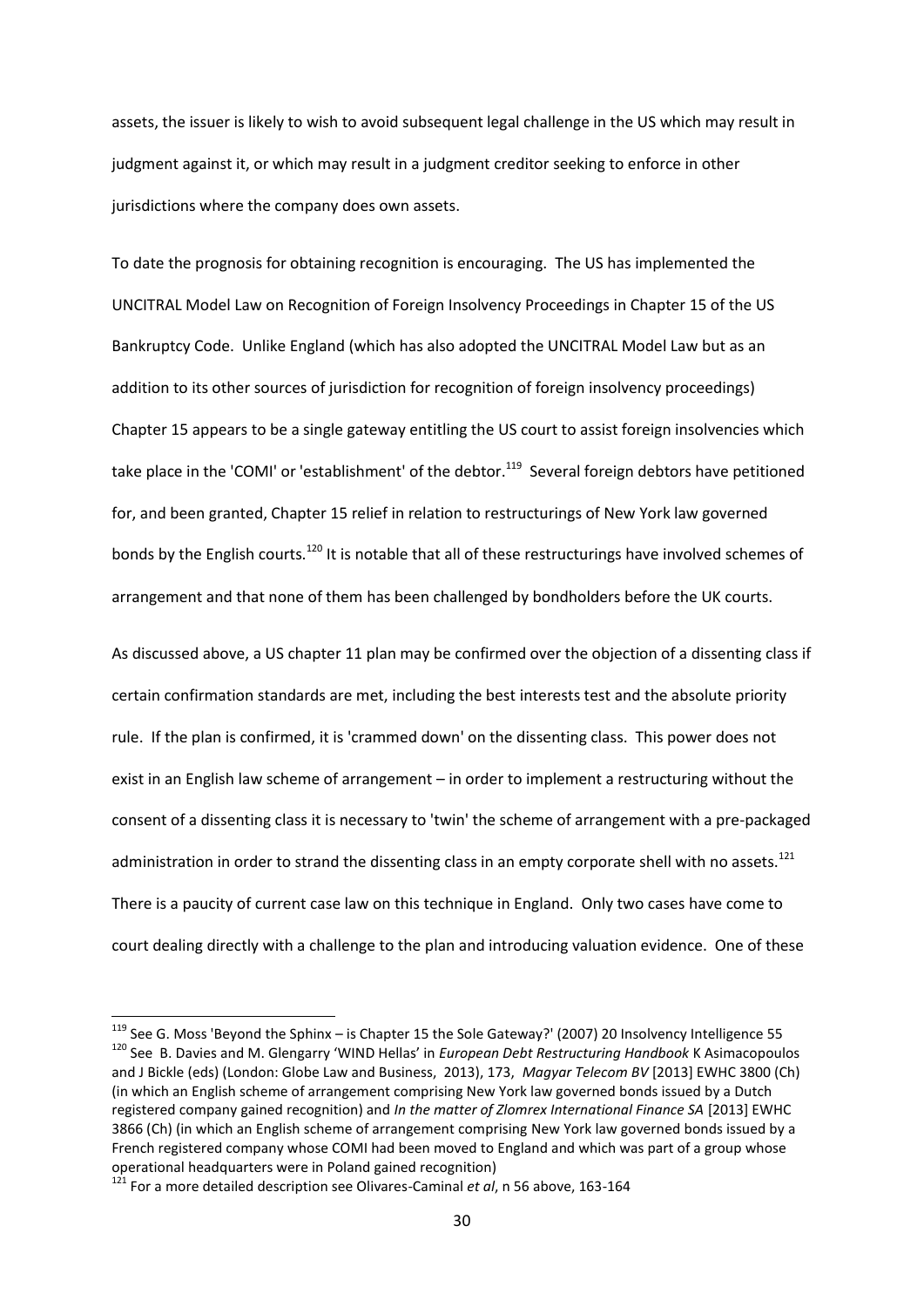is not entirely on point as it related to a direct enforcement by a security trustee.<sup>122</sup> The other was touched on above and appears to have been an under-resourced and hastily assembled challenge.<sup>123</sup> Both cases show the English courts unwilling to shut the door completely on arguments that valuation evidence ought to be reviewed in assessing whether a senior class is receiving too good a deal under a restructuring plan.<sup>124</sup> If the number of US investors holding subordinated bonds issued by UK corporates increases significantly, then as we have seen it is possible that more challenges will arise to restructuring plans which seek to 'strand' bondholders but which are based solely on market price auction evidence as to the value of the business and which do not accommodate US-style valuation opinion evidence. As others have noted, the common law develops only as cases come to court and its development is highly dependent on the parties which argue these cases.<sup>125</sup> If the number of US holders of New York law governed subordinated high yield bonds issued by UK issuers increases, it might be anticipated either that plans will be developed and cases will be fought adopting a US approach by all sides or that more challenges to restructuring plans articulated in different terms will be launched.

If these sorts of challenges do arise, it is suggested that the desire for recognition of the plan by the US courts may lead issuers to prefer to prepare and argue cases in a way which the US courts will recognise from their domestic experience. This is because, although the Chapter 15 cases referred to above are encouraging, they are not a reason to be complacent that the US courts will automatically accord recognition for an English law restructuring where the issuer's COMI is in England. In the first place, in more contentious cases the US courts have focused on the primary purpose of Chapter 15 as protecting the assets of the issuer located in the US.<sup>126</sup> This reflects the

<sup>122</sup> *Saltri III Ltd v Mezzanine SA Sicar & Ors* [2012] EWHC 3025

<sup>123</sup> *Re Bluebrook Ltd* [2009] EWHC 2114 (Ch); [2010] BCC 209; [2010] 1 BCLC 338

<sup>124</sup> *ibid*, [50]

<sup>&</sup>lt;sup>125</sup> J. Armour and D. A. Skeel, 'Who Writes the Rules for Hostile Takeovers, and Why? The Peculiar Divergence of US and UK Takeover Regulation' (2007) 95 Georgetown Law Journal 1727, 1730

<sup>126</sup> *In Drawbridge Special Opportunities Fund LP v Barnet (in re Barnet)* Case No 13-612 (2d Cir. Dec. 11, 2013) the United States Court of Appeal for the Second Circuit held that only a person with a domicile, residence, place of business or property in the US is eligible for Chapter 15 relief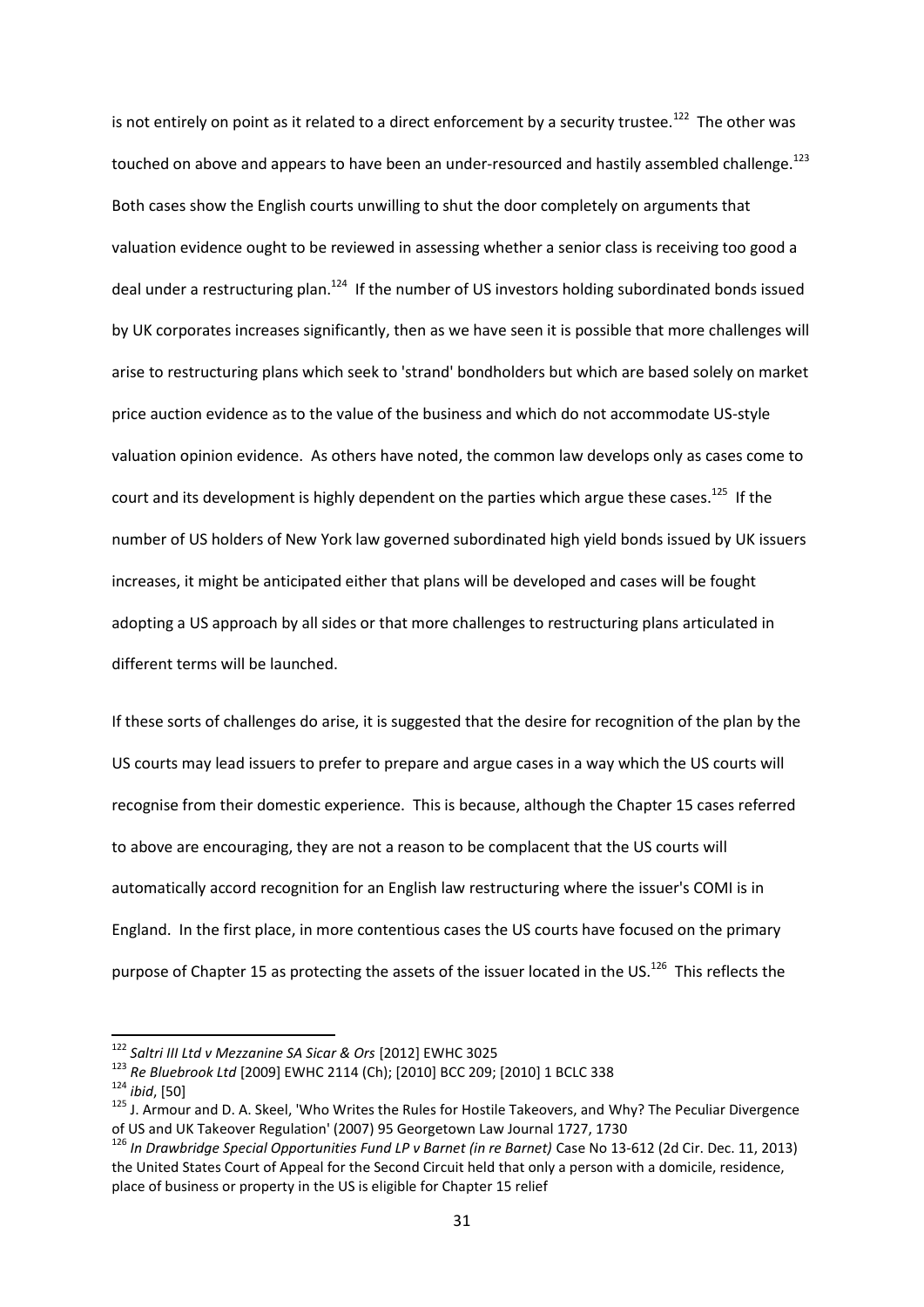drafting of the Model Law itself. Whilst in other cases the US courts have shown themselves willing not to concentrate on an asset requirement, it remains a potential route for the refusal of relief where the issuer has no assets in the US and is seeking Chapter 15 relief as a purely defensive measure to avoid expensive litigation in the US which it is required to defend (or to prevent orders of the US court which may be enforced against the issuer in other jurisdictions (besides England) where it does have assets).

Furthermore, in a number of recent cases the US courts have shown greater willingness to protect US creditors at the expense of the benefits for the case of recognising a foreign insolvency proceeding (and notwithstanding that the creditors have chosen to invest in a foreign issuer). Chapter 15 contains an exception which enables the court to deny relief on the basis that it would be contrary to public policy.<sup>127</sup> Although this is described as a 'narrow' exception, recent decisions show a willingness to rely on the public policy exception where the result in the restructuring would not be achieved in a Chapter 11 plan. Appeal courts have shown greater reluctance to expand the reach of the public policy exception but have relied on other provisions of Chapter 15 (section 1507 listing the factors for courts to consider in granting additional assistance and section 1522 requiring that the interests of creditors and its debtor be sufficiently protected) to much the same effect.<sup>128</sup> Two relatively recent cases focus on granting of relief where the foreign debtor's assets have been sold in the main insolvency proceeding – highly relevant if a restructuring in the UK is implemented via a pre-packaged administration sale. Whilst the cases of Elipda Memory and Fairfield Sentry suggest that the US court will reserve plenary review of the sale under section 363 of the US Bankruptcy Code to situations where the assets concerned are located in the US, certain statements made by the court in Fairfield Sentry, in distinguishing Elipda, suggest that there are other grounds

<sup>&</sup>lt;sup>127</sup> Section 1506 of the US Bankruptcy Code

<sup>&</sup>lt;sup>128</sup> Vitro S.A.B. de C.V. v Ad Hoc Group of Vitro Noteholders, et al 2012 WL 5935360, 11 (5<sup>th</sup> Cir 2012)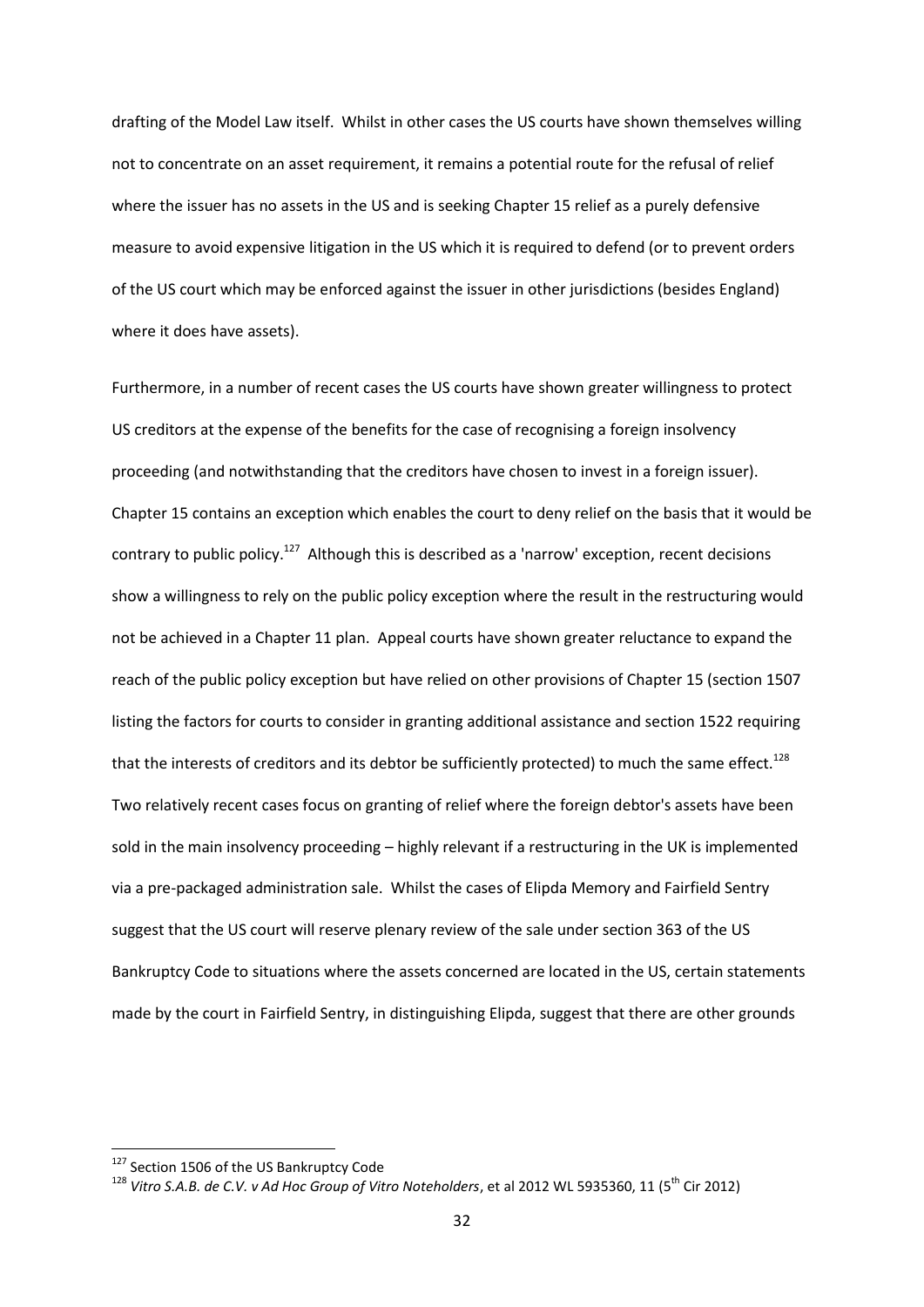on which the US court may undertake a more extensive review.<sup>129</sup> A UK issuer restructuring a New York law governed bond is likely to wish to have the comfort of Chapter 15 relief but, equally, an application for relief which is denied may be more damaging than refraining from seeking relief at the outset. It is suggested that this is likely to cause an issuer in contested restructurings to wish to be able to present its case to the US court in a way which the court will recognise – encouraging a focus on valuation opinions as well as market price and in voting on the plan in a way which is consistent with voting on a Chapter 11 plan.

On the other hand, as already suggested, the position may be entirely different in a '*pari*' structure where the battleground is between bondholders and equity. In this case, the approach may turn on whether US investors are present only in the debt or in the debt and equity. In the former case, they are likely to be content with the traditional English law approach and, as we have seen, in noncontentious cases (where US investors have not opposed the grant of relief) the US courts have been quick and generous in granting the necessary orders. Where, on the other hand, US investors inhabit both the debt and the equity, similar considerations as to the approach of the US courts may apply.<sup>130</sup>

Position of directors of the issuer and the issuer's advisers

In the brief review of the literature on convergence in corporate governance at the start of this article, reference was made to Coffee's analysis of convergence through securities laws.<sup>131</sup> Whilst

<sup>129</sup> *In re Elpida Memory, Inc* Case No. 12-10947 (CSS), 2012 Bankr. LEXIS 5367 (Nov. 16,2012); *In re Fairfield Sentry Ltd*, 484 br 615, 622, both discussed in M Zerjal 'Sales of Foreign Debtor's Assets: Approval is not to be 'Rubber Stamped' by US Courts in Chapter 15' 10(5) International Corporate Rescue 2013

<sup>&</sup>lt;sup>130</sup> It is also worth noting the alternative to Chapter 15 relief (assuming that a standalone Chapter 11 plan has not been filed for the reasons outlined above). The issuer may file a Chapter 11 plan in connection with a contemporaneous restructuring in its home jurisdiction. However, this offers no obvious advantage in terms of restructuring plan standards as the parallel proceedings will each need to be justified, presumably on the same grounds. Absent other relief which is required and which can only be granted in Chapter 11 proceedings, and given the increased cost and complexity of parallel proceedings, it seems likely that the majority of cases will continue to proceed as a Chapter 15 case in the US. One exception may be where a highly complex capital structure includes both borrowers incorporated in the US and borrowers incorporated in the UK – this is the case for the largest high yield bond issue to date and, if it ever falls to be restructured, is likely to require complex parallel proceedings

<sup>&</sup>lt;sup>131</sup>JC Coffee n 9 above, 694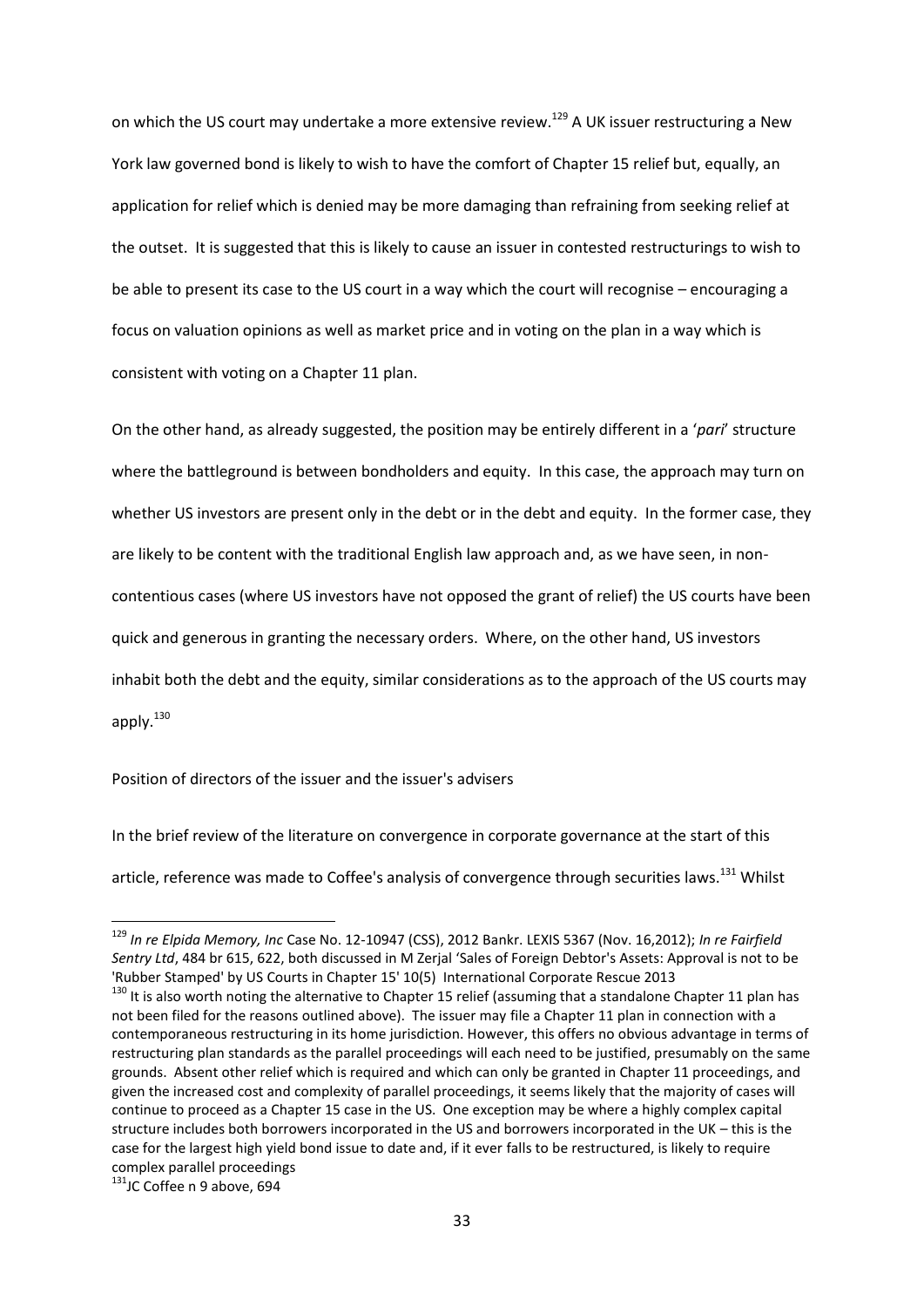accessing US debt capital markets does not incorporate US securities laws explicitly relating to restructuring, and so Coffee's example of convergence through the regulatory contract is not strictly relevant for this account, US securities laws requirements in a Rule 144A offering could nonetheless provide another indirect driver for functional convergence. Coffee's work highlighted the significance of securities laws liability in deciding to access US equity capital markets and this liability question does remain relevant for UK issuers accessing US debt capital markets. Whilst Rule 144A offerings are exempt from US Securities Act registration, they continue to involve many of the features of US public offerings. In particular, issuers, underwriters and their controlling persons are potentially liable to purchasers of securities with respect to material misstatements and omissions in offering documents. Section 12(2) of The Securities Act 1933 applies to offers and sales of securities whether or not registered (and to Rule 144A offerings) and provides liability for untrue statements of material facts and omissions in offering documents for a seller of securities 'who shall not sustain the burden of proof that he did not know, and in the exercise of reasonable care could not have known, of such untruth or omission ….': the so-called 'due diligence' defence of underwriters in securities litigation.<sup>132</sup> Rule 10b-5 under the Securities Exchange Act 1934 makes it unlawful, in connection with the purchase or sale of any security 'to make any untrue statement of a material fact or omit to state a material fact necessary in order to make the statements made, in the light of the circumstances in which they were made, not misleading'. The Supreme Court has held that 10b-5 liability arises only if the party charged has 'scienter' (which broadly includes intent to defraud, recklessness and similar standards).<sup>133</sup> This means that a party which engages in due-diligence type procedures, as well as seeking to rely on the due diligence defence for the purposes of section 12, should also be less vulnerable to a 10b-5 claim on the basis that its due diligence procedures are inconsistent with 'scienter'.

<sup>&</sup>lt;sup>132</sup> The due diligence defence also applies to liability under section 11 of the Securities Act of 1933 which is only applicable to public offerings of securities and not Rule 144A offerings

<sup>133</sup> *Ernst v Ernst & Hochfelder* 425 US 185 (1976) cited in Alistair Alcock, 'Rise and Fall of Private Actions Under Rule 10b-5' (1998) Journal of Business Law 230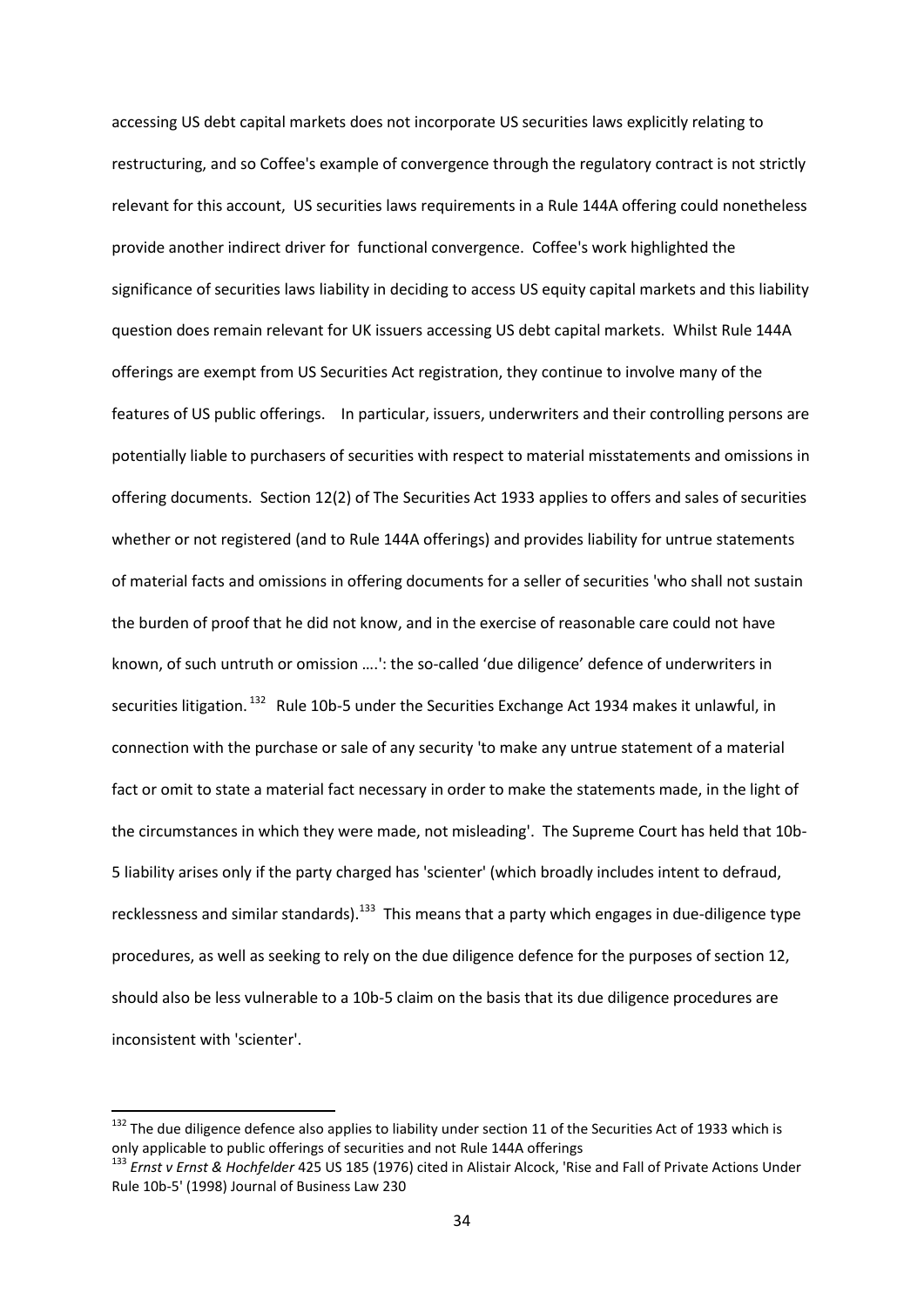In order to address these due diligence concerns, the practice has developed in all public offerings of securities in the US, and in Rule 144A offerings, that the US underwriters will request Counsel involved in the transaction to provide disclosure opinions in connection with the offering. In general (and unlike practice in the English market where 'cross table' opinions are not typically provided in debt transactions) opinion letters will be sought from counsel for both the issuer and the underwriters. Although in some transactions underwriters will be willing to settle for only one letter it would be unusual (and 'off market') for the underwriter's counsel to give an opinion where the issuer's counsel does not give one. If only one letter is to be provided it is likely to be the issuer's counsel who is providing it rather than the underwriter's counsel.

Thus in any subsequent financial restructuring, the spectre of securities laws litigation haunts all those involved in the original offering for the issuer. In addition to federal securities laws, state securities laws and the common law may be engaged. Investors may be incentivised to bring securities laws litigation which can be targeted at deep pockets rather than the beleaguered issuer. In these circumstances, there may be a strong incentive for a UK issuer and its advisers, unfamiliar with the labyrinth of US securities laws litigation, to reach a consensual restructuring with its creditors, adopting a US-style approach to navigating a path to agreement. But how strongly this incentive operates may depend, again, on precisely where the US investors sit in the capital structure. In a '*pari*' bond structure an aggressive plan for bondholders to retain all of the equity may delight US investors. On the other hand, in a more traditional subordinated structure, US bondholders may react angrily to attempts to cut them off through a scheme and pre-packaged administration structure and may point to the terms of the securities offering document in maximising their leverage. In this event, investors in the high yield market are likely to reinforce other pressures for change.

# OTHER INFLUENCES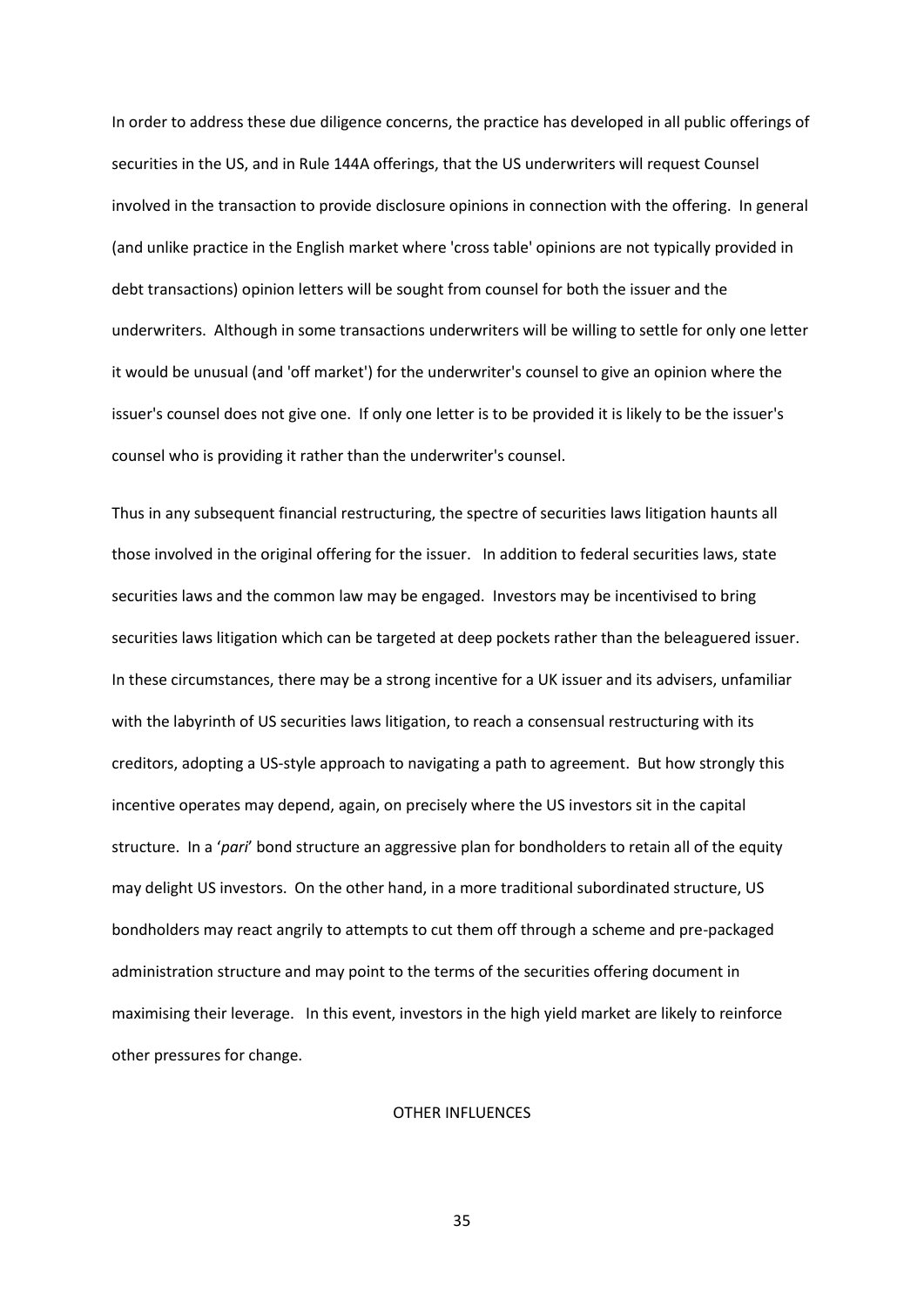In Part III, the pressure for change coming from the high yield market was described in terms of its effect on other influences in the market. The high yield market represents only one of a number of influences on the legal system. Even if the high yield market is well-adapted to the apparently fixed legal regime, other influences may nonetheless continue to press for change in the law. The problem of prediction does not just lie, therefore, in the complexities arising within the high yield market itself but also in identifying other influences which may destabilise the legal system.<sup>134</sup> A complete review of all the influences on the question of valuation in restructuring law is outside the scope of this article and, in any event, probably impossible without the benefit of a crystal ball or a good deal of luck or hindsight. But it is worth touching on a couple, at least by way of illustration. The first comes from the finance market itself.

Although the high yield market now represents an increasingly significant proportion of the English finance market, loan debt remains extremely important.<sup>135</sup> This is compounded by the speed with which the high yield market can shut down and the attractions for investors in financing loans rather than bonds.<sup>136</sup> As many of the so-called 'alternative lenders' have begun to provide loan finance through primary deals there is some evidence that the structure of highly leveraged loan facilities may also be changing. Just as high yield bond structures traditionally comprised some senior (lower priced) debt and some subordinated (high yield) debt, so a highly leveraged loan structure would traditionally comprise senior (lower priced) debt and subordinated (mezzanine or junior) debt at a higher interest rate. A new phenomenon has, however, made an appearance in the UK market – so called unitranche facilities.<sup>137</sup> Unitranche technology has existed in the US for some time but has

 $134$  This problem is well-known in chaos theory – the two-body problem was completely solved by Newton. However, the introduction of just one more gravitational object makes the problem considerably harder. For an admirably straightforward explanation see James Gleick, *Chaos: Making a New Science* (London: Vintage, 1998), 145

<sup>135</sup> See Bank of England quarterly publication 'Trends in Lending - April 2014' available at http://www.bankofengland.co.uk/publications/Pages/other/monetary/trendsinlending.aspx (last accessed 18 July 2014)

<sup>&</sup>lt;sup>136</sup> G.D. Chamblee and A.T. Jolie 'Converging Markets: Leveraged Syndicated Loans and High-Yield Bonds' (2005) 20(6) Commercial Lending Review, 7-16

<sup>137</sup> See, for example, 'Capital Thinking - Issue 3:Unitranche' available at http://www.grant-

thornton.co.uk/en/Services/Corporate-Finance/Debt-Advisory/Capital-thinking/ (last accessed 18 July 2014)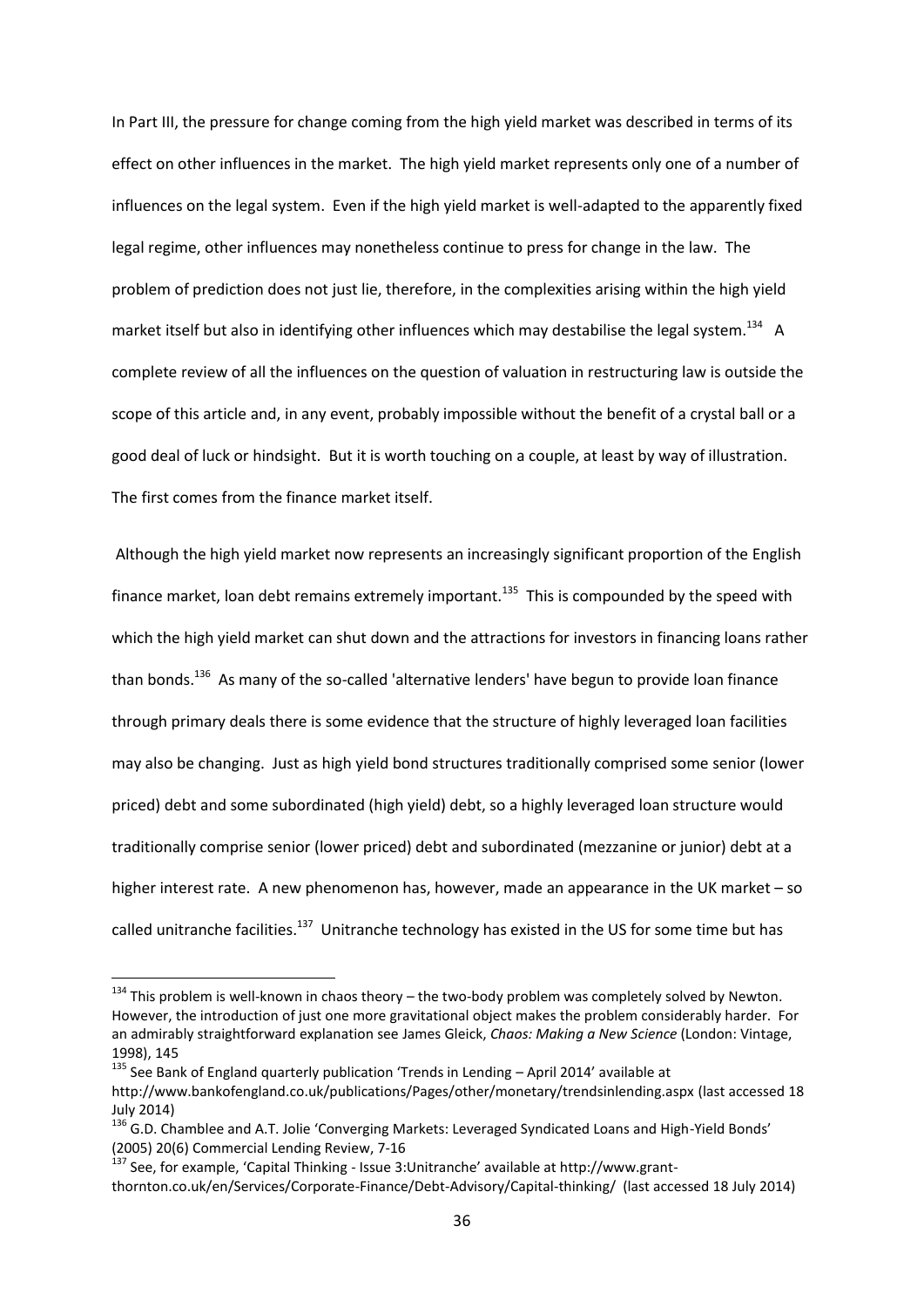only recently appeared in English deals. In a unitranche loan, the senior and junior debt is combined into a single facility which ranks *pari passu*, either at the top of the structure or, like the '*pari*' high yield bond structures, behind a relatively small revolving credit, capital expenditure or acquisition facility which is well-covered by available collateral. The borrower pays a single, blended interest rate for the unitranche facility which is higher than the rate which would have been paid for the senior piece but lower than the rate which would have been paid for the mezzanine piece. Unitranche lenders are likely to be entirely happy with an approach to valuation based on current market price for just the same reasons as were advanced for '*pari*' high yield bonds. The valuation fight might be expected to be between creditors and equity rather than an inter-creditor battle and the lenders are likely to prefer an argument which favours 'cutting off' the equity holders. Unitranche lenders and '*pari*' high yield bond investors are both likely to operate as influences dampening demands for a change in the English approach to valuation.

However, whilst unitranche facilities are appearing in the English market, the move to this structure in the loan markets is not as pronounced as the move to the senior secured structure in the high yield bond market.<sup>138</sup> Unlike investors in unitranche facilities, junior or so-called mezzanine lenders can be expected to continue to prefer a move to a US style approach to valuation, and the introduction of valuation opinions rather than a reliance on market price alone. Thus mezzanine lenders are likely to operate as an influence reinforcing other demands for change.

At the same time, there is continuing pressure for greater substantive harmonisation in insolvency law in Europe in general, and in financial restructuring in particular. The European Commission has released a recommendation for Member States to review pre-restructuring procedures in their jurisdiction.  $^{139}$  The recommendation has no legal force but it does carry political weight. The

and J Thompson and C Ruby 'Global Trends in Leveraged Lending' 23-24 in *The International Comparative Legal Guide to Lending and Secured Finance 2014* (London: Global Legal Group, 2014) <sup>138</sup> *ibid* 'Capital Thinking', 2 describing the market as 'embryonic'

<sup>139</sup> Commission Recommendation of 12.3.2014 on a new approach to business failure and insolvency available at http://ec.europa.eu/justice/civil/files/c\_2014\_1500\_en.pdf (last accessed 18 July 2014)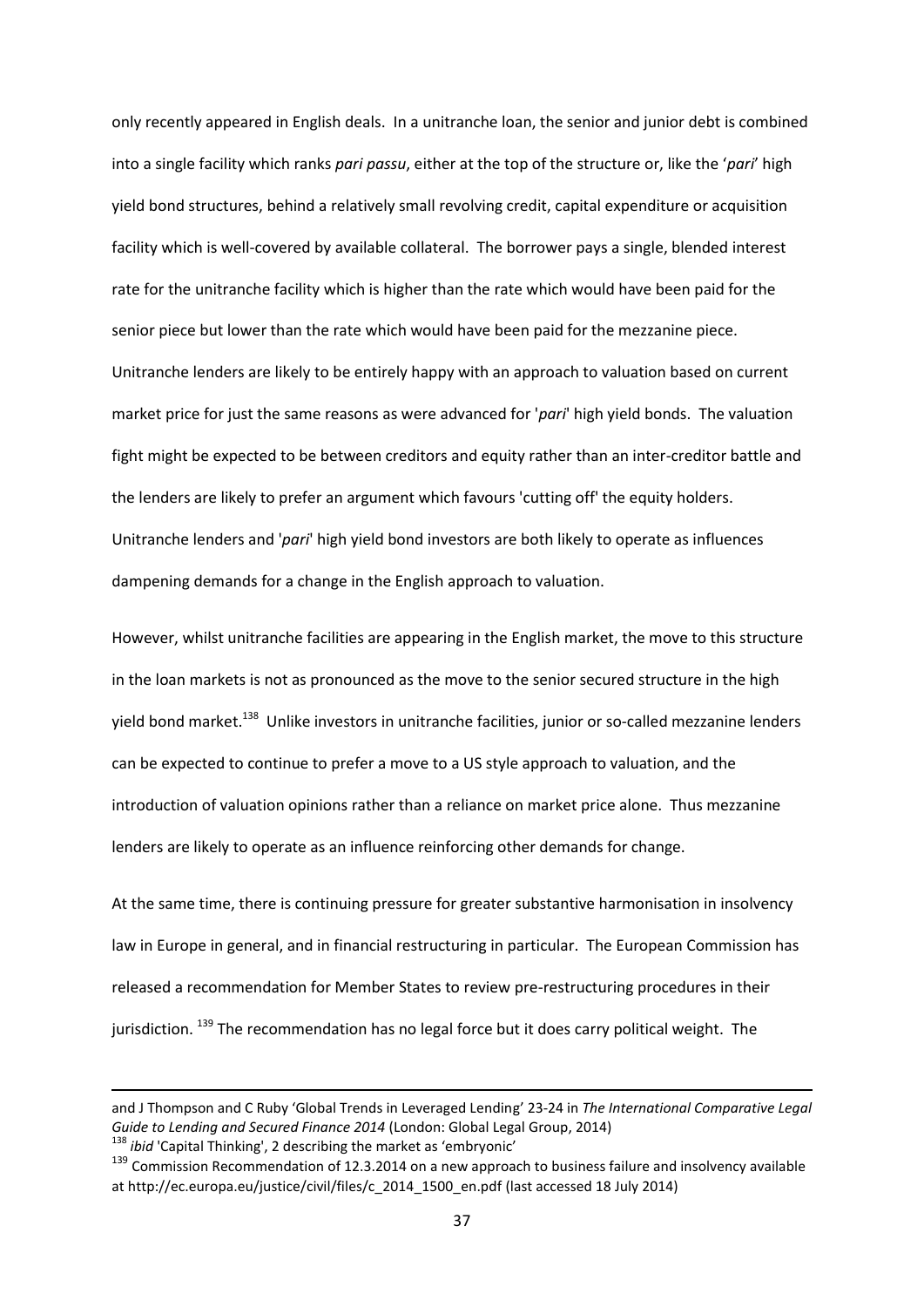Commission has asked Member States to enact appropriate measures within one year and has stated that it will review progress after 18 months in order to evaluate whether further measures are needed.<sup>140</sup> It might, therefore, be expected to be the first indication of where harmonisation efforts in this area could go. Interestingly, the Commission proposal includes a 'cram down' procedure – the ability for a court to impose a restructuring plan on a dissenting class – and sets out the minimum conditions for the court to provide its confirmation:

- (a) the restructuring plan has been adopted in conditions which ensure the protection of the legitimate interests of creditors;
- (b) the restructuring plan has been notified to all creditors likely to be affected by it;
- (c) the restructuring plan does not reduce the rights of dissenting creditors below what they would reasonably be expected to receive in the absence of the restructuring, if the debtor's business was liquidated or sold as a going concern, as the case may be.<sup>141</sup>

Whilst it appears to be envisaged that creditors would have a right to be heard on the application,<sup>142</sup> the valuation approach adopted in the proposal also appears to be on all fours with the traditional English approach – provided the dissenting class receives no less than it would have received on a liquidation or a going concern sale (as the case may be) then the plan may proceed. Thus the indications from Europe would appear to be a negative influence for change and, at this stage at least, would appear to pull in the same direction as the structural adaptations in the high yield market.

# **CONCLUSION**

<sup>140</sup> *ibid* 10, Section V (Supervision and reporting)

<sup>141</sup> *ibid* 8, paragraph 22

<sup>&</sup>lt;sup>142</sup> For a description of the concept of 'legitimate interests' in a different context in EU law see H. Hofmann and A. Türk, *Legal Challenges in EU Administrative Law: Towards an Integrated Administration* (Cheltenham: Edward Elgar Publishing, 2009), 278-286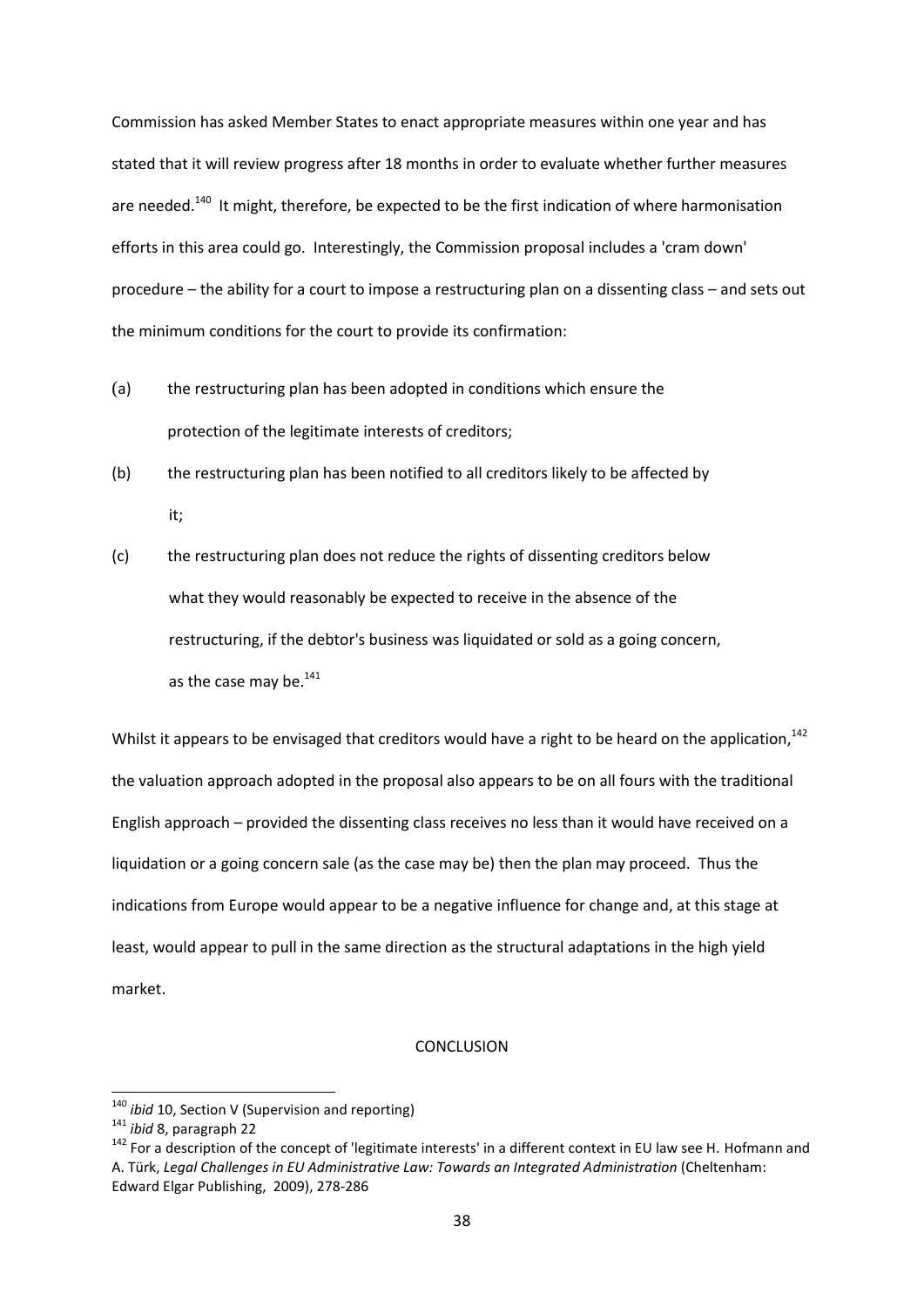This brings the analysis back to the debate between *ex ante* and *ex post* convergence as a condition for access to foreign markets. The account here, in which investors pushed for structural change in what they perceived as the highly disadvantageous terms on offer in the UK and Europe when compared with the US, supports the view of those who have argued that it is the entrance of new players in the market pressing for change which drives reform. The short history of the failure to bring about legislative change reinforces the problems of path dependency and the lack of evolution through judicial decision highlights many of the problems with relying on case law to bring about reform which others have noted.

Yet this article also highlights the adaptive capacity of the finance market itself. Thus, provided certain minimum standards are met, the finance market is able structurally to adapt to the legal environment, where the legal environment remains resistant to change. Three states are identified: a state in which the high yield market is poorly adapted to the legal environment and reinforces other pressure for change, a state in which the high yield market is well-adapted to the apparently fixed legal environment and dampens other pressures for change and a state in which both legacy structures and adapted structures exist at the same time, potentially pulling in different directions.

The difficulty in predicting how the market will move between the three states, coupled with the difficulty of predicting how it will operate with other influences pushing for or against change, illustrate the impossibility of predicting accurately how the systems will evolve. Moreover, this article has investigated a very specific example of the relationship between the law and the finance market from two highly developed economies. It is difficult, therefore, to draw conclusions for the co-evolutionary account of law and finance markets more generally. Instead, a synthesis is attempted of existing theories and the significance of the adaptive capacity of finance markets explored in this article which, it is hoped, might prove a useful framework against which other examples from developed economies can be tested: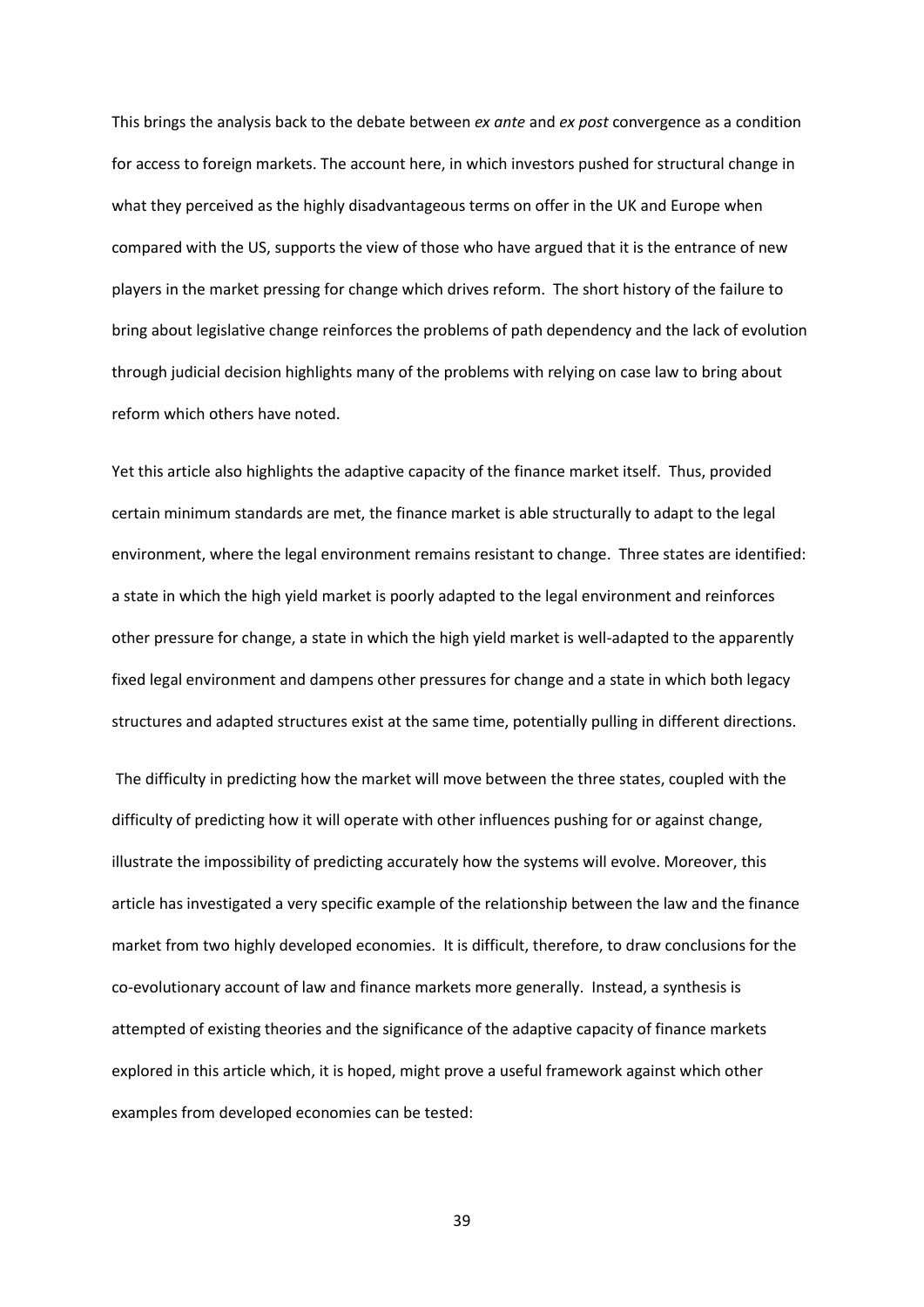- 1. There needs to be a certain level of confidence in the legal institutions of a country for a market to begin to develop, but at this stage the detail of the legal system may be poorly understood by investors
- 2. As the market develops, cases will arise which will highlight differences in its operation from other legal regimes with which the investors are more familiar
- 3. If there are other compelling reasons to invest, this will not necessarily act as a complete brake on the development of the market but may give rise to positive efforts to bring about change in the law by (i) lobbying for legislative change (ii) litigation
- 4. How successful these efforts will be may depend on the extent to which (i) the legislature is receptive to the demands of these market actors (ii) cases come to court. This may depend, amongst other things, on the number of players in the market and whether other actors or influences are pulling in the same or a different direction
- 5. If the legal environment remains persistently hostile, capital structures may nonetheless adapt to the legal environment. If these structural adaptations occur they may reduce pressure or even act as a negative influence for change – depending on how well-adapted capital structure is to the legal environment
- 6. If new capital structures are well-adapted to the legal environment, the stability of the legal environment may depend on how wide spread the adaptations are and whether other influences are pulling in the same direction.

A fascinating question remains unanswered by the scope of this article. If the legal environment does remain resistant to change but adaptations occur in the finance market dampening pressure for change in law, the question arises as to whether these adaptations increase the cost of capital within the jurisdiction in which they occur. Ultimately, this is the heart of the 'does law matter?' debate. It is notoriously difficult to compare spreads on high yield bonds.<sup>143</sup> But it is hoped that a

<sup>&</sup>lt;sup>143</sup> See B. Biais and F. Declerc 'European High-Yield Bond Markets: Transparency, Liquidity and Efficiency' 2007, research commissioned from the Centre for Economic Policy Research by the Association of British Insurers,